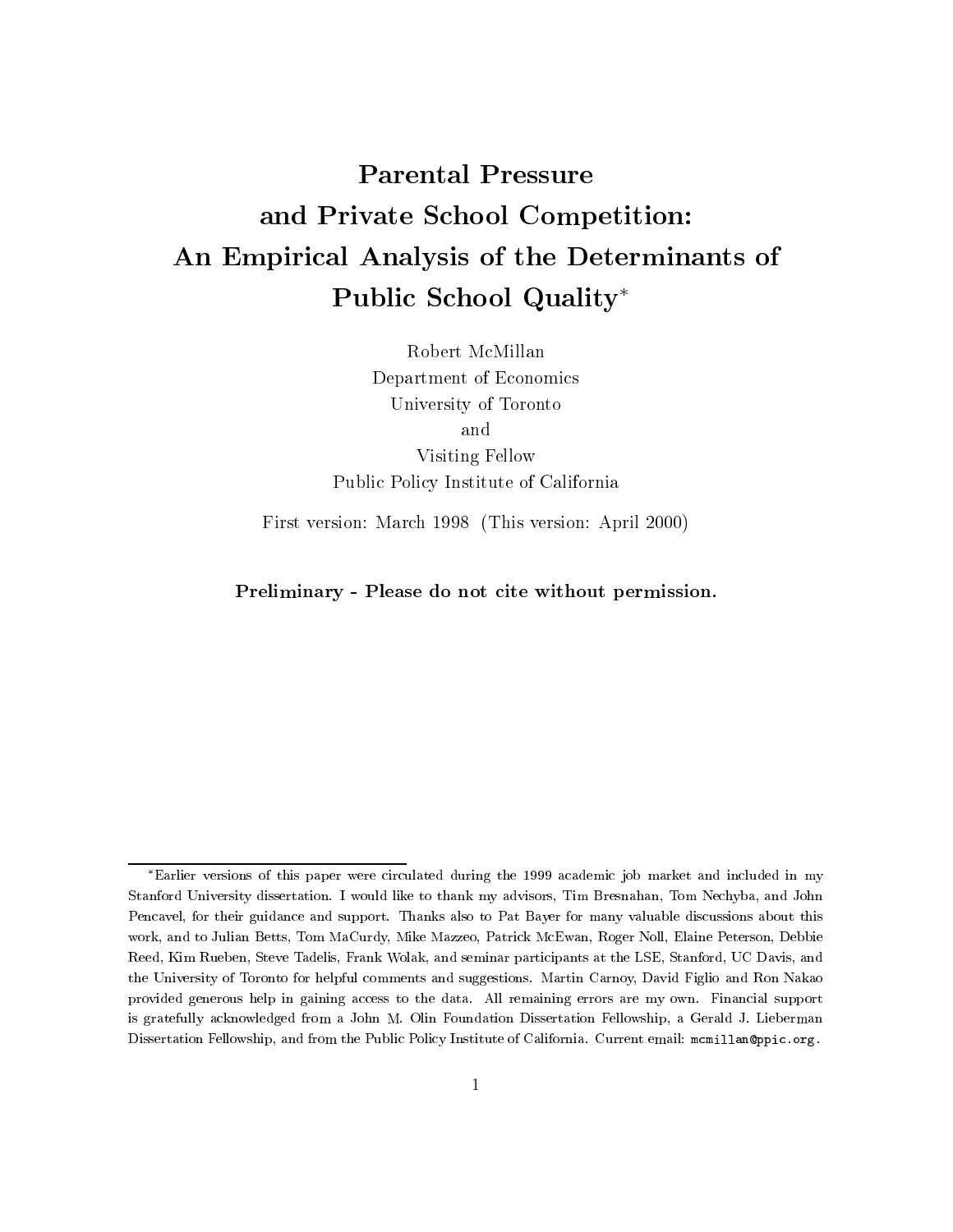#### Abstract

In the light of policy interest in measures to improve public school performance, this paper studies the effects of collective parental pressure and competition from private schools on public school quality. It sets out a new empirical model for understanding school quality determination which makes explicit the inter-connections among public school quality setting, parental pressure, and private school competition. Estimates of the model using an extensive new data set provide the first empirical evidence on the relative impacts of competition and parental pressure on school quality, and on the strength of interactions between them in the education production process. The findings indicate that once the decision of parents to become involved in school affairs is endogenized, parental pressure has a positive and significant effect on public school quality. In contrast, greater private school competition has a negative or insignificant direct impact on public school performance across a wide variety of specifications, a finding which undermines the view that positive productivity effects of competition will necessarily prevail. The paper also provides some evidence that parental pressure and competition are substitutes in the production of school quality, identifying a new channel through which competition affects public school performance.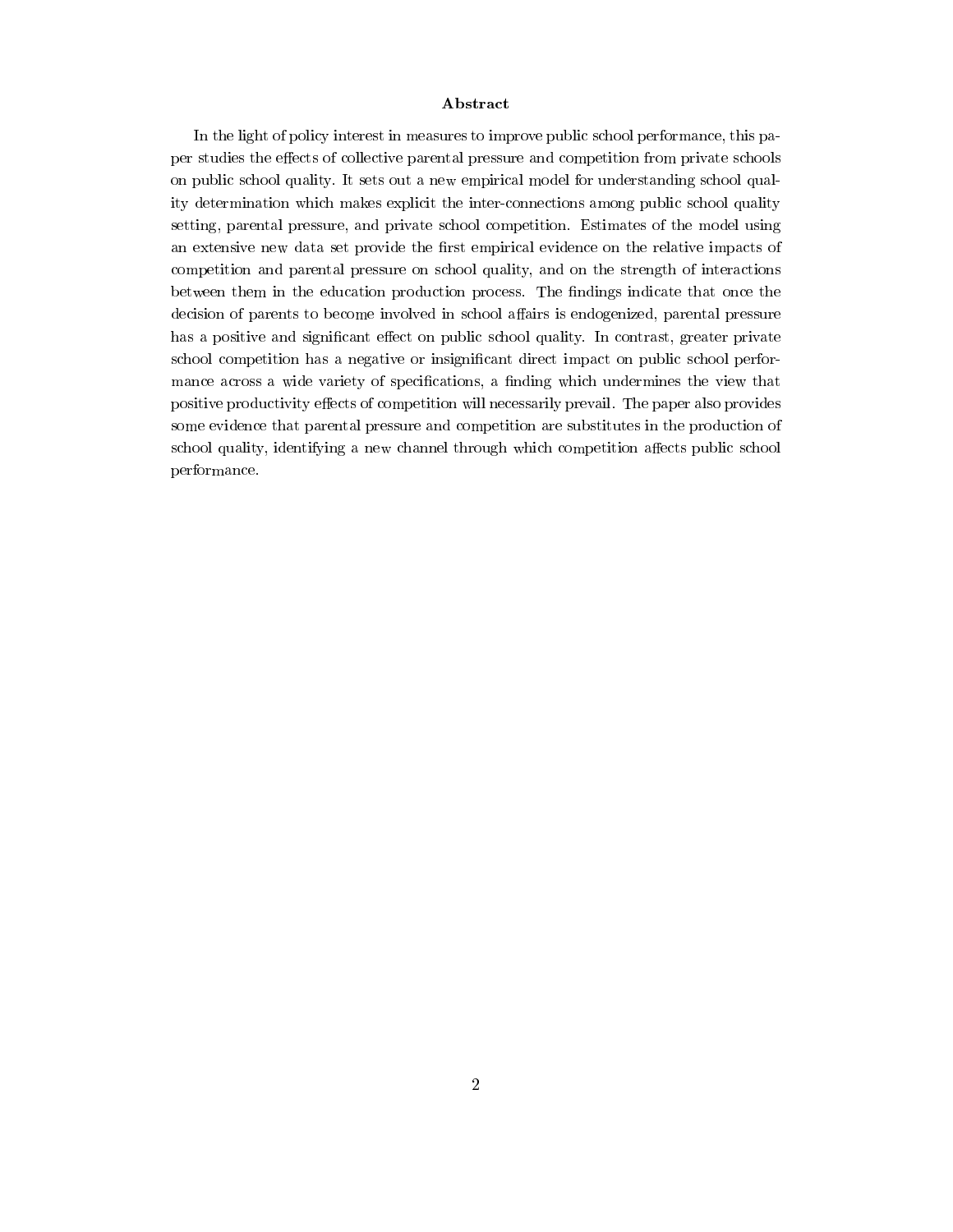# 1 Introduction

In the light of recent policy interest, this paper examines the role that incentives play in the determination of public school performance. It makes two related contributions.

First, the paper provides a new empirical framework for understanding public school quality determination, allowing incentives to affect school conduct. Previous research investigating the education production process has either ignored producer incentives entirely or, more recently, has emphasized increasing competition from public or private schools as a means of raising public school productivity. This work draws attention to an additional source of influence on school conduct, namely parental pressure working through parent-teacher organizations; where parents are mobilized, the notion is that it becomes more difficult for public schools to pursue objectives at odds with those of parents, leading to higher performance. The empirical model makes explicit how parental pressure, competition from private schools, and public school behavior are inter-related.

The paper's second contribution is empirical. Estimates of the model using an extensive new data set provide the first evidence on the relative impacts of parental pressure and competition on public school performance, and of the extent to which competition and parental pressure are complements or substitutes in the education production process, controlling for a host of other factors. As such, the estimates help resolve theoretical ambiguities relating to the effects of competition - whether competition has a direct positive or negative effect on school productivity, and whether competition reinforces or undermines parental pressure.1

The results indicate that once the decision of parents to become involved in school affairs is endogenized, parental pressure has a positive and significant effect on public school quality, thus serving as an important channel through which parents influence school performance. In contrast, greater ease of access to private school has a negative or insignificant impact on student achievement across a wide variety of specifications. This finding undermines the view that positive productivity effects of competition on public schools will overwhelm any adverse sorting effects.<sup>2</sup> While the direct effect of competition on school quality appears muted, the analysis draws attention to a new, indirect, channel through which competition affects school conduct, via its impact on parental pressure; I present some evidence indicating that pressure

<sup>&</sup>lt;sup>1</sup>In some circumstances, increased competition may have the perverse effect of *reducing* public school productivity (and thus quality). This occurs when consumer heterogeneity makes it worthwhile for public schools to serve just the 'low-quality' portion of the market as competition increases (see McMillan (1998a)). Competition may also have an indirect (and adverse) effect on public school performance when it undermines parental pressure signicantly (as in McMillan (1997)), though it is conceivable that by providing a credible exit option, competition may reinforce parental pressure.

 $^{2}$ The current analysis of the effects of competition cannot distinguish productivity effects from sorting effects. In order to do this, sorting between public and private schools needs to be modeled explicitly, as discussed in Section 7.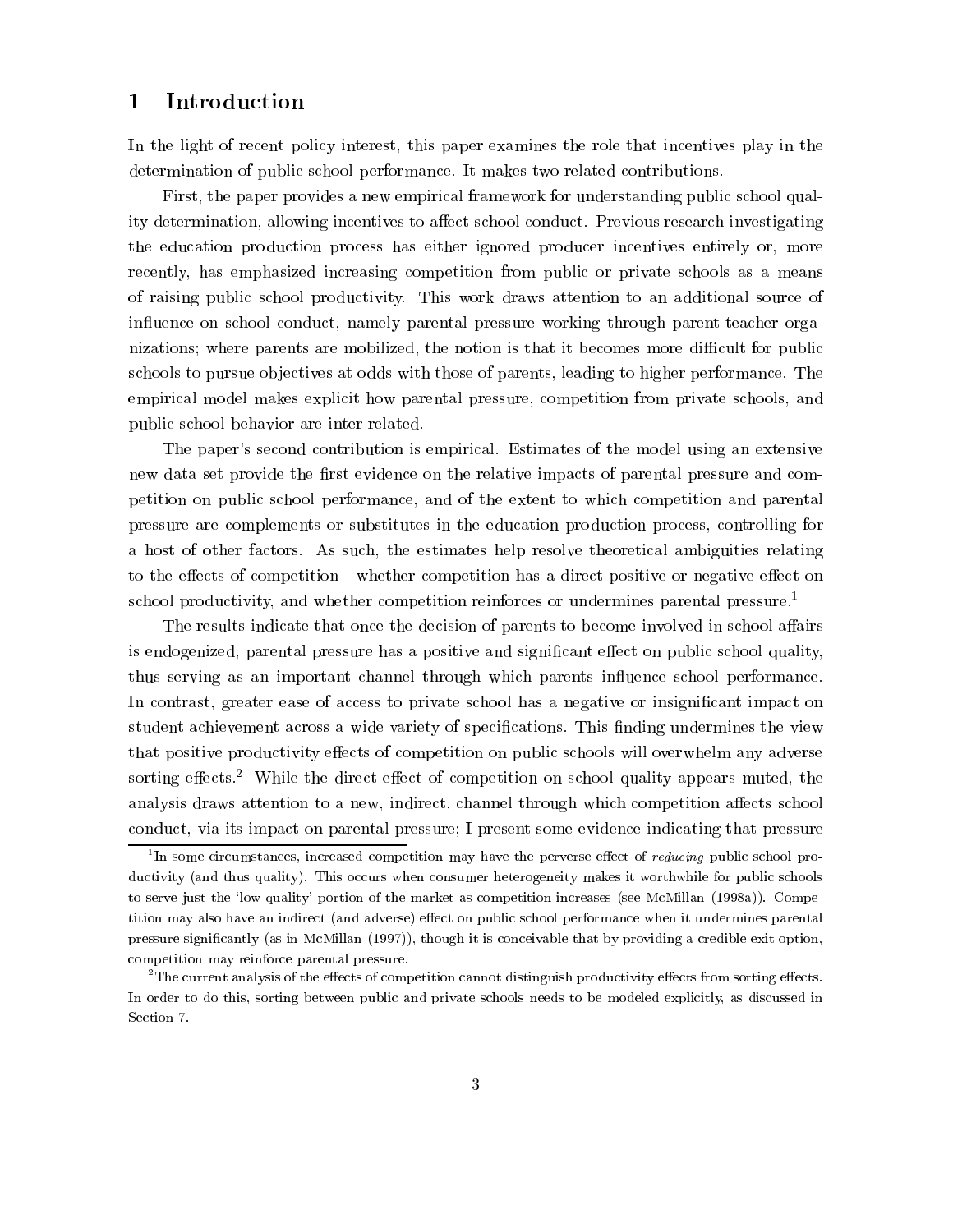and competition are substitutes in the education production process, with stronger competition weakening the positive impact of parental pressure on school quality.

The paper is organized as follows. The rest of this section discusses policy motivation for this work, as well as prior theoretical and empirical research in the area - both policy concerns and the related literature prompt a series of questions addressed in the analysis. Section 2 provides an overview of the empirical model, and Section 3 sets out the model out in detail. The data used to estimate the model are discussed in Section 4; the results are presented and interpreted in Section 5; and Section 6 considers extensions and next steps. The final section concludes.

## Motivation

Motivation for this research comes from the current policy debate over public school reform and the prior education literature, including related theory work (see McMillan (1997, 1998a)).

Education reform occupies a position high on the policy agenda, not least because of widespread concern about public school quality.<sup>3</sup> According to a popular view, the root cause of the quality problem lies in the failure of public schools to use resources productively,<sup>4</sup> and with the same resources but stronger incentives, it is argued that public schools could provide higher quality education. One prominent type of reform emphasizes the external discipline of the market through increased competition, with competition proponents claiming that greater parental choice will force public schools to use resources more effectively by making them compete for enrollment (through the introduction of private school vouchers or open enrollment programs, for instance). A second type emphasizes internal discipline through greater managerial oversight and increased parental involvement, intended to make the public education system serve the interests of parents rather than bureaucrats or teachers;<sup>5</sup> examples here include extending site-based management and increasing the number of charter schools.<sup>6</sup> In the absence of large-scale experimentation, we know little about either the probable gains that would result from these two types of reform, or whether they would be complementary or not. This research sheds some light on these issues.

 ${}^{3}$  For example: "A new CNN/Gallup poll finds that 53 per cent of Americans are dissatisfied with their local schools. Among inner-city parents, the numbers go even higher. Every survey shows that the quality of schools is the number one concern" (Wall Street Journal editorial, January 19, 1998).

In the words of Caroline Hoxby (1996), "The current predicament of school finance is a failure of productivity rather than a failure of spending."

 $5$ Other reforms aim to foster a different type of parental involvement: parental support of the educational enterprise through parental actions in the home - supervising homework, for instance. In the empirical analysis, I provide measures of the impact of such activities on student achievement.

<sup>&</sup>lt;sup>6</sup>Charter schools also serve to increase choice among public schools.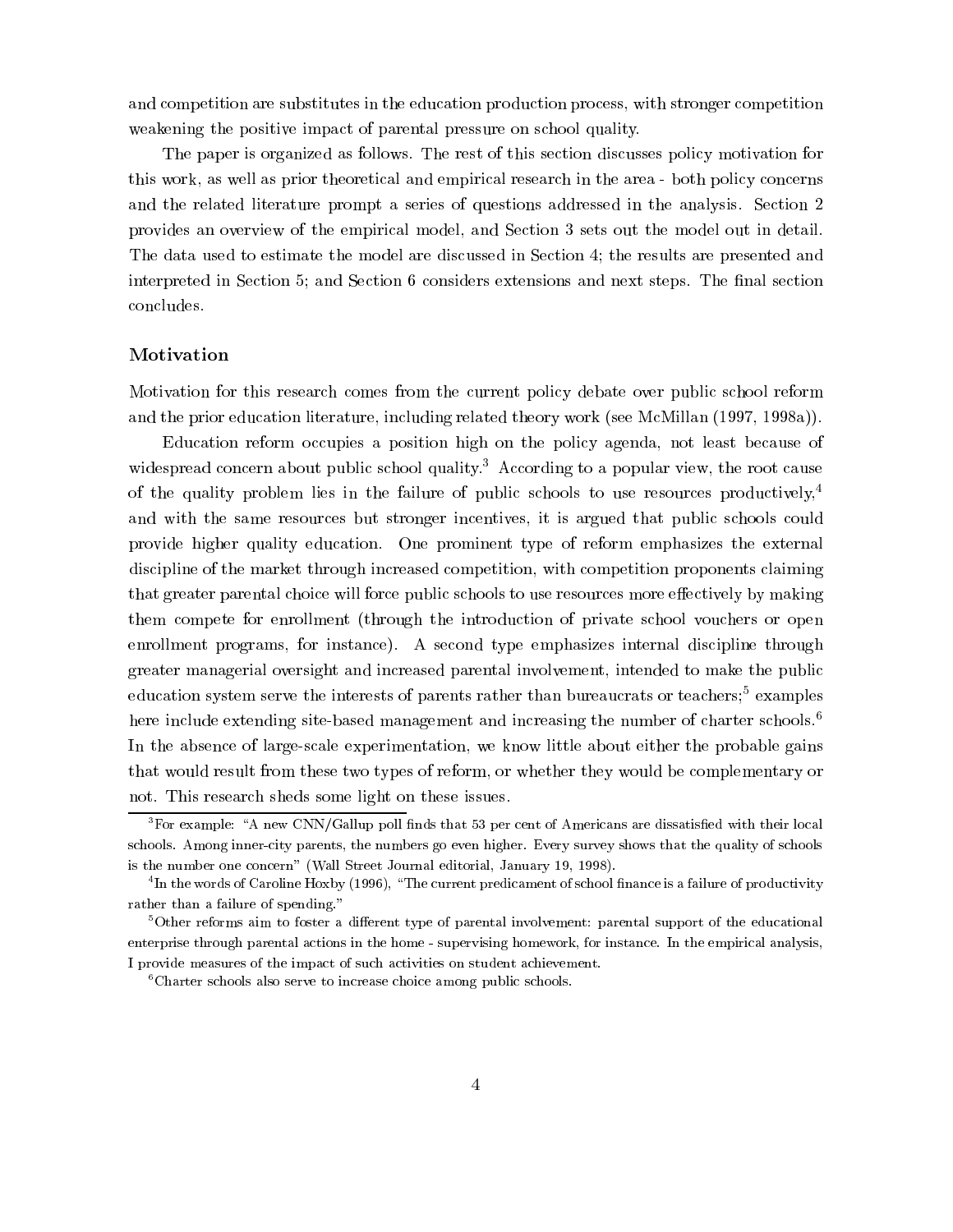#### Prior Literature  $1.1$

Gaps in the prior literature also help motivate the analysis. The literature provides an incomplete picture of the mechanisms by which stronger incentives and better outcomes are linked; and our grasp of the precise effects of parents and parental involvement on schooling outcomes is also imperfect.

#### 1.1.1 Family Background

A large body of research in the education production function literature indicates that family background characteristics exert a significant impact on student outcomes.<sup>7</sup> When a variety of controls for parental characteristics, such as parental income and education levels, are included in education production functions, these controls are invariably highly significant and explain a substantial portion of the variation in student outcomes. Yet this literature sheds less light on the important channels of causation from parents to schooling outcomes.<sup>8</sup> A number of possible channels can be identied:

- Children benefit simply from parental  $type$  inherent ability, education, income etc.
- Children may also benefit from parental actions in the home help with homework, for example.<sup>9</sup>
- Parents may provide volunteer time or money to help improve school quality, as a supplement to existing school resources.
- Characteristics of people living in the local community may also affect children's performance and the conduct of the school by reinforcing norms which, for example, favor academic excellence.
- School quality may be affected by collective parental pressure on school providers. This type of action has obvious spillovers, as one parent's actions can raise the quality of

 $^7$ See Hanushek's influential (1986) survey. This also documents the finding that measured school inputs, such as class size and spending per pupil, have little systematic effect on student performance, with pessimistic implications for education policy. However, some recent work challenges this finding - see Ferguson and Ladd (1996), for example. [Note here the conclusions from recent research (Hanushek, Kain, and Rivkin): impact of school inputs positive but small.]

<sup>8</sup> In addition, the standard approach in the education production function literature fails to allow for the possibility that there is non-random sorting by households across schools on the basis of unobservable school or household characteristics, a possibility which makes separating the effects of school and family challenging. See Bayer (1999) for a thorough empirical analysis.

 $9R$ ecent work has emphasized the role of parental actions in the home, showing how changes in school inputs induce changes in parental activities. See Houtenville (1996), for instance.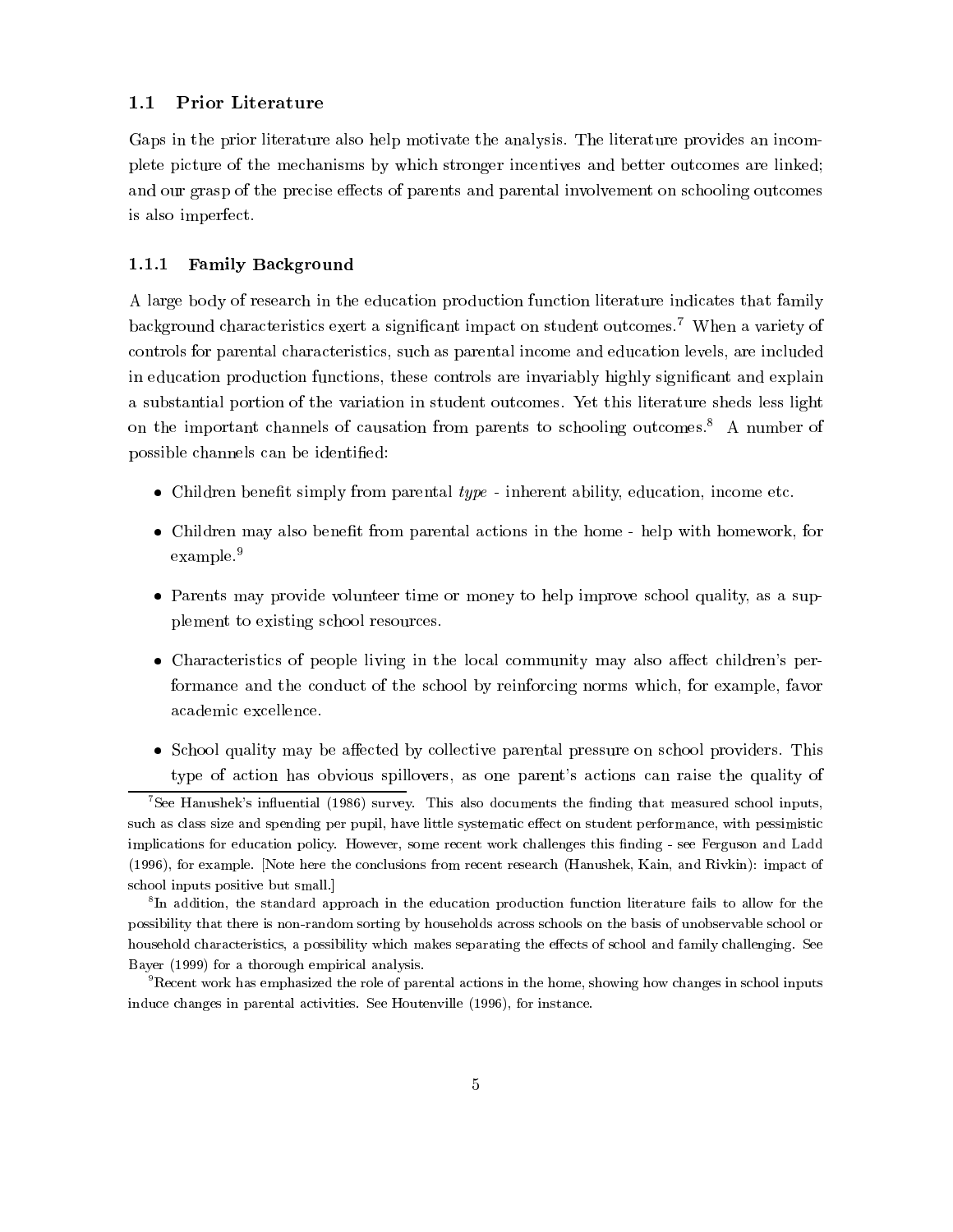education provided to others.<sup>10</sup>

The current analysis focuses on the last of these - parental pressure - though it does provide some evidence on the impact of other channels in determining school performance.<sup>11</sup> Parental pressure constitutes only one dimension of parental involvement, but it is of particular interest because of its potential productivity effects and because it may also serve as a channel through which competition affects public school performance (if greater competition increases the impact of parental pressure, for example).

In the literature, collective parental pressure has been neglected as a determinant of school quality, in large part because of data limitations, yet case studies like that by Murnane and Levy (1998) suggest that pressure working through parent-teacher associations (PTAs) can have a substantial effect on school performance. A school in which parents play a prominent role will find the pursuit of other objectives - that is, objectives not supported by parents less easy, and will be more likely to provide high quality education; by mobilizing, parents can force the school to devote more effort to raising performance, as measured for instance by test scores.<sup>12</sup> This paper provides some of the first econometric evidence on the determinants and productivity consequences of collective parental pressure.13

#### 1.1.2 Incentives

This research contributes to another part of the prior literature, concerning producer incentives. Most empirical papers in the field abstract from incentive issues entirely (see Dynarski *et al.*)

 $12$ The connection between social capital and the quality of government has been emphasized by Robert Putnam (1995). In this research, I make the link explicit, between one form of social capital - namely collective action on the part of parents - and the quality of public schooling. I also quantify the size of the effect of collective action on school quality. In this analysis, parental pressure has the character of a privately-provided public good. Issues concerning under-provision due to free-riding are addressed in McMillan (1997).

<sup>13</sup>Sui-Chu and Willms (1996) examine the effects of different dimensions of parental involvement on student reading and mathematics scores. One dimension is labeled `school participation,' which combines volunteering at school and attending parent-teacher organization meetings. The authors find that "Parents' participation at school ha[s] a moderate effect on reading achievement, but a negligible effect on mathematics achievement." They do not allow for the possibility that parental participation may be endogenous to school quality. Nor does their analysis consider the impact of competition from private schools on either the level or the productivity impact of parental participation, and they do not control for district characteristics when estimating the effects of school participation on achievement. The current analysis addresses these considerations.

 $10$ Parental pressure may also have the character of a private good, for instance if parents attempt to secure benets for their children at the expense of others. Whether this is the case is testable; Table 8 below sheds some light on the matter.

 $11$ The data used in the analysis (described in Section 5) allow parental pressure to be distinguished from other aspects of parental involvement, to some degree. Thus, in addition to the effects of parental pressure, I measure the impact on student achievement of parents helping with homework and talking about school activities with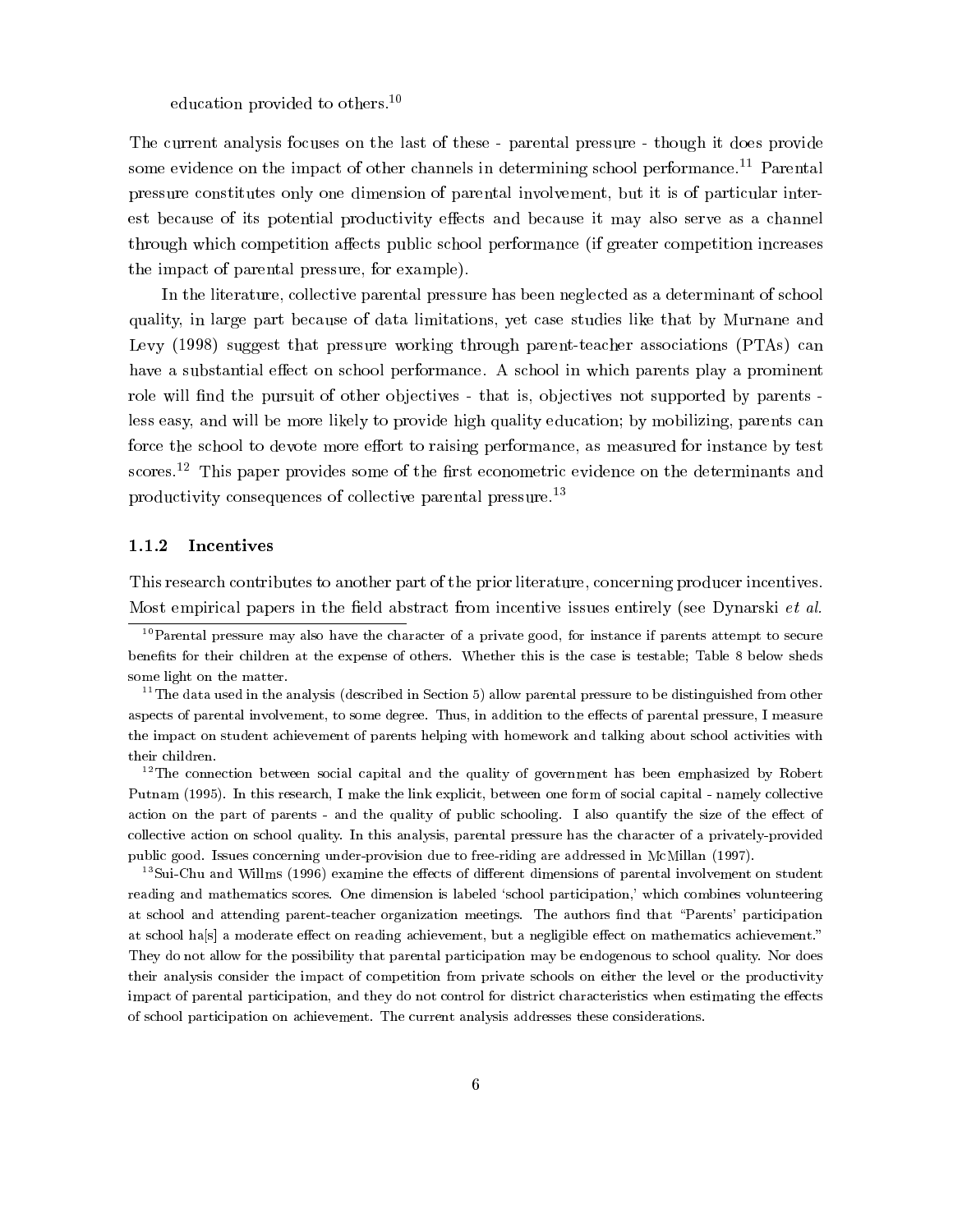(1989) for one example), and assume that public schools operate efficiently; this approach has also been adopted in theory work relating to schooling.<sup>14</sup> However, recent empirical research finds evidence of inefficiency among public schools,<sup>15</sup> and competition advocates contend that greater competition will help reduce inefficiency, even though the mechanisms at work have not been made very explicit. In one of the few theoretical papers analyzing the efficiency effects of competition, Manski (1992) presents simulation results which indicate that increased competition (through the introduction of a voucher) will enhance production efficiency, even though it also leads to increased sorting, as those households with higher incomes or stronger tastes for education switch their children to private school. These findings support the received wisdom, according to which competition has positive efficiency effects but at the same time gives rise to greater stratication of students, the latter with potentially undesirable consequences for school quality.

#### The Distribution of Households

It is worth stressing that theory does not give unambiguous predictions about the productivity effects of greater competition. Thus part of the received wisdom is open to question. I show in a related theory paper (McMillan (1998a)) that competition may raise or lower public school productivity, depending on the shape of the distribution of households within a community<sup>16</sup> as well as the costs of raising effort.

The key notion in the theory is that different types of household will typically differ in their reservation levels of public school quality, below which they exit to private school,  $17$  and this reservation level will rise as competition increases, given that greater competition entails making private schooling options more readily available. The shape of the distribution of households determines the number of households on the margin of attending private school. If

 $14$ While school productivity issues have been relatively neglected, a number of interesting papers deal with the equity effects of greater competition, notably Epple and Romano (1998) and Nechyba (1996, 1999). Nechyba's 1996 paper provides a thorough treatment of the impact of vouchers on residential choice across a set of communities. He shows how a voucher may, somewhat surprisingly, raise school quality in the poorest districts through its effects of household location decisions. His later paper compares the impacts of uniform versus targeted vouchers in a multi-community setting, and shows how the equity consequences of a voucher improve as migration effects become stronger.

<sup>&</sup>lt;sup>15</sup>See, for example, the paper by Grosskopf *et al.* (1995). This paper and others use data envelopment analysis (DEA) to gauge the extent to which public schools operate within the production frontier, providing a measure of productive inefficiency. It is important to emphasize that productive 'slack' is not observed directly, but rather is inferred on the basis of measured inputs, family background controls, and a school output measure. Especially where the controls are incomplete, the diagnosis of the extent of slack using DEA will not always be appropriate. Difficulties in inferring that slack exists will be returned to below.

<sup>&</sup>lt;sup>16</sup>In the model, households vary solely according to income, but the key idea is more general: households could be heterogeneous in terms of their taste for private schooling, religious affiliation etc.

<sup>&</sup>lt;sup>17</sup>For higher income households, for instance, the threshold will be higher.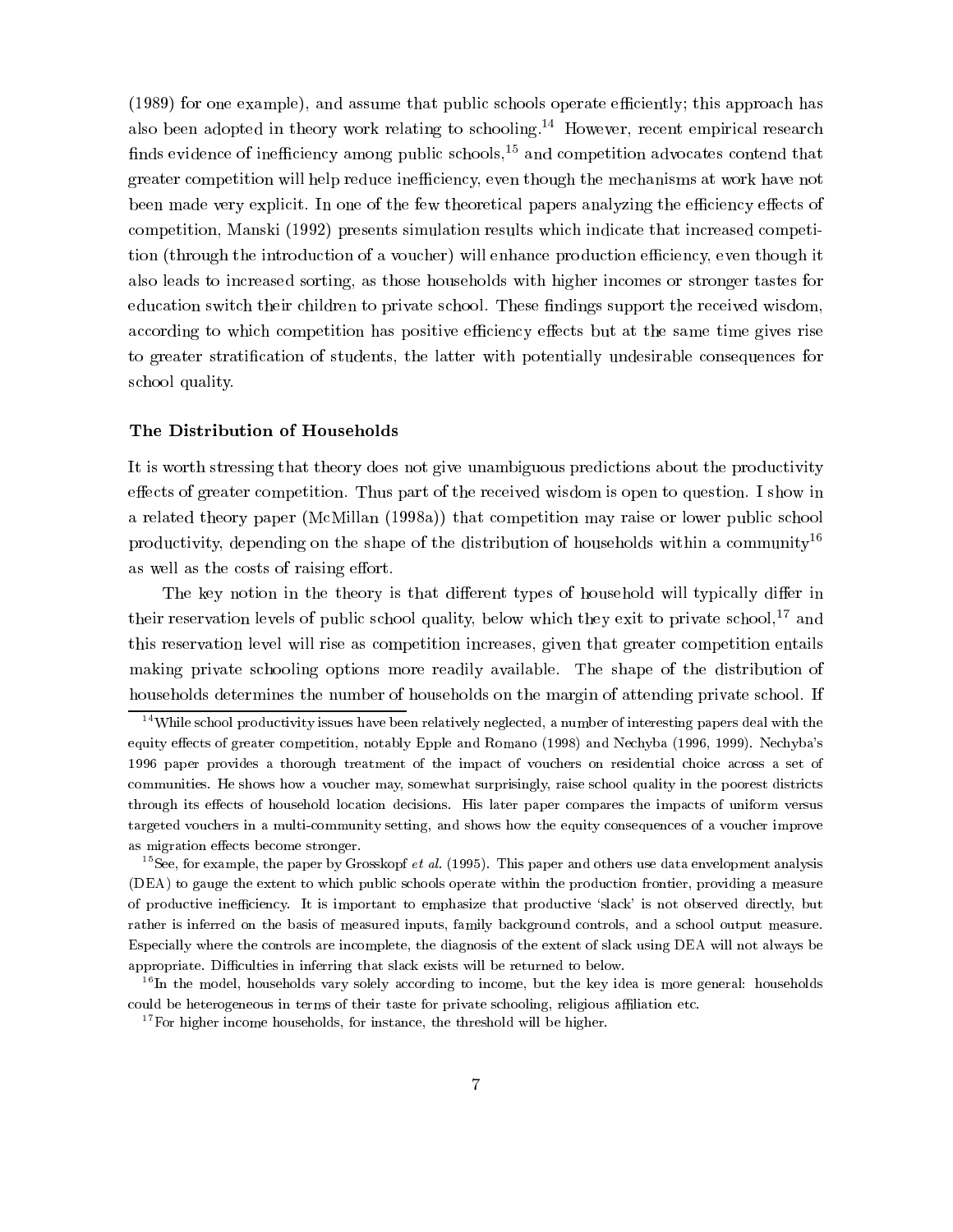that number is small, and the costs of raising quality high, then it is more likely that public schools will choose to reduce quality and serve households at the bottom end of the distribution (who will typically have a lower reservation quality level anyway) as competition increases.<sup>18</sup> Thus, the efficiency benefits of competition should not be assumed to arise automatically.<sup>19</sup>

#### Empirical Evidence

Empirical evidence regarding the productivity effects of greater competition is limited. Yet in two quite recent papers, Caroline Hoxby (1994a, 1994b) finds strong support for the view that incentives do matter: schools use inputs more effectively when competition increases for exogenous reasons.<sup>20</sup> While increases in competition might be expected to induce greater sorting of households across public school districts and between public and private sectors, with negative consequences for school performance, her results imply that any adverse sorting effects are outweighed by strong, positive productivity effects.<sup>21</sup> Hoxby's thought-provoking work raises several questions. Just what is the underlying mechanism by which increased competition affects public school conduct? Are adverse sorting effects largely non-existent, perhaps because students are already stratied across the public sector? Does the threat of losing students really galvanize public school providers in all cases, or are there circumstances in which competition has more effect than others? Consideration of these issues helps shape the current analysis.

The discussion of incentives above suggests that, within the current system, both parental pressure and competition from private schools may have an impact on school conduct. Thus in the empirical framework, I allow for the possibility that public schools are more productive (in the sense of helping to produce higher test scores, controlling for other things) when operating in an environment with more intense parental pressure or greater ease of access to private schools. With the aid of this framework, I am able to gauge the relative importance of incentives

<sup>&</sup>lt;sup>18</sup>The mechanism is as follows. Consider a setting in which there are two types of household - 'high' and `low' - and where, pre-voucher, a public school serves both types. When competition increases (say through the introduction of a private school voucher), there will tend to be greater sorting between public and private sectors, with the high types now more likely to switch to private school. The public school can retain the high types by raising quality, but doing so is costly, and if the proportion of high types is small and the costs of raising effort great, it may be optimal to lower effort, let the high types leave and serve just the low types.

 $19$ The analysis also suggests that greater sorting may *itself* have adverse efficiency consequences, calling into question the usual distinction between (negative) sorting and (positive) production efficiency effects of vouchers.

 $^{20}$ An important contribution in her work involves recognizing that standard measures of competition, such as the number of private schools or the number of school districts within a given area, are likely to be endogenous to public school quality. As such, they need to be instrumented for. Hoxby's insight is made use of in the empirical analysis in Section 6 below.

 $^{21}$ Her findings also have the appealing implication for policy that all public schools may improve once exposed to greater competition, at odds with the widely-voiced concern that competition will lead some public schools to decline precipitously.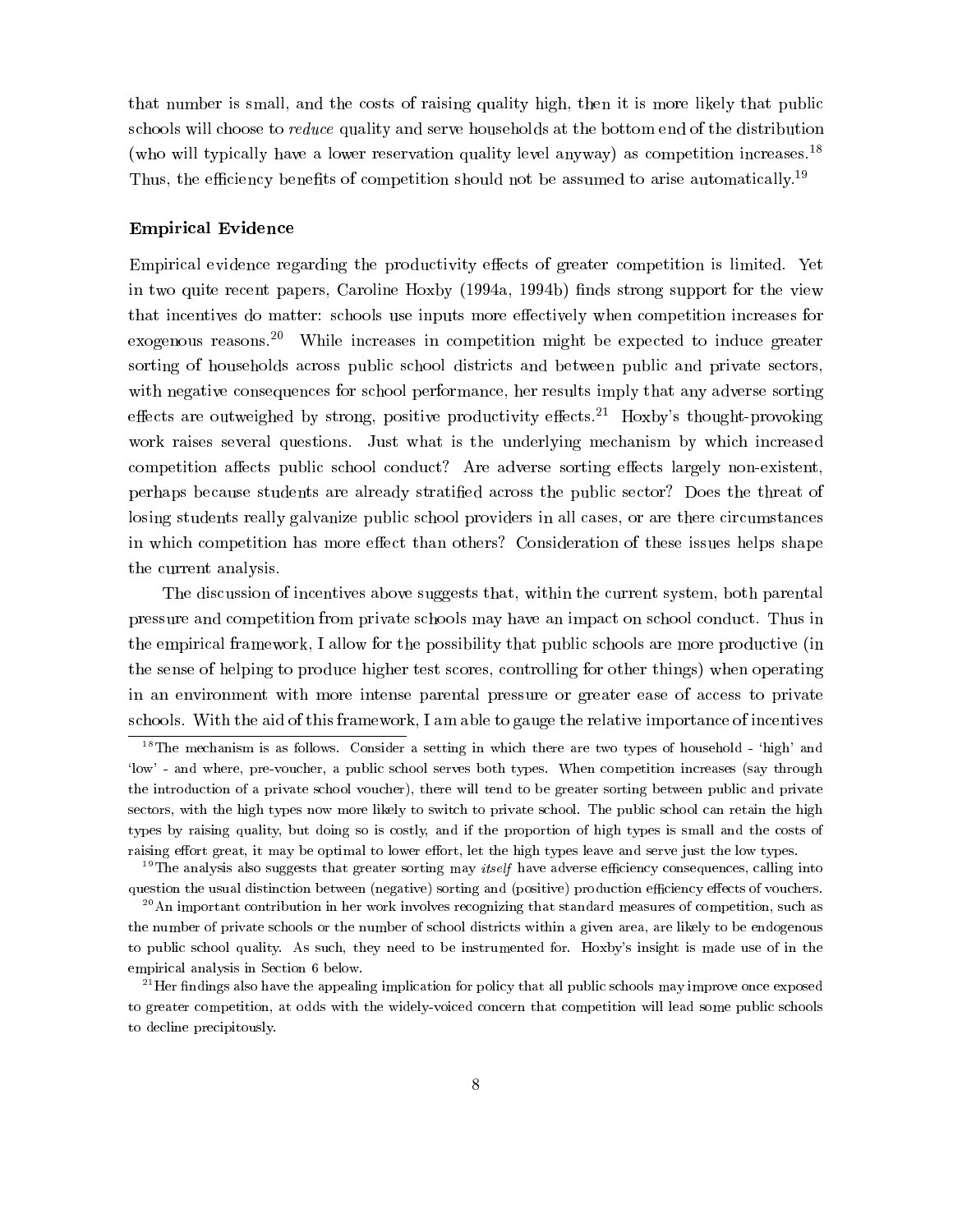from these two sources and to assess the importance of interactions between them.

#### **Interactions**

The role of interactions is highlighted in a second theory of public school quality determination (McMillan (1997)). Building on the insightful discussion of 'voice' versus 'exit' by Hirschman (1970), this theory considers whether a voucher will raise school quality by increasing school productivity, $2^2$  paying attention to induced effects on parental pressure. When both parental pressure and competition are allowed to influence public school behavior, the productivity impact of an increase in competition is shown to hinge critically on the way the two interact. The theory calls attention to two forms of interaction. The first form relates to interactions between parental pressure and competition in the production function - does the marginal impact of parental pressure change in a more competitive environment? The second relates to interactions in terms of the levels of competition and parental pressure - does competition have a significant impact on the *volume* of parental pressure?

If competition and parental pressure are complements in the production of education quality, perhaps because the threat of leaving makes parental voice more powerful, then greater competition will lead to unambiguous improvements in quality (via increases in productivity) in a world in which competition is constrained to have positive productivity effects.<sup>23</sup> Yet if parental pressure and competition are substitutes in either of the senses described, the introduction of a voucher can lead to a reduction in public school productivity and thus quality, an outcome with important policy implications. At least two mechanisms can account for this reduction. According to the first, the marginal impact of voice is weakened by competition because of a sorting effect: the more vocal parents are also the ones more likely to be on the margin of switching to private school. These parents move to private school when competition increases, so a given unit of voice in public school has less impact - those who remain in the public school and apply voice are less effective 'voicers.' An alternative mechanism can operate even if all parents are identical, except for their propensity to exit to private school. Here, changes in competition affect the *volume* of parental pressure applied by parents. If greater competition leads to a signicant reduction in parental pressure due to changes in enrollment, then the public school may actually face weaker incentives overall to apply effort. In sum, whereas the first theory showed that competition itself may reduce school productivity directly, the second theory shows that, even when the direct effect of competition is constrained to be productivity-enhancing, public school quality may still fall once interactions with parental

 $^{22}$ It also provides the first analysis in the literature of the decision parents take to engage in collective actions to improve school quality, showing how organizations like PTAs can serve to coordinate parents' actions and deter schools from under-performing.

 $^{23}$ Similarly, if increasing competition raises the level of collective parental pressure in a school significantly, this is also likely to improve school quality (assuming that parental pressure has a positive marginal product).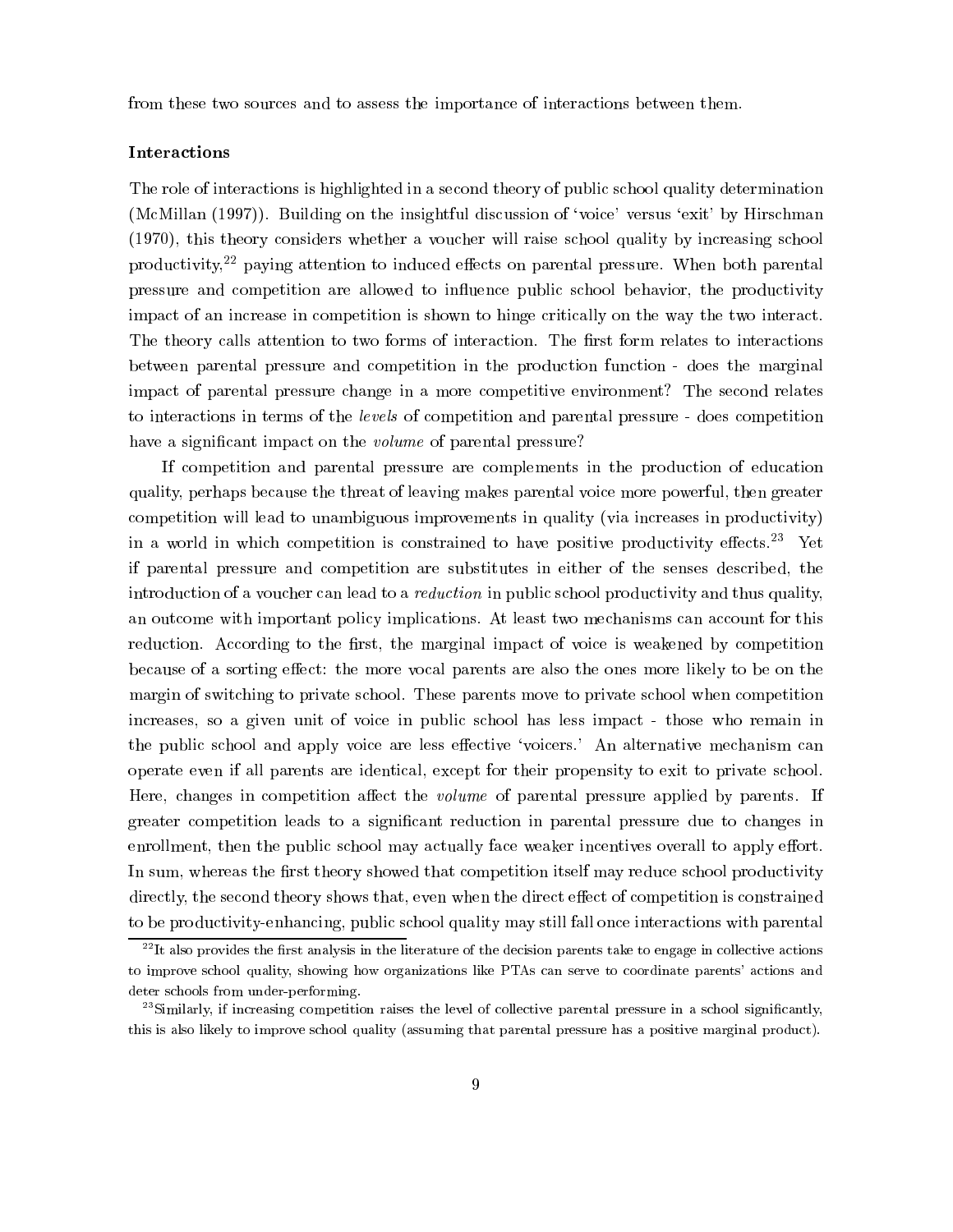pressure are allowed.

Theory alone can do little to advance the debate about the efficiency effects of competition, however. It cannot say what the relative impact of incentives from different sources on school performance will be; nor can it determine whether in practice parental pressure and competition will be mutually reinforcing. These are empirical issues taken up in the current paper.

## 1.2 Research Questions

Based on the prior discussion, the analysis addresses the following four questions:

- 1. What are the determinants of parental pressure? Is parental pressure solely a function of parental type, or might market conditions or features of the school finance regime matter also?
- 2. Does collective parental pressure working through school PTAs have an influence on the school production process?
- 3. Does greater ease of access to private school have an impact on public school performance? What is the relative impact of competition versus collective parental pressure? And under what circumstances does competition have most effect?
- 4. Are competition and parental pressure complements or substitutes in the education production process? Are the interactions between the two strong?

The first question is important from a policy perspective. If the level of parental pressure depends on more than parental type, and if such pressure has positive effects on school productivity (which is an issue in Question 2), then reforms may be able to strengthen incentives by calling forth more parental pressure without changing the mix of parents in a school. The appeal of such reforms rests on the notion that the actions of parents of a given type (socioeconomic status or education level) can make a difference to school conduct and student outcomes if they decide to become more involved.<sup>24</sup> If, instead, parental pressure is determined solely by parental type then school reforms will be effective only insofar as they influence the mix of types in schools, and some schools are likely to gain at the expense of others.

Regarding the second question, parental involvement has been studied widely in the education literature, providing evidence that it is associated with better student performance (see Epstein (1991), for example). Yet that literature generally ignores wider in
uences on school behavior - the degree of private school competition and the structure of school finance, for instance - which may lead to confounding the impact of parental involvement with other

 $^{24}$ Murnane and Levy's (1998) study discusses a case in which the involvement of low-income parents was raised substantially, with powerful effects on school performance.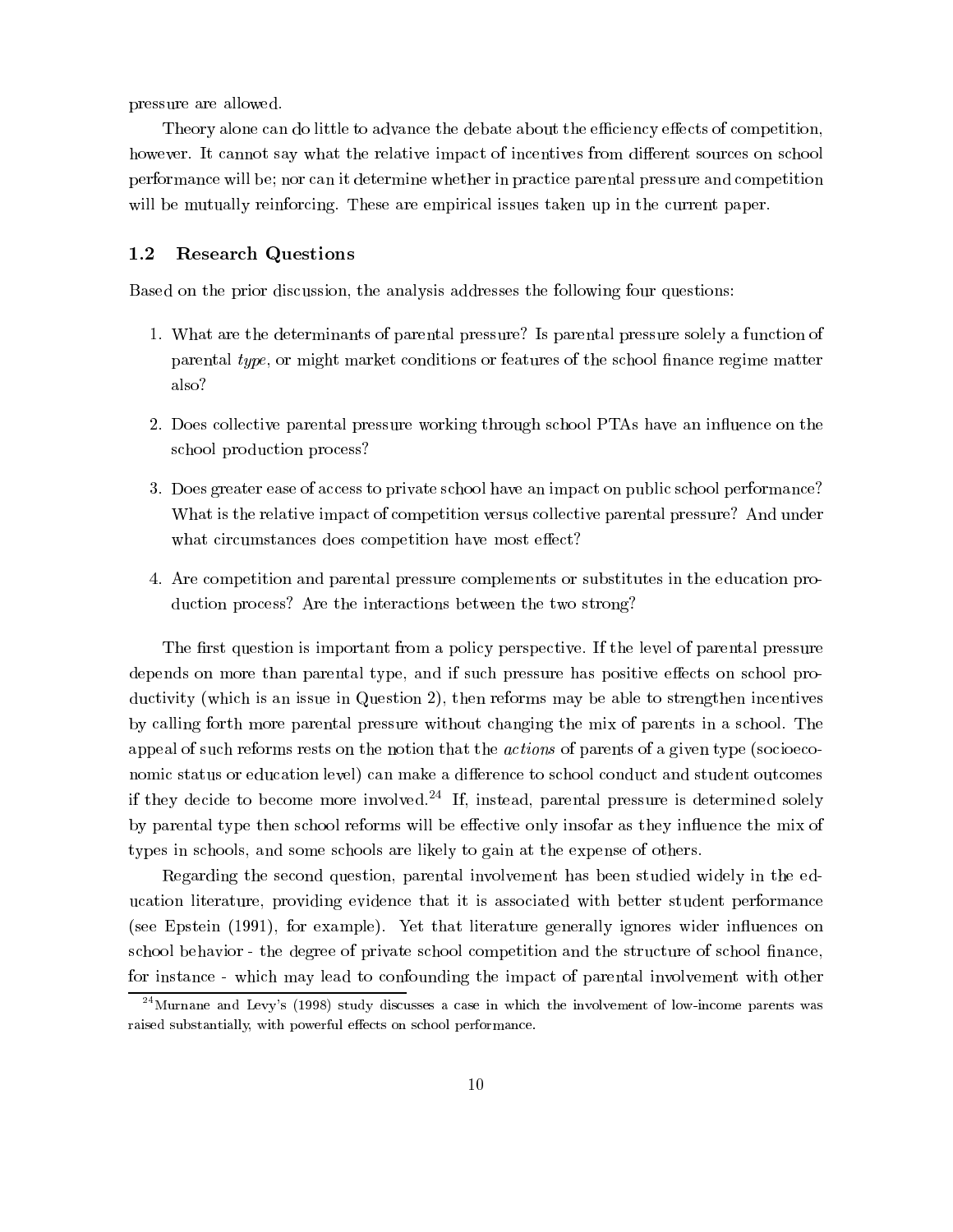factors. In the current paper, I control carefully for parental type and these other factors, and measure the extent to which collective parental pressure affects school quality, allowing for reverse causation from school quality to the degree of parental participation. As for the third and fourth questions, the relative strengths of competition and parental pressure have not been compared empirically, nor has the issue of how the two interact been addressed.25

#### 1.3 The Empirical Approach

To explore the role of incentives in determining school quality using data from the existing schooling system, I set out an empirical model which allows public schools to be influenced by competition for enrollment from private schools and parental pressure. Though there are few explicit performance incentives under the current system, parental pressure and competition may affect school productivity to a greater or lesser degree (as discussed earlier). The strategy is thus to use exogenous variation in factors which affect parental pressure and ease of access to private school to gauge the relative impacts of parental pressure and competition on public school performance. Before turning to a detailed description of the approach and the data, I set out the model.

# 2 Model Overview

This section provides a brief overview of the main features of the model. It begins by introducing the assumptions about supplier behavior. It then explains how incentives may affect school conduct, and provides the rationalization for the way parental pressure is modeled.

The central goal of the analysis is to understand better the determinants of public school quality. While problems with defining quality are non-trivial, it is fair to say that student achievement makes up an important component of quality, and that achievement tests provide one (imperfect) quality measure. In the empirical analysis, I equate quality with student achievement on standardized tests, partly for simplicity and partly because it has figured so prominently in the school reform debate, and I measure the effects of changes in incentives on the levels of average school test scores.

To bring incentive issues to the fore, the model captures the potential con
ict of interest between public schools and parents. Parents are assumed to value academic excellence: they want schools to achieve the highest test scores possible. Public schools, in contrast, do not strive to maximize school quality as an end in itself - they maximize a separate payoff function. Consistent with the evidence of Kirst (1984) and others that public schools in practice have multiple objectives, schools in my stylized setup care about quality insofar as it affects enrollment. But they also care about other unspecied ends. In this research, I remain agnostic as

 $25$ at least, to the best of my knowledge.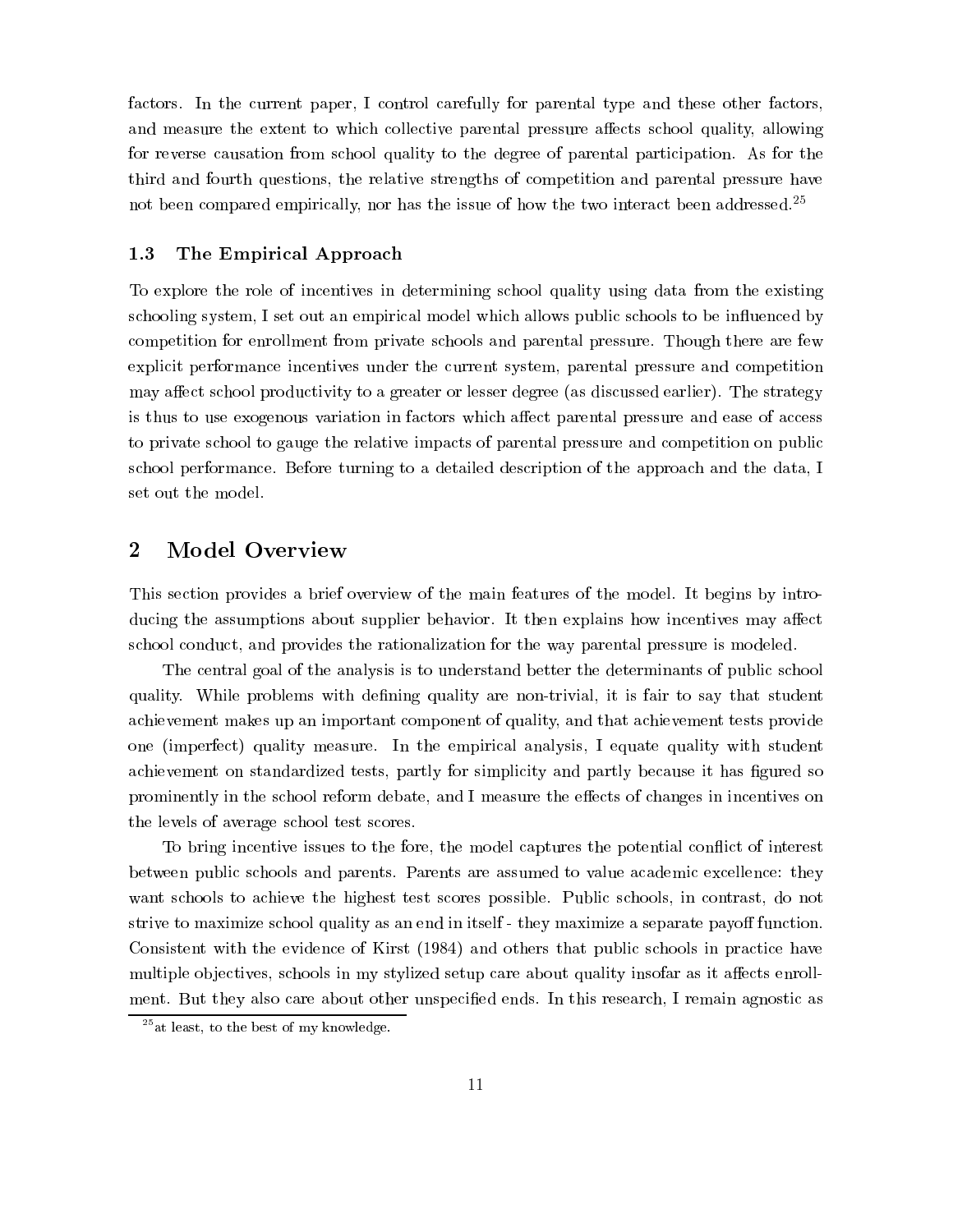to whether these other ends are socially worthwhile or not - they may involve enjoying an 'easy life,' or they may involve things like trying to make students more well-rounded. Regardless of what form they take, these other ends lead public schools to divert their energies away from raising test scores. Interesting hypotheses can then be framed in terms of whether school efforts directed towards such measurable ends change with variation in incentives.

The school's choice variable is effort devoted to raising school quality (as measured by test scores), and public schools set effort to maximize the school payoff. Effort is unobservable, but is hypothesized to be influenced by incentives - competition from private schools and pressure from parents - and the ability of parents to raise school effort and school quality depends on their collective power. By modeling the choice of effort explicitly, I solve for optimal effort in terms of observables. This solution can then be substituted into the school production function, which I estimate to show how quality is influenced by competition and parental pressure.<sup>26</sup>

#### Parental Pressure in Bargaining

In terms of the empirical model's characterization of the game played by households and schools, think of parents as being represented by a form of 'parent union,' the PTA, which bargains over a pie with the public school. (The pie is given by the rents earned by the public school in the absence of any parental pressure, rents which are likely to be increasing as outside options become less accessible.) Parental utility rises with public school quality, while higher quality tends to reduce the school payoff due to the convex cost of effort. Both parents and the school have threat points, that of parents given by the utility from the private school option, and that of public school given by the payoff they would earn if the active parents enrolled elsewhere (because pressure were lower). In turn, the bargaining power of each side influences how overall rents are divided. We might expect the school to have more power if it operates in an uncompetitive market and/or if it is unionized, while PTAs tend to wield more influence as more parents become active and as those parents are of higher socioeconomic type. The rationale is that a more active PTA will be better able to monitor school effort, and in turn, by coordinating, will be able to punish with greater force. The punishment could be direct

 $^{26}$ An interesting alternative approach is offered by Downes (1996). He compares two different models of bureaucratic behavior, using data from the public school system in California. In the first, public schools implement the choices of the electorate; in the second, they maximize rents, which appear in the form of an administrative staff far larger than a quality maximizer would choose. Testing between the two, Downes finds in favor of the rent maximization hypothesis. It is plausible to think that rents are not earned solely through the accumulation of a big staff. This paper explores a more general alternative, in which teachers earn rents (noting again that `rent' is a politically loaded word - rents may accrue from the pursuit of ends which may be socially worthwhile but which do not involve raising student achievement) through their setting of effort, though the disadvantage of this approach is that effort is not observable to the econometrician, requiring the use of theory as described in the text.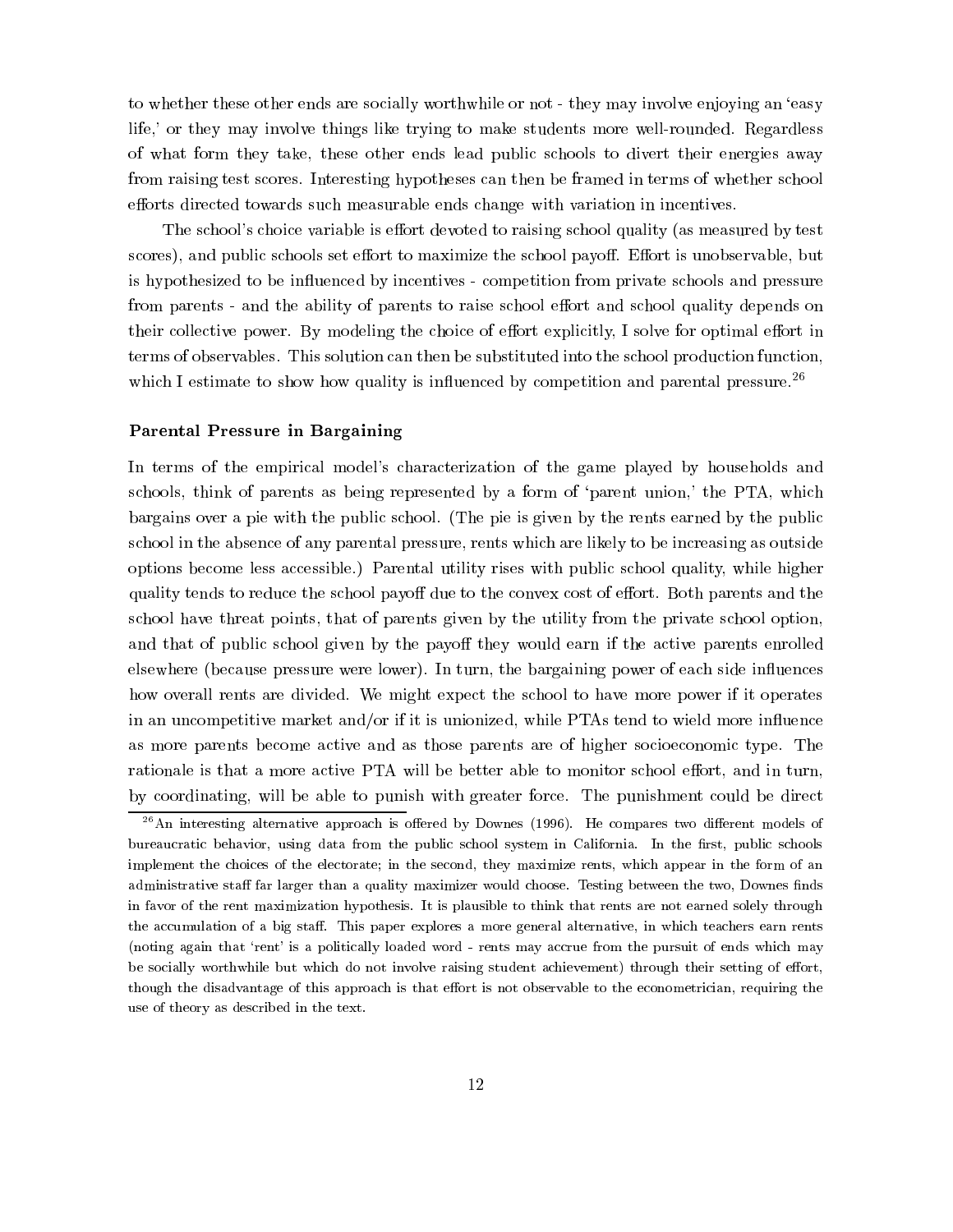through complaints, or indirect, through appeals to a higher authority.<sup>27</sup> Thus a public school which faces greater competition from private schools and stronger pressure for parents will tend to supply greater effort (towards ends valued by parents).

In practice, the interactions between school and parents are repeated. I compress the game down to one period, though it involves two stages. In the first stage, parents decide whether to be an active participant in the PTA, based on a conjecture about the effect their incremental efforts will have on school quality setting. In the second stage, the school then takes the level of pressure applied by parents as given and chooses effort. It is because parents commit to being active participants that the actions of the school are constrained.28 Thus the ability to commit is critical in this formulation. Though it is somewhat forced, suppose in the one-shot setting that the parents sink a time investment in the PTA prior to the school's effort choice. That investment then affects the school's payoff, by affecting the disutility it incurs from parents due to low effort. I now turn to a detailed description of the model.

#### 3 3 The Model

The model describes a local education market, assumed to be in equilibrium. It has three main components, captured in a three-equation system. In the first equation, public schools set quality (via their choice of effort), taking account of competition for enrollment from private schools and collective pressure from parents, working through the school PTA. The second captures the aggregate level of parental pressure (measured using active participation in the school PTA) in a school. In the third, private school share in the local education market is endogenized, with parents choosing between public and private schools based on the availability of private school options and the quality provided by public schools.<sup>29</sup> I discuss the derivation of each equation in turn.

 $27$ Unfortunately, I do not have any information in the data set on penalties for under-performance.

<sup>&</sup>lt;sup>--</sup>It might be argued that parental pressure per se will be ignored unless backed by an exit threat. In a bargaining setting, this case is equivalent to one in which all the power resides with the public school. If the parents are given a better outside option, perhaps through the introduction of a voucher, then the public school is forced to raise effort simply because parents' reservation utility has gone up. An alternative case arises when parental bargaining power rises above zero initially. Then parents have an incentive to coordinate their activities in a bid to get a larger share of the pie by raising school quality. in a bid to get a larger share of the pie by raising school quality.

 $29$ At this stage, while the analysis models total enrollment in private school, it abstracts from sorting by parents of different types across schools (and also across communities) because of data limitations. In other words, changes in the composition of the student body are not modeled explicitly, even though such changes help explain some of the findings described in Section 5. I discuss ways of correcting for possible biases due to sorting in Section 6.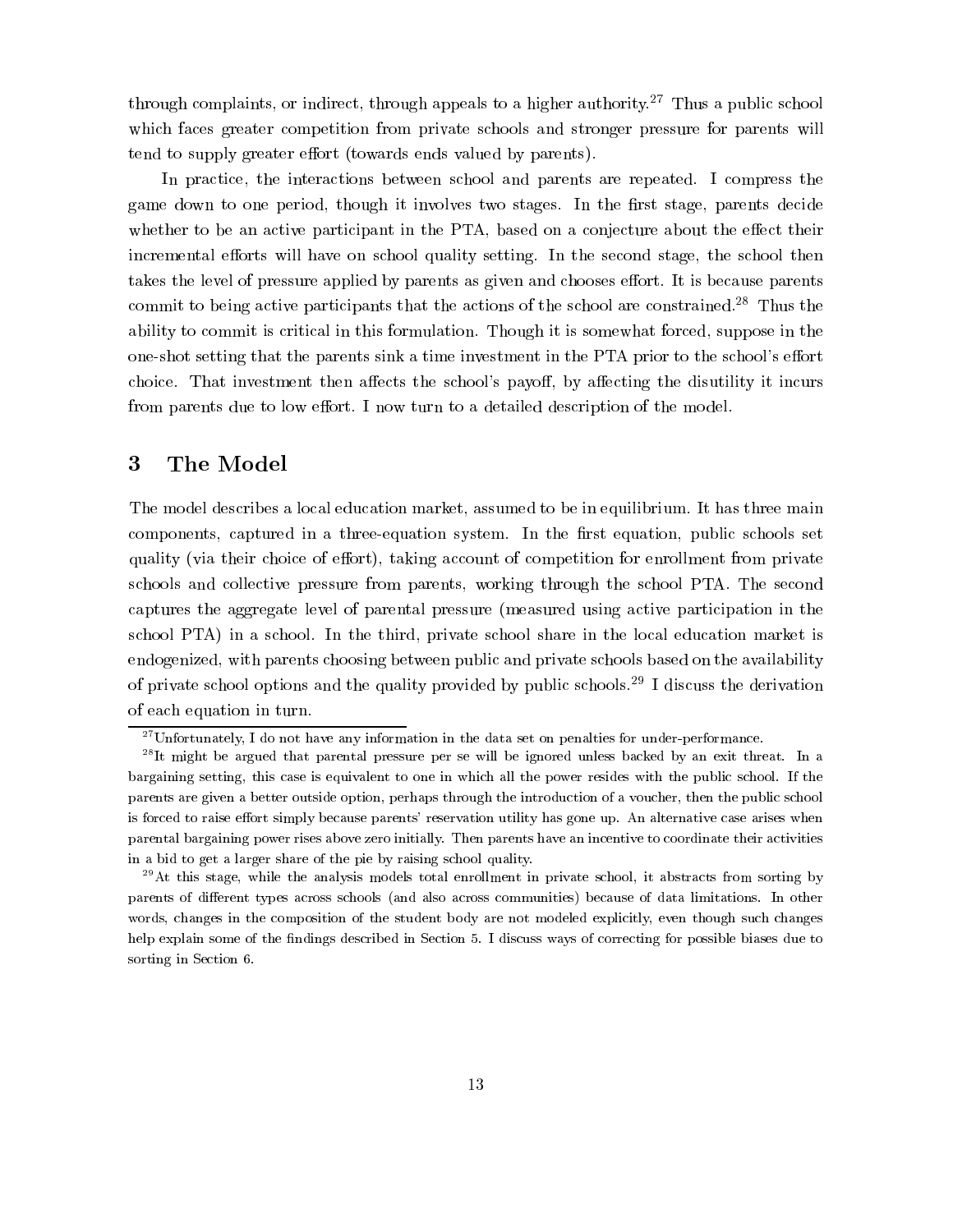#### 3.1 Public School Quality Setting

The public school (indexed by i) is assumed to choose effort  $e_i$  to maximize its payoff, taking the average pressure applied by parents in school <sup>i</sup> (denoted m i) as given. The school payo is given by

$$
R(e_i) = V_i N(e_i) - \psi(e_i) - \delta P(e_i, \bar{m}_i)
$$
\n<sup>(1)</sup>

where  $\delta$  is a parameter to be estimated. Equation (1) says that school i's payoff is equal to total revenues earned from enrolling  $N(e_i)$  students - the school is assumed to get a fixed amount  $V_i$  per pupil admitted - minus the cost of effort, minus the disutility due to the pressure the school faces when it applies effort  $e_i$ . The school might care about higher revenues as they afford greater scope for 'gold-plating' (spending extravagantly around the school); for now, I normalize  $V_i$  to 1 because I do not have accurate school-level data on this variable. The school faces a trade-off in making its effort choice. On the one hand, effort raises quality which increases enrollments and school revenues; on the other, there are increased costs from raising effort in the form of the private cost of effort, captured by the  $\psi(.)$  term.<sup>30</sup> Optimal effort will balance these gains and losses.

The novel feature of the school objective function is the inclusion of the term giving the school's disutility due to parental pressure  $P(.,.)$ . While effort is unobservable to the econometrician, and to higher authorities to some extent, parents are often in a good position to monitor effort, especially if they are better educated. Hence, they may act as informal regulators. Once they have gathered information about effort, which is assumed to be observable at a cost, they can apply pressure to raise school effort and bring about improvements in quality. Their ability to do this effectively is hypothesized to depend on their collective power, and power increases in the number of parents who are active in the PTA as well as the proportion of active parents who are highly educated. Because being active in the PTA is costly, parents will balance these costs against the gains from greater pressure in terms of higher school quality - as pressure increases, so do the incentives the school has to keep quality high. Suppose that the disutility-of-pressure function takes the following form:

$$
P(e_i, \bar{m}_i) = \bar{m}_i(\bar{e}_i - e_i), \tag{2}
$$

where  $\bar{e}_i$  is the maximum level of effort the school will supply before switching to its next best activity. Thus the disutility of pressure declines as effort rises and as average pressure, measured by m i, falls. The international control of the state of the state of the state of the state of the state of the state of the state of the state of the state of the state of the state of the state of the state of

I make several other functional form assumptions.<sup>31</sup> For simplicity, assume that public school enrollment is given by

$$
N(e_i) = \mathbf{W}'_i \gamma \times e_i + \epsilon_D(i) \tag{3}
$$

 $30I$  abstract from the monetary cost of raising effort.

 $31$ This discussion draws on Wolak (1994).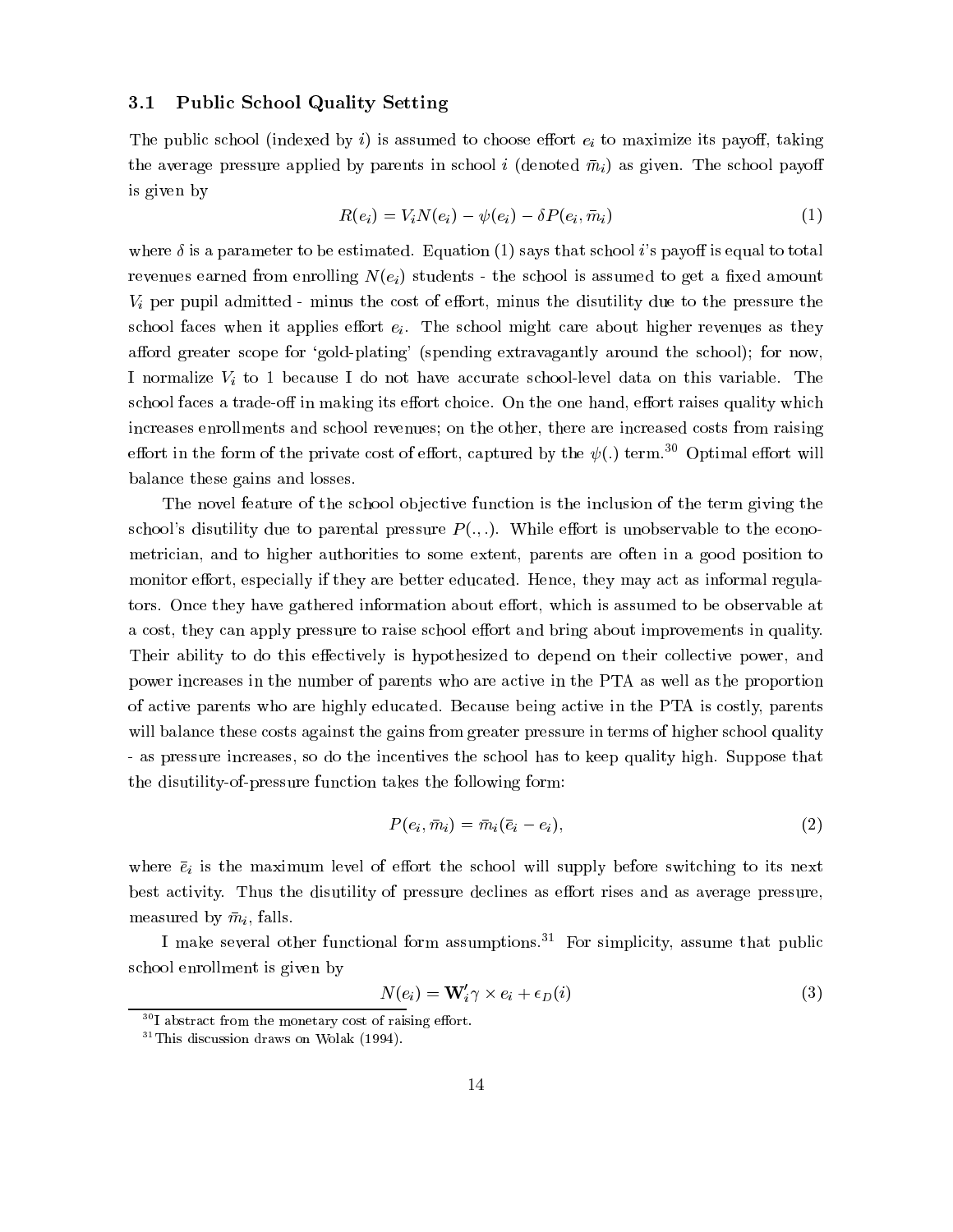where  $W_i$  is a vector of demand shifters that affect public school enrollment (including the degree of local competition discussed below),  $\gamma$  is a parameter vector to be estimated, and  $e_i$  is school *i*'s effort. Increased competition from private schools will reduce public school market share - measures of competitiveness are included in the  $W_i$  vector.<sup>32</sup> I also suppose that  $\psi(e_i) = e_i^-/2$ , a simple quadratic function. The enrollment error  $\epsilon_D(i)$  is assumed to have mean zero.

The public school chooses effort based on expected enrollment, so the public school payoff function becomes

$$
R(e_i) = \mathbf{W}'_i \gamma \times e_i - \frac{e_i^2}{2} - \delta \bar{m}_i (\bar{e}_i - e_i).
$$
 (4)

Maximizing with respect to  $e_i$ , the first-order condition is

$$
\mathbf{W}_{i}^{\prime}\gamma - e_{i} + \delta\bar{m}_{i} = 0, \tag{5}
$$

which can be solved for optimal effort:

$$
e_i^* = \mathbf{W}_i' \gamma + \delta \bar{m}_i. \tag{6}
$$

Depending on the parameter estimates, effort rises with average pressure if  $\delta > 0$ , and rises with competition from private school if the relevant element of  $\gamma$  is positive.

#### The Production Technology

The school faces a quality production technology, with quality depending on measured inputs and effort, controlling for family and community characteristics. For convenience, quality is assumed to be unidimensional - in the empirical implementation, it is given by an average test score.<sup>33</sup> The average quality outcome in school  $i$  is determined according to the production function

$$
Q_i = Q(e_i^*, L_i, I_i, N_i, \mathbf{Z}_i, \mathbf{D}_i, \epsilon_q(i)|\beta).
$$
\n<sup>(7)</sup>

The first two terms represent school inputs,  $L_i$  giving units of labor in school i and  $I_i$  representing materials; and  $N_i$  gives enrollment in school i to allow for any scale effects. Average quality also depends on a vector of controls for family characteristics, given by  $\mathbf{Z}_i$ , and a vector of district characteristics  $D_i$ . The term  $e_i$  represents school enort, which is unobservable to the econometrician; nowever,  $e^-$  can be written in terms of observables, as in (6). Finally,  $\epsilon_q$  (*i*) is a structural error on the production side, and  $\beta$  is a vector of parameters.

To derive a tractable estimating equation, I assume the production function is as follows:

$$
Q_i = \beta_0 L_i^{\beta_2} I_i^{\beta_3} \mathbf{Z}_i^{\beta_4} \mathbf{D}_i^{\beta_5} \exp(\beta_1 e_i^*) \exp(\epsilon_q(i)). \tag{8}
$$

 $32$ More realistically, enrollment should depend on quality which in turn depends on effort, rather than effort directly.

 $33$ This is an important simplification. There are likely to be several dimensions of quality, with different appeal to different households.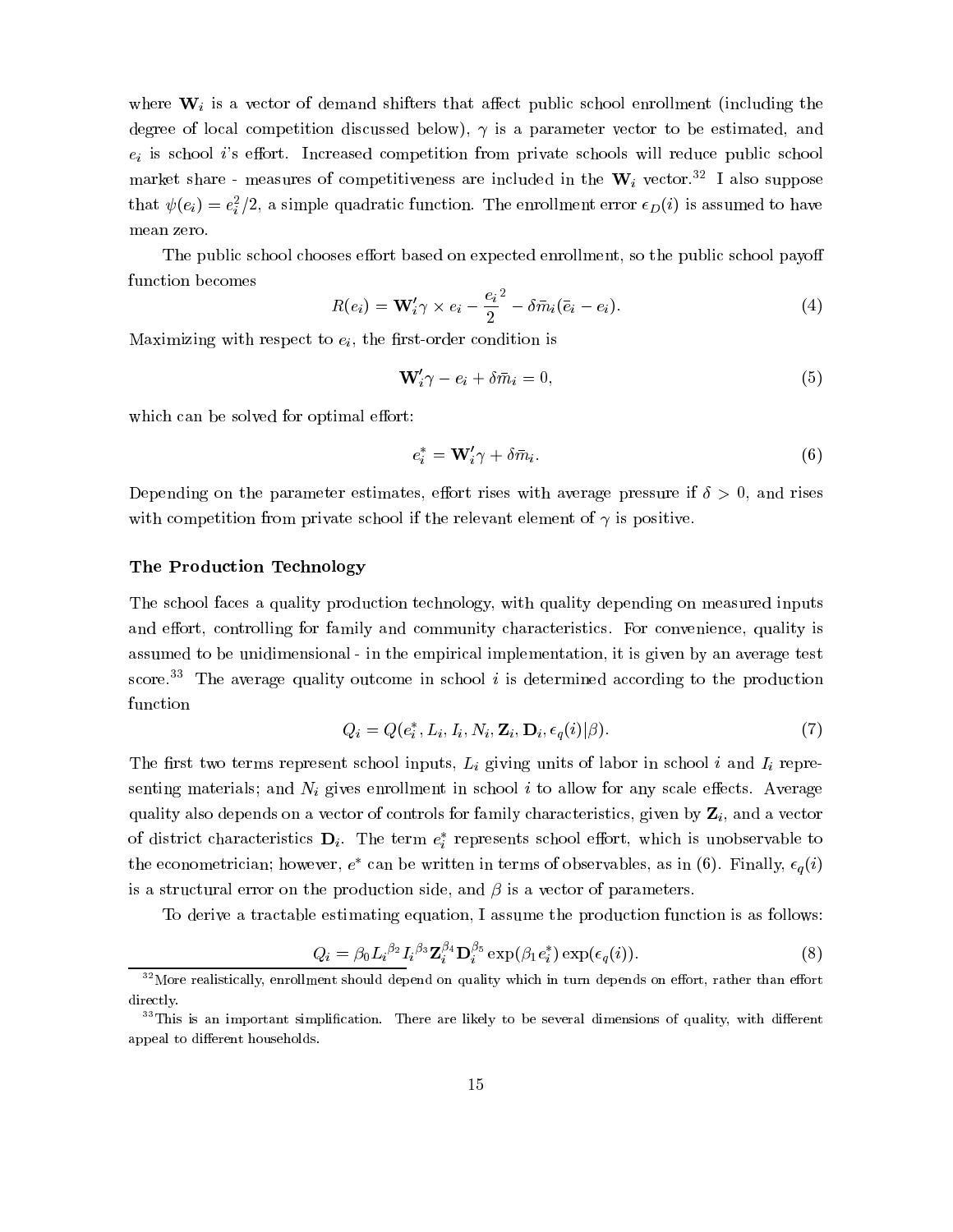Substituting the optimal effort level gives us an estimating equation in quality, after taking natural logs:

$$
\ln Q_i = \ln \beta_0 + \beta_1 (\mathbf{W}_i' \gamma + \delta \bar{m}_i) + \beta_2 \ln L_i + \beta_3 \ln I_i + \beta_4' \ln \mathbf{Z}_i + \beta_5' \ln \mathbf{D}_i + \epsilon_q(i). \tag{9}
$$

Thus public school quality depends on the two incentive measures - parental pressure and competition from private school<sup>34</sup> - as well as controls for school inputs, household characteristics, and characteristics of the community more widely.

Estimates from equation (9) are relevant to Research Questions 2 and 3 above as they measure the relative importance of parental pressure and competition from private schools in the determination of public school quality.35

#### 3.2 Parental Pressure

The second equation captures the aggregate level of parental pressure, as measured by active participation in the school PTA. In the background, individual households choose how involved to become, and as collective parental pressure has a local public good element, free-rider issues are likely to arise - the current analysis abstracts from these. In this subsection, I sketch the household optimization problem andgive some motivation for the equation I estimate, rather than derive a closed-form solution for the optimal level of parental involvement by each household.

To model the determination of aggregate parental pressure in a school requires an assumption to be made about the nature of the 'contributions' game that parents are playing. The simplest case analytically is to assume that parents cooperate, so we can think of them as maximizing a single objective function. As a further simplification, suppose that all households are alike and that the aggregate level of parental pressure in a school can be understood by modeling the optimization problem of a representative household. Suppose also that the representative household's level of pressure applied can be treated as a continuous variable, with all households acting symmetrically. (In fact, some households are active and others are not - this is a fact I return to later using individual data.)

The utility of the representative household is defined over consumption and school quality. Households are able to in
uence school conduct by applying pressure, but parental pressure is costly to apply. Thus the household's optimal level of pressure will balance the marginal gains from higher school quality against the marginal costs in terms of foregone consumption.

 $34$ Recall that ease of access to private school enters the vector of public school demand shifters.

<sup>&</sup>lt;sup>35</sup>In Section 6, I provide estimates of an alternative specification which allows for the impact of parental pressure to be influenced by the strength of local competition. These estimates relate to Question 4, which asks whether parental pressure and competition are complements or substitutes in the education production process, a negative sign indicating that they are substitutes.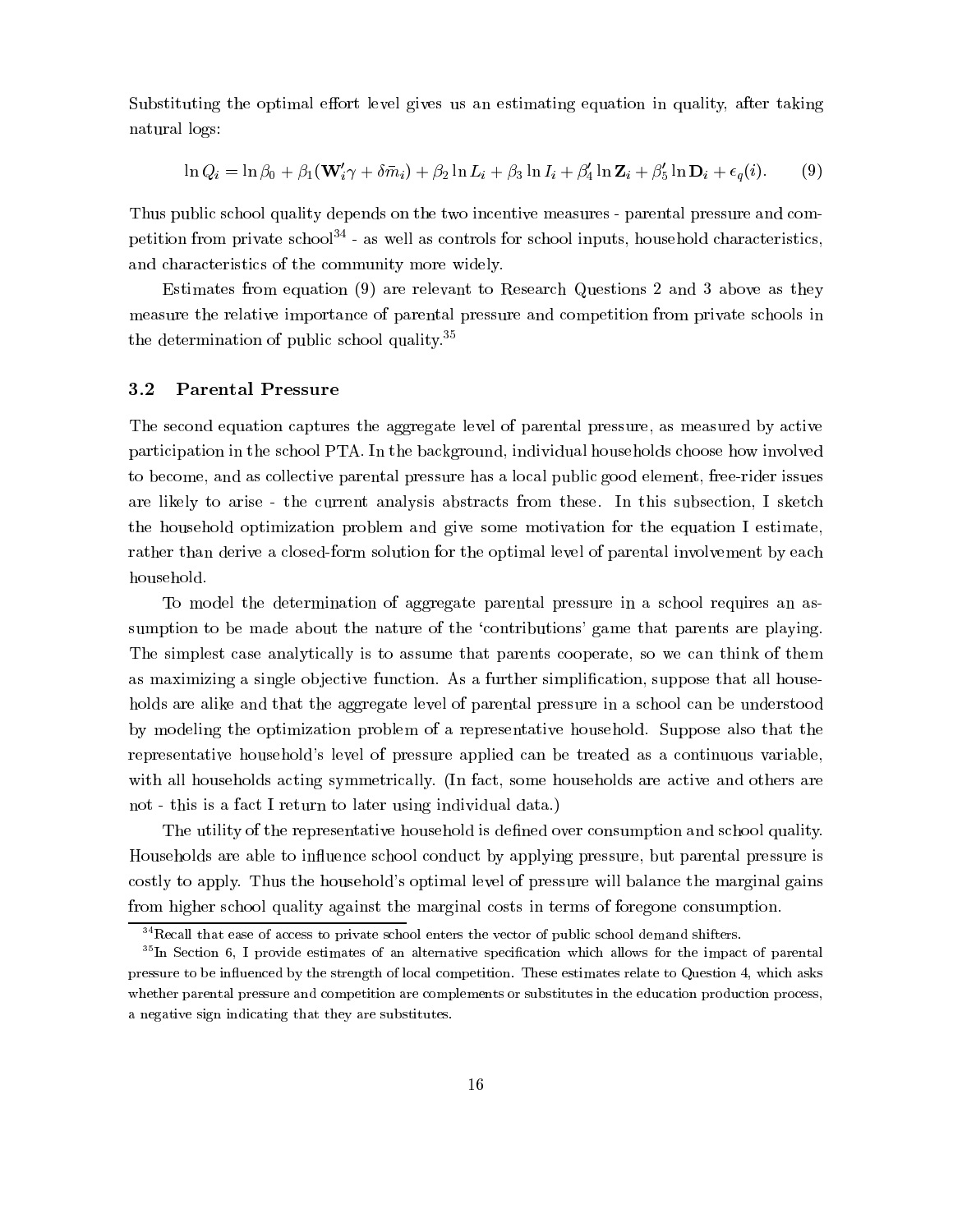#### The Game

I envisage a two-stage game in which the parents move first, choosing the level of pressure  $m_i$ which maximizes their utility, and the public school moves second, choosing effort to maximize rents taking as given the overall level of parental pressure.<sup>36</sup> In essence, households act (collectively) as Stackelberg leaders, committing to a certain level of active PTA membership.

Suppose the utility of a household whose child attends school <sup>i</sup> depends on consumption and public school quality. The household chooses  $m_i$  to maximize

$$
U(m_i) = U(\bar{y}_i - k(m_i), Q(m_i))
$$
\n(10)

where  $\kappa(m_i)$  gives the cost of time spent being active. The optimal level of pressure  $m_i$  will satisfy

$$
-\frac{\partial U}{\partial c}k'(m_i) + \frac{\partial U}{\partial Q_i}\frac{\partial Q_i}{\partial m_i} = 0,
$$
\n(11)

noting that  $\frac{\partial Q_i}{\partial m_i}$  can be calculated from the school's problem. Equation (11) will typically imply that the representative household's pressure contribution depends on their income level, the opportunity cost of time, and a vector of controls, including other characteristics of the representative household.

In my empirical implementation, I treat the household's decision problem as being that of the representative household described above, with one important modication. The parental involvement data described in the next section are limited as a household's participation choices are represented by dummy variables (corresponding to 'Yes, I am active' or 'No, I am not'), rather than being continuous. However, the proportion of parents active in the PTA does vary between zero and one, so I use this proportion, we in 2 [0; 1], as the measure of (continuous). pressure chosen by identical parents sharing the mean characteristics of parents in the schools in my data set.37

I assume average pressure is a linear function of average income and other household characteristics  $\mathbf{Z}_i$ , a vector of district controls  $\mathbf{D}_i$ , and total enrollment, to capture possible scale effects of parental pressure. We might expect parental pressure to have more effect in a smaller school, causing parents to raise their marginal contributions of this collective

<sup>36</sup>Once parents have chosen a school, it seems plausible that they would make a commitment to maintaining school quality, a commitment which helps to force the school to apply effort.

<sup>&</sup>lt;sup>37</sup>In a related paper (McMillan (1999), in progress), I make use of individual household data, rather than school-level averages, to model the individual household's optimization problem. The model has a similar flavor to the one sketched above, though I consider the Nash case in which an individual household chooses whether to be active in the PTA, taking as given the (involvement) choices of other households. An individual parent's decision to be active in a PTA will depend partly on the actions of other parents, and by building this interdependence into the structural model, I can gauge the extent of free-riding. I can also recover parameters of the individual utility function, and thus understand better the determinants of parental pressure in a school (see Question 1). The first Appendix to this paper provides a brief summary of the individual model.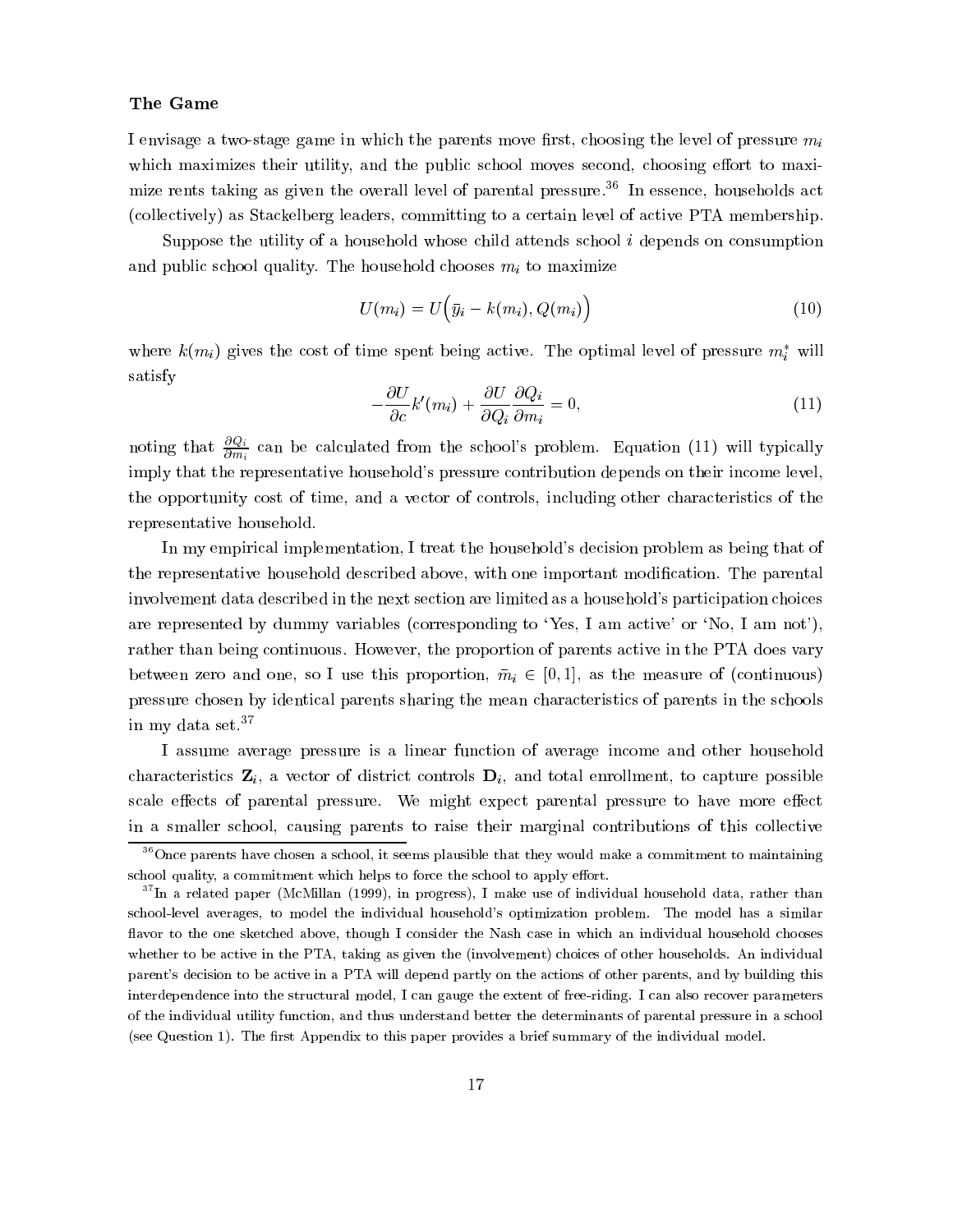good. Pressure is also allowed to depend on public school quality,  $Q_i$ , and a measure of the competitiveness of the local schooling market,  $s_i$ . Thus

$$
\bar{m}_i = \alpha_0 + \alpha_1 Q_i + \alpha_2 s_i + \alpha_3 N_i + \mathbf{Z}_i' \alpha_4 + \mathbf{D}_i' \alpha_5 + \epsilon_m(i), \tag{12}
$$

where I assume that the proportion of active parents is measured with error.

Estimates of equation (12) will help to answer Question 1, which asks whether parental pressure is determined solely by fixed parental characteristics  $('type'),$  or whether market conditions and the quality of public schooling have some influence also. In terms of the impact of public school quality, we might expect parental pressure to be higher where public school quality was lower, as under-performance on the part of the public school would create room for collective parental influence to increase school quality, and with it household utility. More intense local competition could conceivably raise parental pressure if competition helped to lend more weight to parental concerns, perhaps by giving parents a credible exit threat. Yet increased competition could also reduce parental pressure if sorting were significant, and the parents who exited to private school were more inclined to be active.<sup>38</sup> To the extent that active parents generate sizeable externalities, their loss could have adverse effects on the participation decisions of other parents who remained in the public sector. The empirical analysis which follows resolves the potential ambiguity and provides measures of the importance of the interaction between parental pressure and competition.

## 3.3 Competition

The third equation describes the determination of private school market share. This is likely to be in
uenced by a number of factors. As public school quality falls, so private school market share will tend to increase; similarly, in communities with higher average incomes, more households can afford to send their children to private school, and this will raise private school share. Private schools find entry easier in certain communities, regardless of public school quality. Hoxby (1994a) argues that higher concentrations of a given religious denomination in an area (for exogenous reasons) allow more private schools of that denomination to be supported, increasing the availability of private schooling options. Further, private school tuition can be more heavily subsidized in those schools, helping to place more households on the margin of attending private school. Thus exogenous denominational variables are likely to affect private school share independent of public school performance.

The following equation measures private school share  $s_i$  in the local education market:

$$
s_i = \mu_0 + \mu_1 Q_i + \mu_2 \bar{m}_i + \mathbf{Z}_i' \mu_3 + \mathbf{D}_i' \mu_4 + \mathbf{C}_i' \mu_5 + \epsilon_\mu(i). \tag{13}
$$

<sup>&</sup>lt;sup>38</sup>In the Data section below, I provide interesting descriptive statistics indicating that parents who sort into private school have a higher propensity to be active in both school and non-school affairs.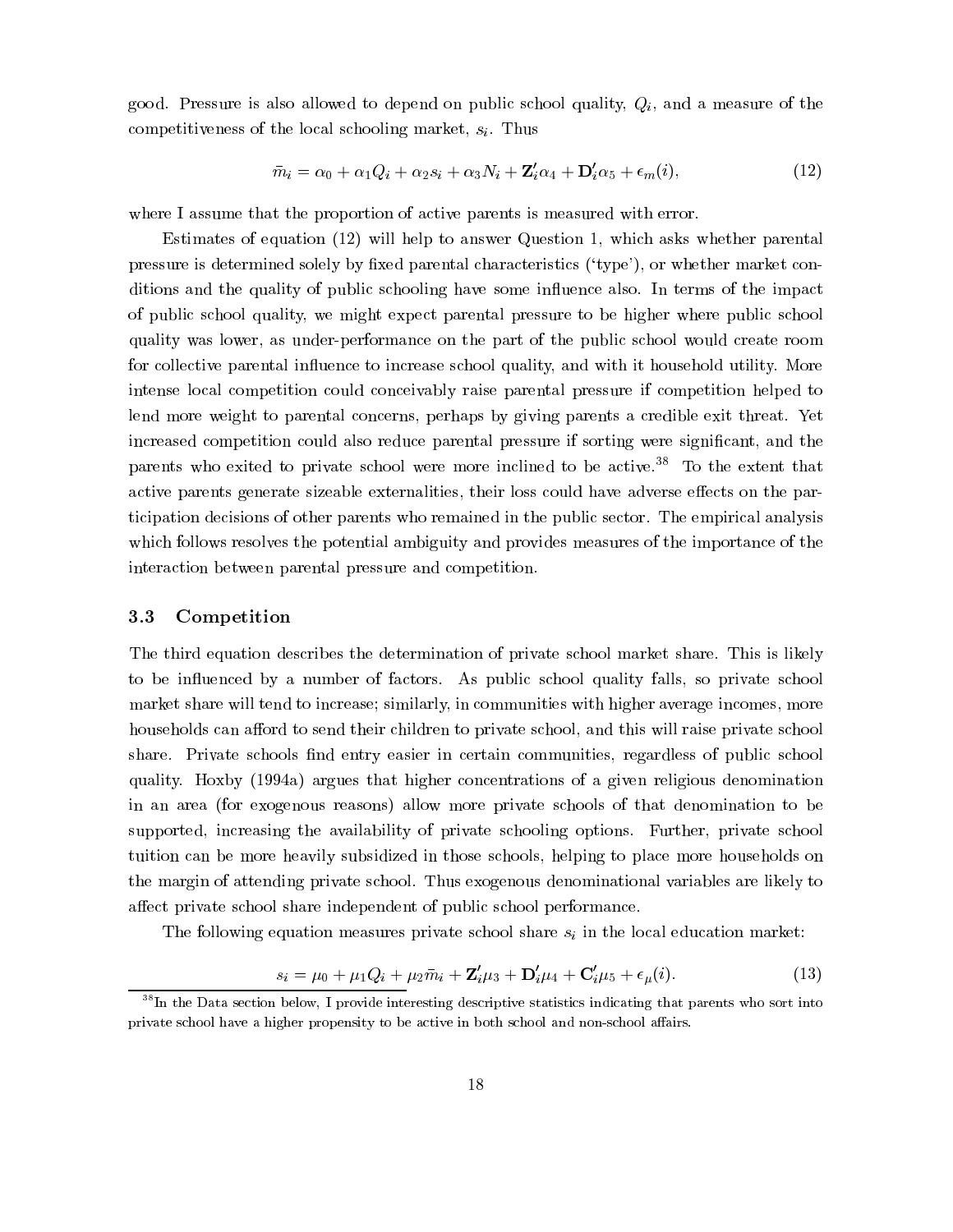The right-hand side includes the two endogenous variables from the previous two equations in the system: public school quality  $Q_i$ , and the parental pressure measure  $\bar{m}_i$ . Parameter estimates will thus shed light on the strength of the reverse causation from poor public schools to high private school share, and in addition, on whether there are strong 'quantity' effects from high parental pressure to private school share. As parents become more involved in public school activities, perhaps for taste reasons, so private school share might fall - a priori, it is difficult to know the sign and strength of this relationship. Additional controls on the righthand side include a vector of district characteristics  $\mathbf{D}_i$ , and a vector of county level variables  $\mathbf{C}_i$ , which can include measures of county religious composition.<sup>39</sup>

#### 3.4 The System

To summarize the system: The first equation, given by  $(9)$ , describes the quality setting decision of the public school in the sample. In addition to controls for student and parent characteristics (race, parental income and parental education), the right-hand side includes two incentive measures: parental pressure and competition. The second equation in the system, (12), models the determination of aggregate parental pressure as a function of parental characteristics, family size, private school share, and public school quality. Third, private school share at the district level is given as a function of district and county level characteristics, public school quality, and the level of parental pressure (see equation  $(13)$ ).<sup>40</sup> This form for the system captures possible interdependencies between public school quality setting, parental pressure, and competition. In the light of the research questions discussed in Section 2, estimating it not only enables me to measure the impact of incentives from parental pressure and competition on school performance (Questions 2 and 3); I can also explore the factors which influence aggregate parental pressure (Question 1), and ease of access to private school.

## 4 Data

To estimate the system described in the previous section, I have assembled an extensive new data set, combining detailed information about school inputs, the characteristics and actions (including collective actions) of parents, and local market conditions. This enables me to control for a far wider set of individual, school, and community characteristics than has been possible previously. In particular, I can explore the joint effects of parental pressure and competition on public school performance, as well as interactions between parental pressure and private school competition.

<sup>&</sup>lt;sup>39</sup>In Section 6, I examine the implications of including these measures in the set of instruments which identify the impact of competition on public school performance.

 $^\circ$  I discuss precise specifications and the exclusion restrictions needed to identify the parameters in Section 4, after I have presented the data.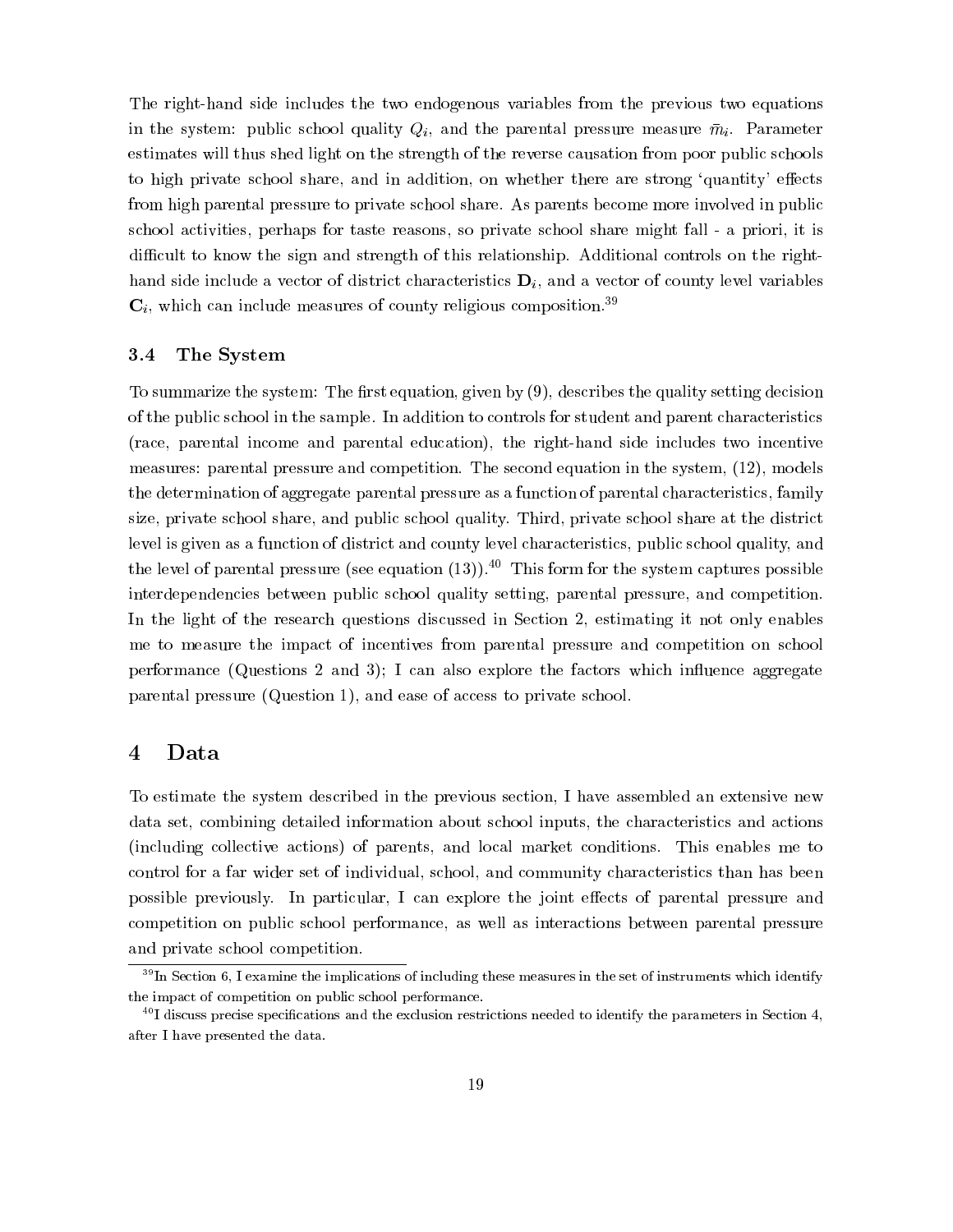The school, student, and parent data for the study come from the restricted access version of the National Education Longitudinal Survey (NELS), which I link with the School District Data Book (SDDB) and other sources providing contextual information. NELS is composed of three waves, the first carried out in  $1988$ , the second in 1990 and a third in 1992; in this paper, I use data only from the first year (the 'Base Year').<sup>41</sup> The NELS data have three appealing features:

- First, NELS is very large. The first wave includes approximately 25,000 eighth graders<sup>42</sup> nationally, drawn from a random sample of over 1,000 schools, both public and private.
- Second, NELS provides a wealth of information about school, student, and parent characteristics. NELS has four component questionnaires - for the student, for one of the student's parents (or guardian),  $43$  for at least two of the student's teachers, and the principal at the school attended by the student. In each wave, students take a battery of four tests (in reading, mathematics, science and social science) designed by the Educational Testing Service, providing reliable performance measures which are comparable across students (and also across waves). In addition, NELS is perhaps the richest source available relating to parental involvement, permitting its determinants and effects to be analyzed. Importantly, (observable) parental type is distinguishable from parental actions.
- Third, the restricted access version of the NELS data set can be linked to a variety of other data sets. I use public school district identiers to link each public school in the sample to the school district and county it is in using codes from the SDDB. The SDDB itself merges information on school districts from the 1990 Census of Population, the 1987 Census of Governments, and the NCES Common Core of Data, providing rich socio-economic information about the local market the school operates in. I also link the school data to information on religious affiliation at the county level derived from the Survey of Churches and Church Membership in the United States (1980).

In the remainder of this section, I discuss the features of the data in some detail.

## 4.1 Parental Involvement

Parents are able to influence school quality through a variety of channels, discussed in Section 1 above. Parental involvement is likely to have three components: supplying resources and time, gathering information and applying pressure. Here I focus on the latter two, controlling

<sup>&</sup>lt;sup>41</sup>Even if data from subsequent waves were to be used, the only variation in competition would be crosssectional. This is a limitation of the available data.

 $^{42}$ Each of these students is followed in subsequent waves.

<sup>&</sup>lt;sup>43</sup>Unfortunately, no parental questionnaire was conducted for the second wave of the survey.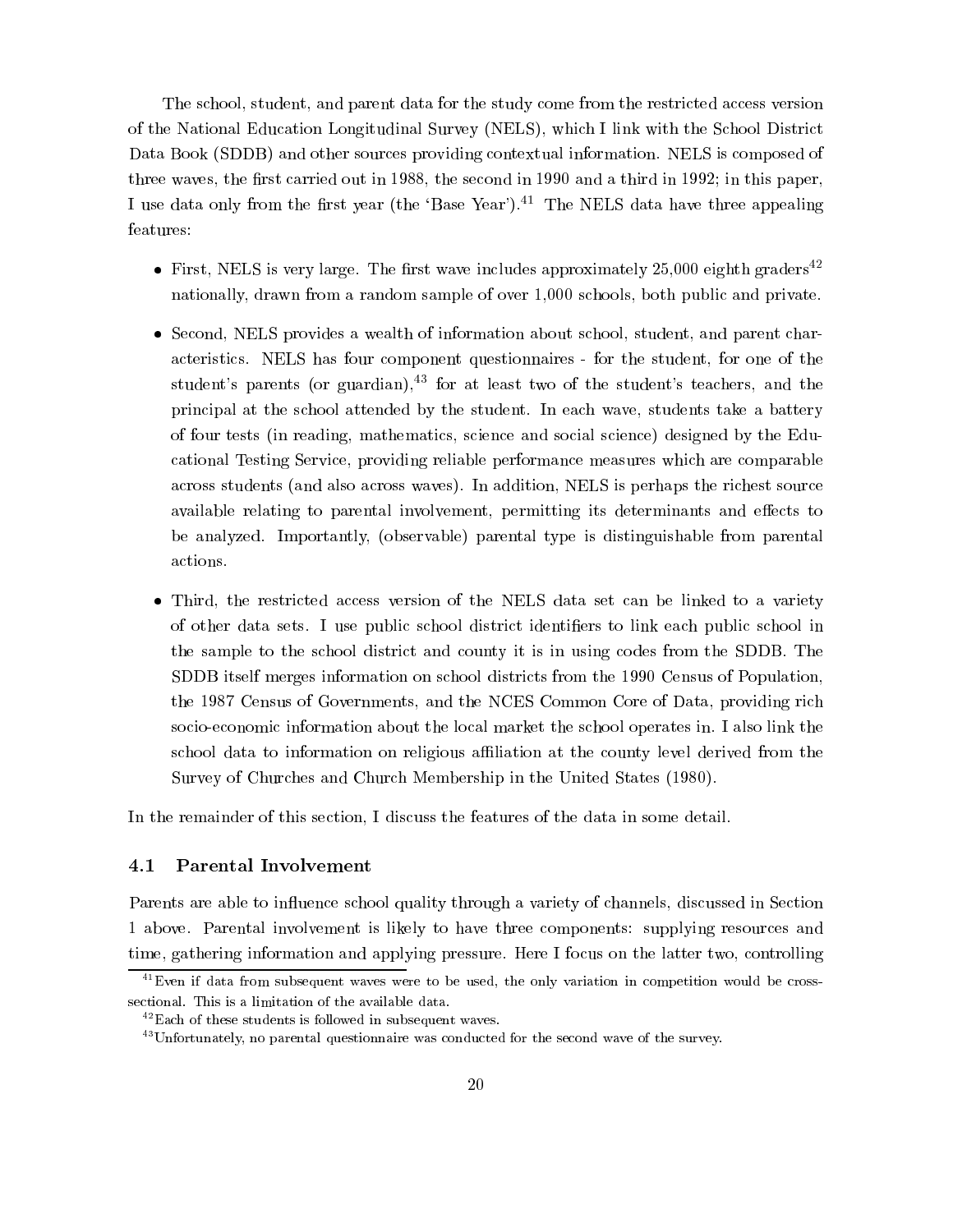for the provision of resources in the analysis below. On the information gathering front, the data include four measures describing the extent to which parents contact the school - about academic performance, academic programs, or fund raising and volunteering. Cross-tabulations for over 21,000 parents indicate that more parents in the sample contact the school about academic performance (63 percent) than about academic programs (30 percent). Further, only around 20 percent of parents ever contact the school about volunteering or fund raising. It could be argued that these forms of contact have a monitoring component - parents who contact schools more regularly will tend to be more informed. There are also variables measuring how often parents discuss school matters with their children.

In terms of applying pressure, I construct dummies using the individual data according to whether parents are members of parent-teacher organizations, take part in PTA activities, and attend PTA meetings respectively.<sup>44</sup> Overall, 38 percent attend PTA meetings, 33 percent of parents are members of parent teacher organizations, and 27 percent take part in PTA activities. Parents who are PTA members in name only are unlikely to make much difference to the incentives faced by the school. Hence, in the remainder of the analysis, I treat the proportion of parents who take part in PTA activities as my measure of collective parental pressure, though the main findings are not sensitive to this (see Table  $6$ ).

#### 4.2 The School Sample - Public versus Private

The first wave of the data set contains a random national sample of 1035 schools taken in 1987, of which 802 are public and 233 are private. Most of the analysis in this paper focuses on public schools, in particular their performance. Before moving to the public school sub-sample, it is instructive to compare the average characteristics of the public and private schools in the NELS data. This comparison brings out marked differences between the two sectors in terms of school inputs, the characteristics of their respective clientele, and school admission practices.

In Table 1, I present a selection of descriptive statistics comparing the 738 public schools and 192 private for which the data were complete. First, note that mean reading test scores are around five points higher in private schools; the same is true for mathematics scores. That test scores are on average higher in private schools is a widely documented phenomenon.<sup>45</sup> The public schools in the sample enroll almost twice as many students on average as the private schools, and while they employ more teachers, pupil-teacher ratios are around 20 percent

<sup>44</sup>From these, I form averages for each school across the households sampled, and use these averages in the estimation reported in the next section. estimation reported in the next section.

 $^{45}$ A substantial literature, beginning with Coleman *et al.* (1981), has analyzed the reasons for higher private school achievement. While there has been intense controversy about whether this private school effect persists once selection has been accounted for adequately, one finding which does appear robust is that Catholic schools (which account for around 80 percent of private school enrollments) raise graduation rates for many students, at least at secondary level (see Neal (1998)).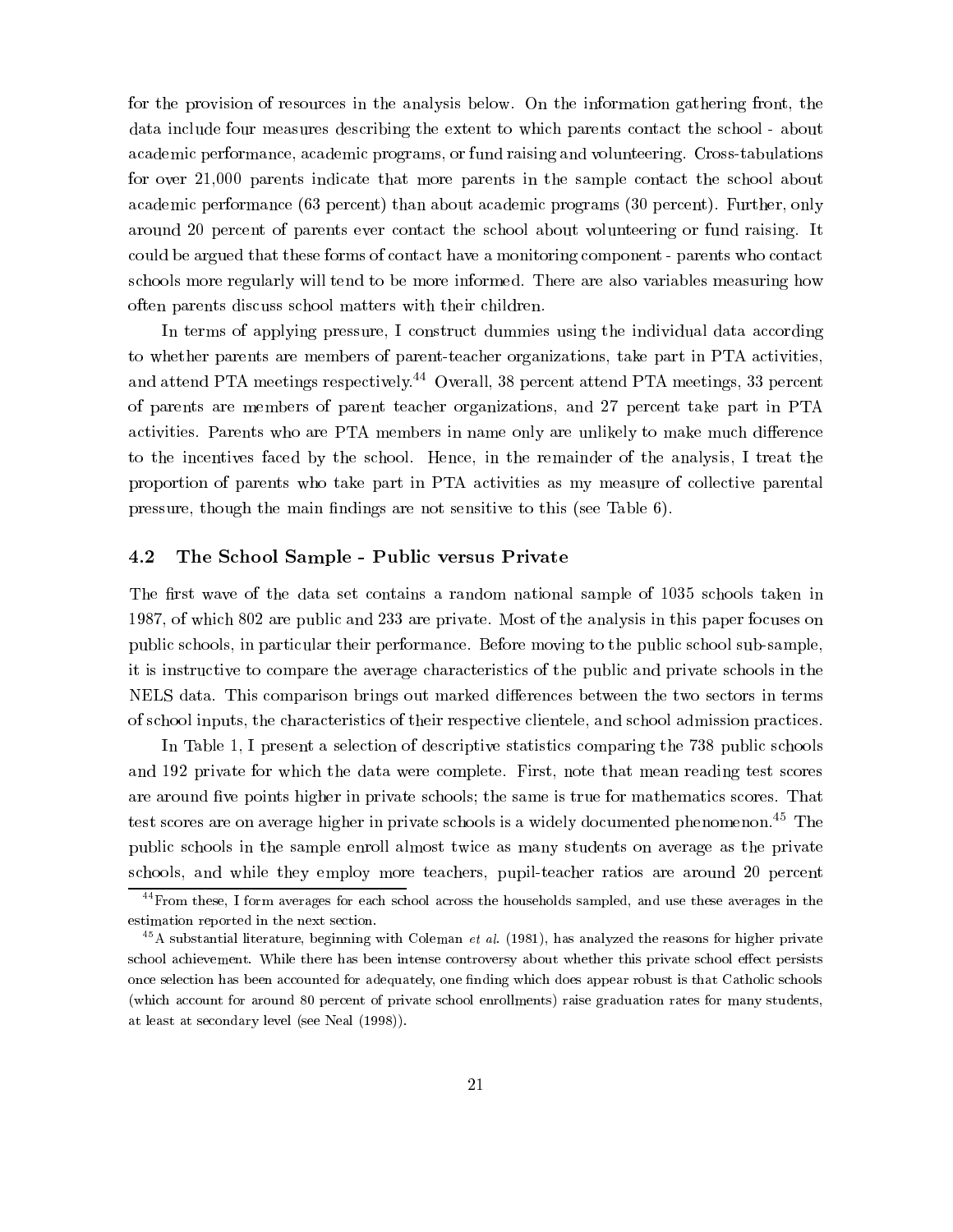lower. At the same time, public school teacher salaries are over 30 percent higher, which goes a long way toward explaining the oft-noted cost differences between the two sectors. While the starting salary for teachers is less than \$14,000 in 50 percent of private schools, only two percent of public schools pay less than  $$14,000<sup>46</sup>$  In contrast, 50 percent of public schools versus one percent of private schools pay more than \$19,000. Not unrelated to this, 69 percent of public schools are covered by a collective bargaining agreement; only 5 percent of private schools are.

In terms of the average characteristics of the clientele of the two sectors, average parental income is over \$30,000 higher in private school, almost double the level in public schools, and the parents of private school children have around a year and a half more schooling, which helps to explain the test score gap (either because of greater human capital or higher genetic endowment). In terms of racial composition, private schools enroll a lower proportion of minorities, while the proportion of Catholics is substantially higher. Of interest to the current analysis, active parental participation in school PTAs is appreciably higher in private schools (53 versus 21 percent), and private school parents seem more active in general - 32 percent of private school parents are active in other organizations versus 19 percent of public school parents.

The public schools in the sample do not charge tuition, and all but a handful do not select (in the sense of having fewer acceptances than applicants). In contrast, 31 percent of private schools have acceptance rates less than one, and around 20 percent accept less than half of all applicants.<sup>47</sup> Further, over 40 percent of private schools in the sample take account of student ability when making admissions decisions, indicating that selection is an issue to be taken seriously.

#### 4.3 The Public School Sample

For the remainder of this paper, I focus on the public school sub-sample.<sup>48</sup> The unit of observation isa public school drawn from the NELS data set for which a full set of the variables of interest were available. This gives me a sample of 738 public schools. For each observation, I have three types of data:

- school characteristics drawn directly from NELS;
- average parent and student characteristics associated with each school;

<sup>&</sup>lt;sup>46</sup>computed elsewhere.

 $^{47}$ Of course, a public school in a wealthy community may be able to exclude low socio-economic status students through zoning and residency requirements for school attendance.

 $48$ The justification for this is largely policy-related. As I discussed in Section 1, policy makers and the general public are concerned about the under-performance of many parts of the public schooling system. Understanding the factors which determine public school performance is thus a priority.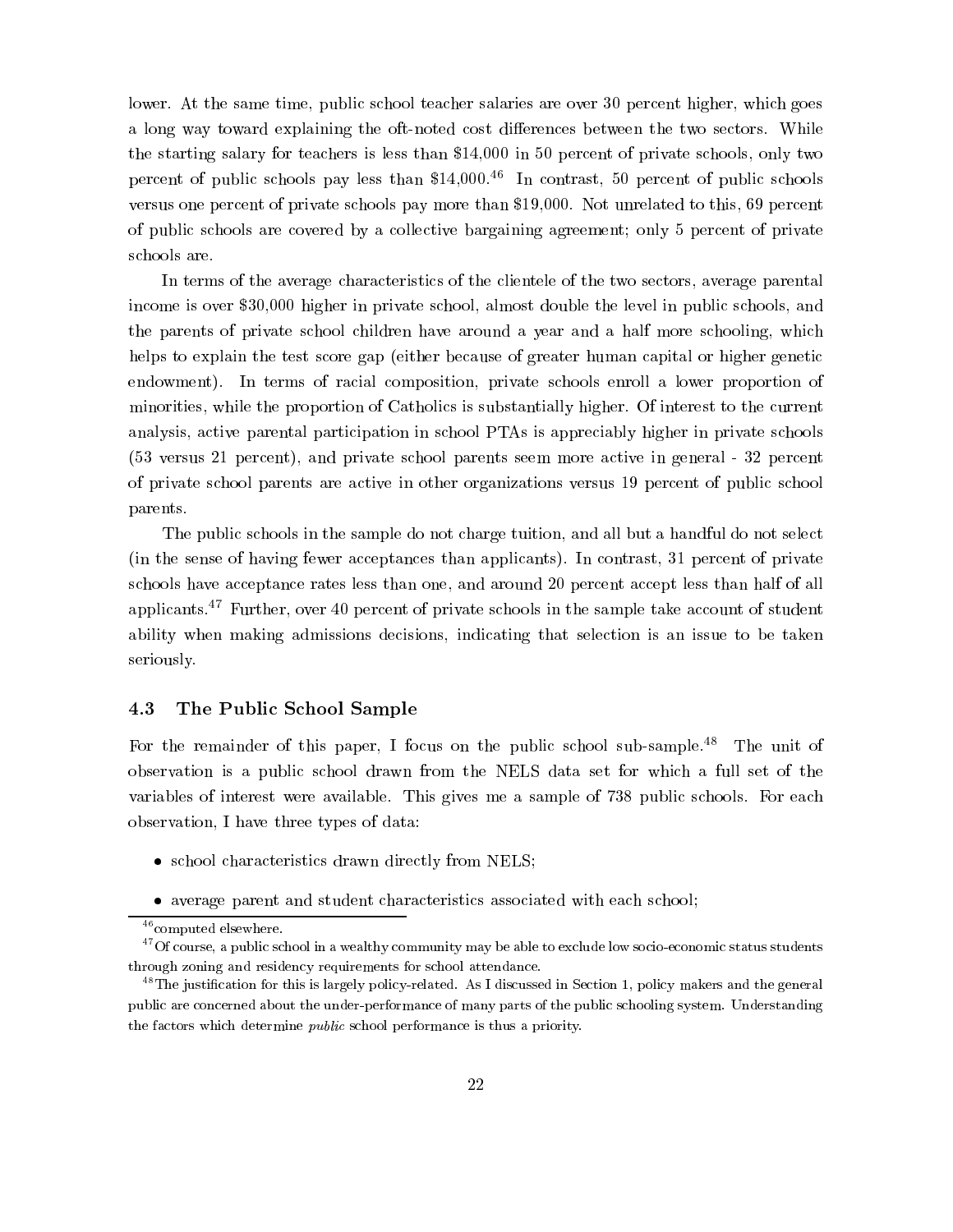data relating to the district and county in which the public school is located.

Descriptive statistics on the main variables used in the analysis are reported in Table 2, divided into the three categories.49

Panel (a) presents data on school characteristics. My school performance measure is the (log of the) reading score, averaged over the eighth graders chosen from each public school in the sample - around 21 eighth graders were chosen at random from each school.<sup>50</sup> I also have information about various schooling inputs (total school enrollment, eighth grade enrollment, the number of teachers, starting teacher salaries, number of years in the school year etc.) and whether the school is covered by a collective bargaining agreement.

Panel (b) lists the student and parent controls. For the students and their parents sampled from each school, I take averages across the 20 or so students to create a set of race, income, parental education, and religious aliation variables (for instance, the proportion of students in each public school sampled of Hispanic origin). NELS also provides information about home resources (whether the household owns a computer, for instance), family structure (whether students are from a two-parent family, and the number of children in each family), whether parents set rules about doing homework or watching television, and information about parental activities in the home, for instance helping their children with homework. Of particular interest are my measures of parental activism. The variable ACTIVE measures the proportion of parents in the eighth grade sample who are members of other organizations, such as neighborhood organizations; the variable PTACT measures the proportion of parents in the school who take part in PTA activities. $51$ 

Panel (c) provides information drawn from the SDDB and the Survey of Churches and Church Membership (1980). I separate school district variables from county variables. Both sets include demographic characteristics (racial composition and distributions for educational attainment for the entire population), measures of community wealth (median household income, median housing values, percentage unemployed), and population counts for different age categories. Comparing means for district and county variables conceals important differences between the two. Many [say what proportion - over 70 observations, drawn from different districts with widely differing characteristics. Such differences between pairs of district and county variables will play a crucial role in identifying my competition measure, as discussed in the next section. I also construct measures at the county level of the proportion of the population who are adherents of some religion, and also the proportion who are Catholic (the variable

<sup>49</sup>The Data Appendix provides additional information.

<sup>50</sup>Carrying out the analysis using school average mathematics scores gives essentially the same results - see below.

<sup>51</sup> I also have information about students reported by the school, including the proportion of students at the school level who are of limited English proficiency, the proportion in gifted and talented programs and the proportion who have free school meals.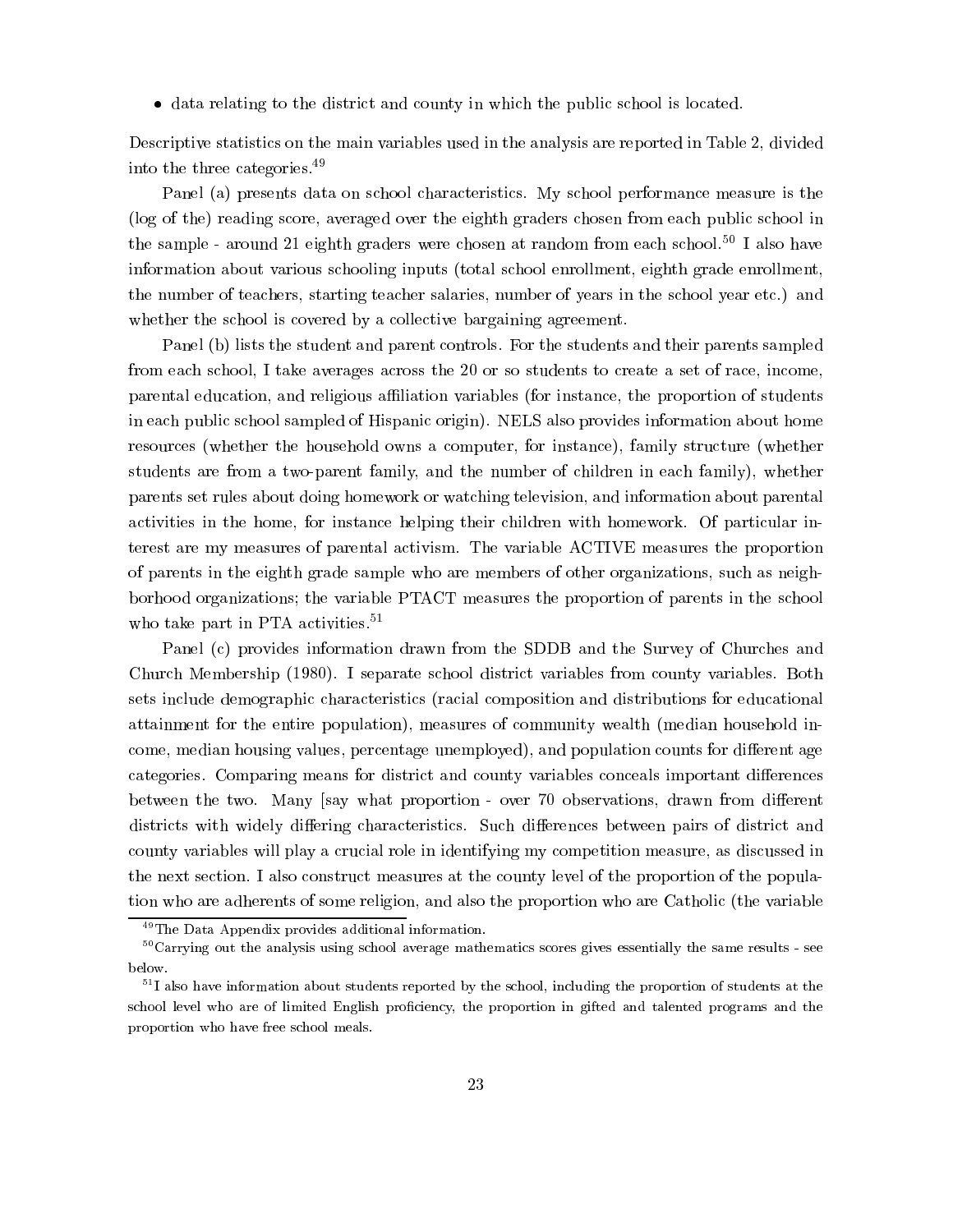PCCATH). The variable SCHNO measures the number of private schools in the county in 1980 (drawn from the NCES Private Schools in America Survey), providing an indication of private school availability.

In sum, the data provide useful measures corresponding to the endogenous variables in the empirical model, as well as a immensely rich set of potential controls from different sources. The data are at four distinct levels of aggregation.<sup>52</sup> First, I have information aggregated across all the eighth graders sampled from a particular school in the data set. At the second level, I have information about the average characteristics of all the children in these schools. Third, the data include information about the school district characteristics for each public school in the sample. Fourth, I include county level information, for the counties in which the schools are found. At each level, I can control for a wider range of potential influences on school and parental behavior than has been possible previously; the data allow me to explore issues which were difficult to address before.

#### $\overline{5}$ **Results**

#### 5.1 Basic Production Function Specication

I begin this section with a discussion of my basic specification for the public school production function. Column (1) of Table 3 gives weighted least squares estimates<sup>53</sup> of the school production function using school level data from the base year  $(n = 738)$ . The dependent variable is the log of a public school's average reading score, the output of the production process which I focus on. The right hand-side includes measures of school inputs - log of total enrollment and log of the number of teachers (implying a certain pupil-teacher ratio) - and an indicator of whether the school has a collective bargaining agreement. I control also for school racial composition using four racial dummies (the omitted category is WHITE), the logs of average income and education levels of parents of the children in the sample, as well as the share of these families in which both parents are present. To allow for possible 'congestion' effects in the home, whereby a child in a large family receives less parental attention than a child in a small family, I control for the average number of children per household, and the proportion of parents who help their children with homework.54

I have two measures which capture the strength of incentives to perform efficiently faced by the school. The relevant measure of competition in my data is given by PCPRIV, the share of children in the school district who are enrolled in private school. This provides an

 $52$ Later, I add a fifth, using individual student and parent data.

 $^\circ$  I weight by the number of pupils sampled in each public school in the data set.

 $^\circ$  I have experimented with a richer set of household and school controls, using regressors whose inclusion in a production function is hard to justify. Doing so does not have a significant impact on the findings. The appeal of the simple specication is that a strong case can be made in principle for including each variable.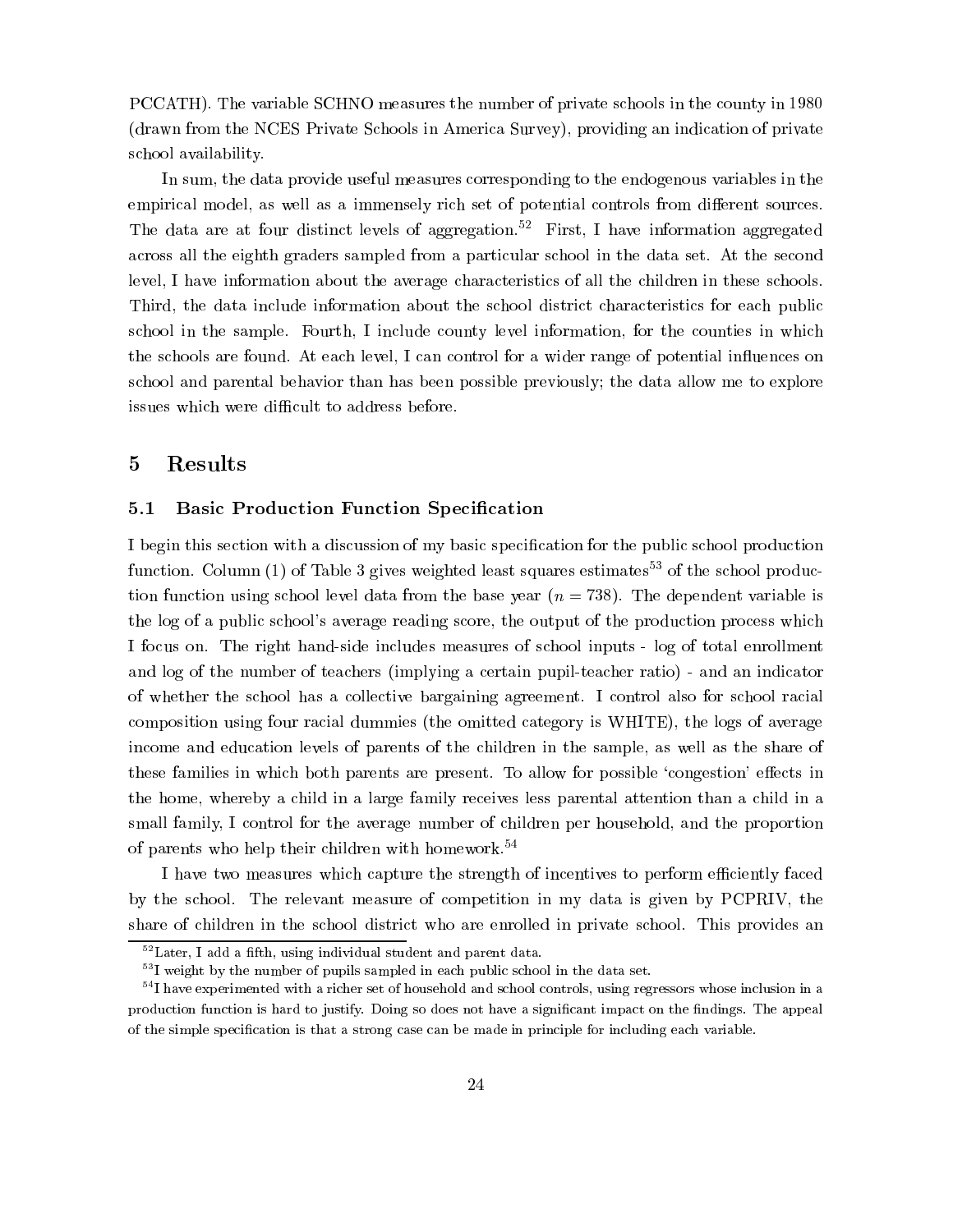indication of the availability of private schooling and thus ease of private school exit.<sup>55</sup> For parental pressure, I use the proportion of eighth grade parents who take part in (unspecied) PTA activities (given by the variable PTACT). The rationale for including this is that a higher proportion of active parents should be better able to apply pressure on an under-performing school.

#### 5.2 Basic Production Function Estimates

All the racial composition measures enter the production function in column (1) negatively and all but the Asian/Pacific Islander variable are highly significant, indicating that average reading scores fall as the proportion of whites declines. Consistent with the earlier literature, higher average parental income and education raise school performance significantly: a 10 percent increase in average parental income raises average reading scores by around half a percent, while a 10 percent increase in average parental education in a school raises average reading scores by over 5 percent, a substantial amount.

Both the coefficient estimates on the log of school enrollment and the number of teachers are statistically signicant, which is not always the case in the literature. As the point estimates are effectively equal and opposite in sign, I rerun the same specification including the pupilteacher ratio instead (not reported in the table). The coefficient on this new variable is  $-0.0014$ , implying that a reduction in the school's pupil-teacher ratio will raise average test scores; again the coefficient is statistically significant. To give an idea of the economic significance of this point estimate, a 10 percent reduction in the pupil-teacher ratio below the mean, reducing it by just under 2 students per teacher, would raise average reading scores by around a quarter of a percent, which is fairly insignificant economically.<sup>56</sup> The collective bargaining indicator is indistinguishable from zero - effects of unionization appear insignificant. The average number of children enters negatively, with borderline signicance, while the proportion of parents helping with homework has a positive though insignificant effect.

My main interest centers on the impact of market conditions and parental pressure on student achievement. In this specification, both are treated as exogenous. It is clear from the

<sup>&</sup>lt;sup>55</sup>Two important caveats should be made here. First, high private school share in a district does not mean that private school spaces are necessarily available. Second, even if private school share is high and spaces are available, very few households may be on the margin of attending private school; if public school enrollment is inelastic to changes in school quality, public schools may be little influenced by private school presence. This second consideration suggests a modification to the measure of private school availability, adjusting for the degree of heterogeneity of households in the local market; I return to this in Section 7 below.

<sup>&</sup>lt;sup>56</sup>I have estimated specifications adding other school variables - (log of) the number of days in the school year, log of total eighth grade enrollment, whether school uniforms are worn, whether the school has a gifted and talented program - without any substantial effect on the results. When I add the log of the number of days in the school year to the basic specification, for instance, this has a negative, though insignificant, coefficient and the other coefficients are very similar to the ones reported.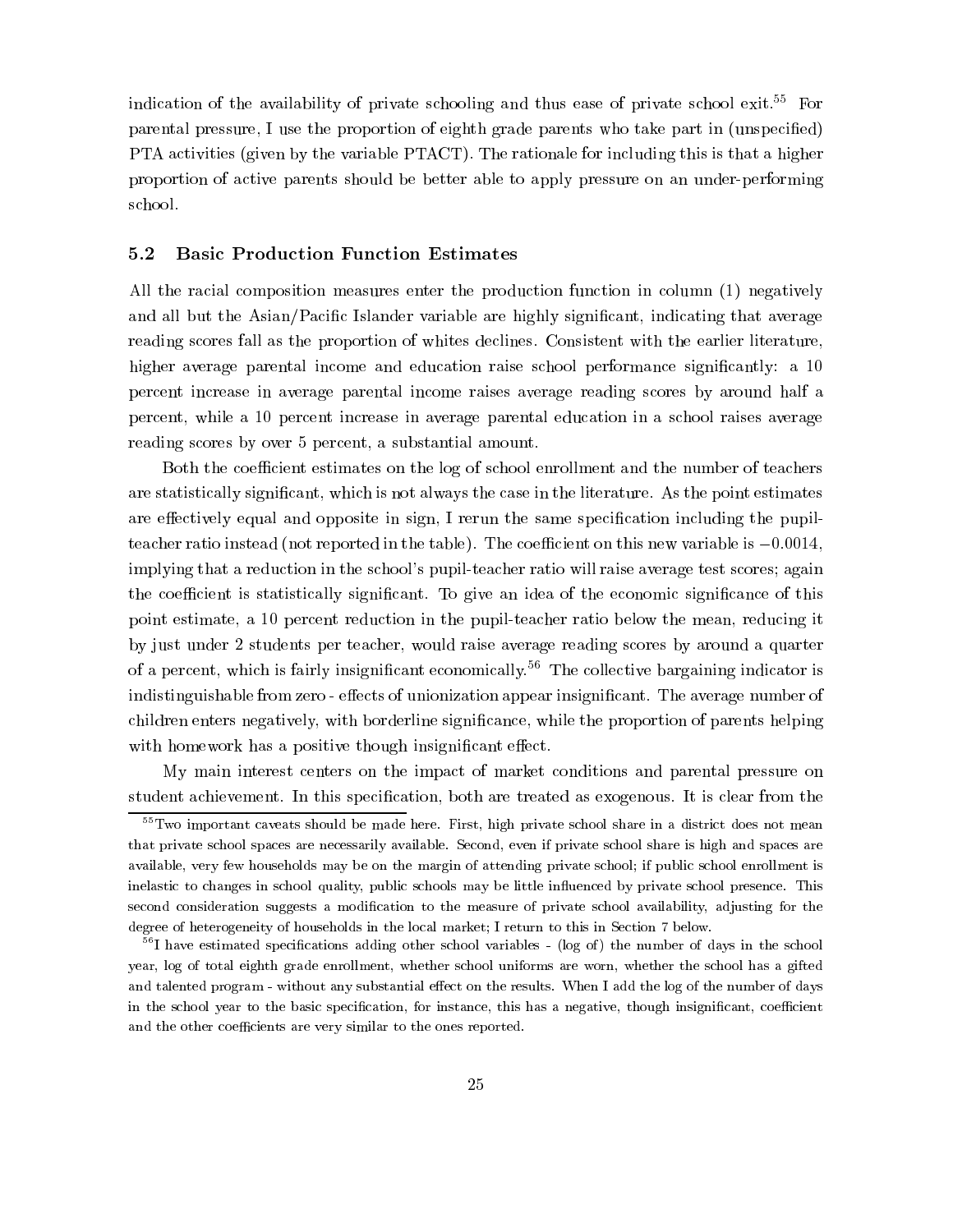coefficient on PCPRIV that the measure of local competition has a negative effect on public school quality: a 10 percentage point rise<sup>57</sup> in PCPRIV in column (1) will lower average test scores by around three-quarters of one percent. This is consistent with the idea that private schools 'cream-skim' from the public schools; by taking the better students, private schools gain at the public schools' expense. It also consistent with competition having negative productivity effects on public schools. At the same time, parental pressure (as measured by PTACT) seems to have no effect when PTACT is treated as exogenously determined.

## 5.3 Endogeneity

The previous results treat the two incentives measures - for competition and for parental pressure - as exogenous to public school quality. Yet there are strong reasons to question this exogeneity assumption. As public schools get worse, private school enrollment will probably rise as parents move their children out of the public sector. So the inclusion of private school share on the right-hand side will lead to a downward bias on the 'competition' coefficient (as discussed in Hoxby (1994a)). Similarly, where public schools do badly for unobserved reasons, we might expect parents to become more involved to counteract the poor school quality, again leading to a downward bias in the coefficient on the parental pressure variable. To allow for the potential endogeneity of my incentive measures, I adopt an instrumental variables approach.

#### Parental Involvement Instruments

To instrument for parental pressure, my strategy is to use certain characteristics of individual parents, aggregated to the school level. I focus on the variable ACTIVE, which gives the proportion of parents who are members of organizations other than the PTA which have other parents of children in the school as members. This variable is highly correlated with the proportion of parents who take part in PTA activities,<sup>58</sup> the coefficient on ACTIVE from a regression of the PTA variable on a constant and ACTIVE being around 0.4, with a P-value of 0.0001. But it must also be uncorrelated with the error term in the public school production function, which will be the case if it can be legitimately excluded from the production function. In the NELS parent questionnaire, the survey instrument provides two examples of the type of organization which are relevant: neighborhood and church organizations. These have no direct connection with the running of public schools, supporting the case that ACTIVE does not belong in the test score equation. Instead, it provides an indication of parental taste for collective action, independent of school quality, which explains the correlation with PTA

 $57$  For instance, moving from a district with a 10 percent private school share to a 20 percent share.

<sup>&</sup>lt;sup>58</sup>Putnam (1995) notes that participation in one form of activity which creates social capital is usually correlated with other forms of activity among individuals. As an aside, he also stresses the link between social networks and the quality of local governance, a specic version of which I measure in this paper.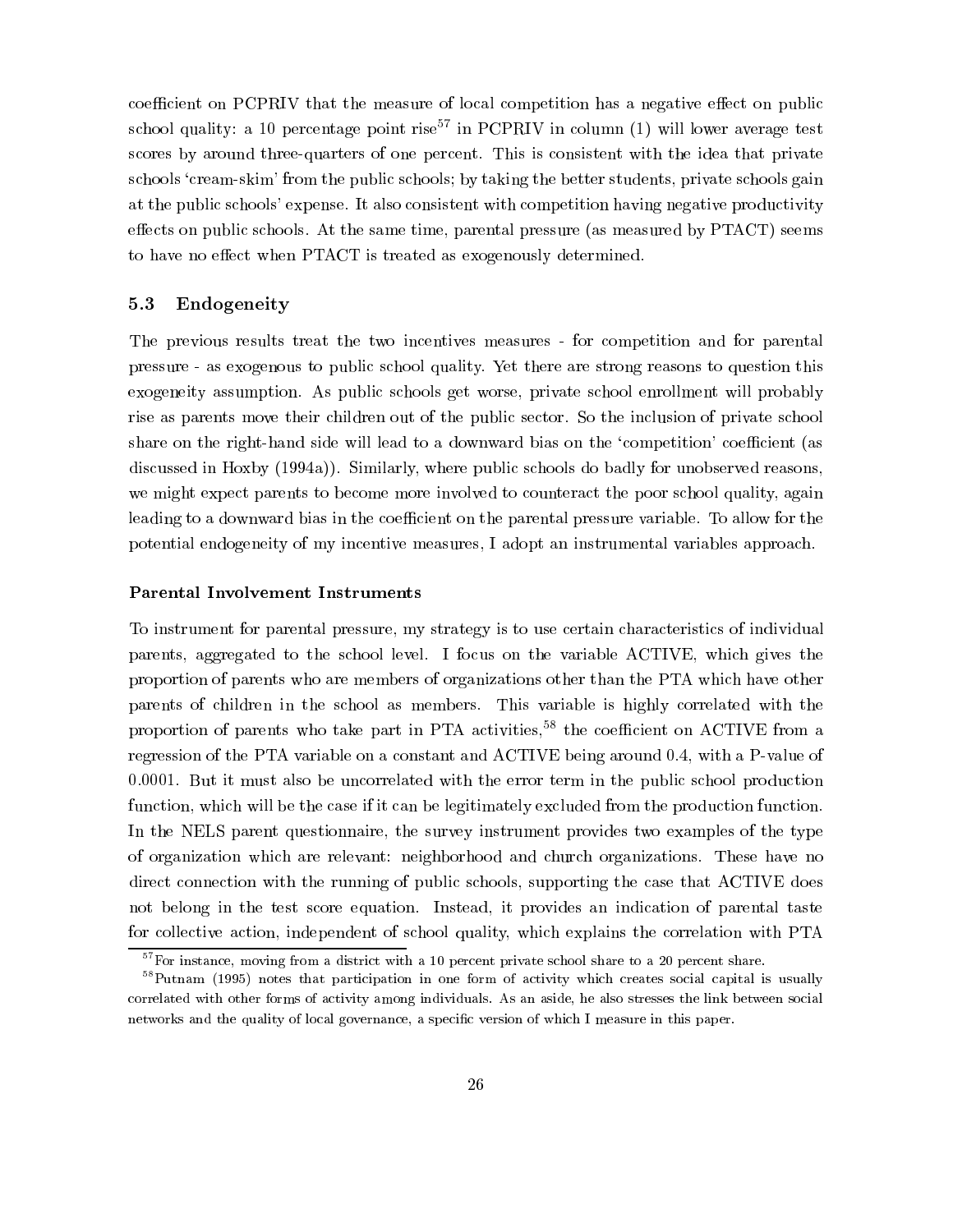participation.59

To test formally whether PTACT is endogenous, I perform a Durbin-Wu-Hausman test and find that the null hypothesis of exogeneity may be rejected. $60$ 

#### Competition Instruments

For competition instruments, I use county level demographics: the proportion of the county's population who are black, the county median household income, and the proportion of the population with a college degree - a larger set of potential county-level instruments is available, though the chosen three seem most likely to in
uence private school share. I also use the proportion of the county's population that is Catholic, both on its own and in conjunction with the other three measures. To justify this instrumenting strategy, one must show that county demographics are both orthogonal to the error term in the public school production function and highly correlated with the endogenous variable of interest, in this case the private school enrollment share at the district level. I argue that both conditions are satised, the former in large part because of the quality of my data.

The concern with using demographic characteristics as instruments is that the composition of communities is itself endogenous to, among other things, school quality, and so cannot satisfy the required orthogonality condition.<sup>61</sup> In practice, the composition of counties is unlikely to be completely independent of public school quality; what is more relevant is the degree of dependence. That *school district* composition is influenced by the quality of a given school in that district is easy to believe; that a county's composition is in
uenced by the quality of a given school in a district is less apparent.

We can imagine cases in which there are unmeasured local characteristics which affect the performance of a given public school (picked up in the error term of the public school production function). These characteristics may be correlated with county demographics, thus violating the required orthogonality condition for the instruments. To counteract this concern, I ensure that I control carefully for demographic and other characteristics at the district level in the school production function. If there are unobservable characteristics affecting school performance at the local level, they are far more likely to be correlated with district rather than corresponding county variables. By including a set of local controls at the district level,

<sup>59</sup>As I describe below, I include a number of other variables - measures of parental activity and controls for local characteristics - to reduce the likelihood that ACTIVE picks up unobserved characteristics of parents and the community which are correlated with the error in the production function.

 ${}^{60}$ In the first stage, I regress the supposed endogenous variable PTACT on the excluded instruments. Taking the fitted value from this regression, I form the prediction error, and add that to the production function, which I estimate using least squares. The coefficient on the fitted value is -0.189, with a t-statistic of -3.382, allowing the null hypothesis of exogeneity to be rejected.

 $^{61}$ Recently, for example, the San Jose Mercury News (June 21, 1998) reported that the poor quality of public schools in Santa Clara county made recruitment of executives from elsewhere in the US difficult.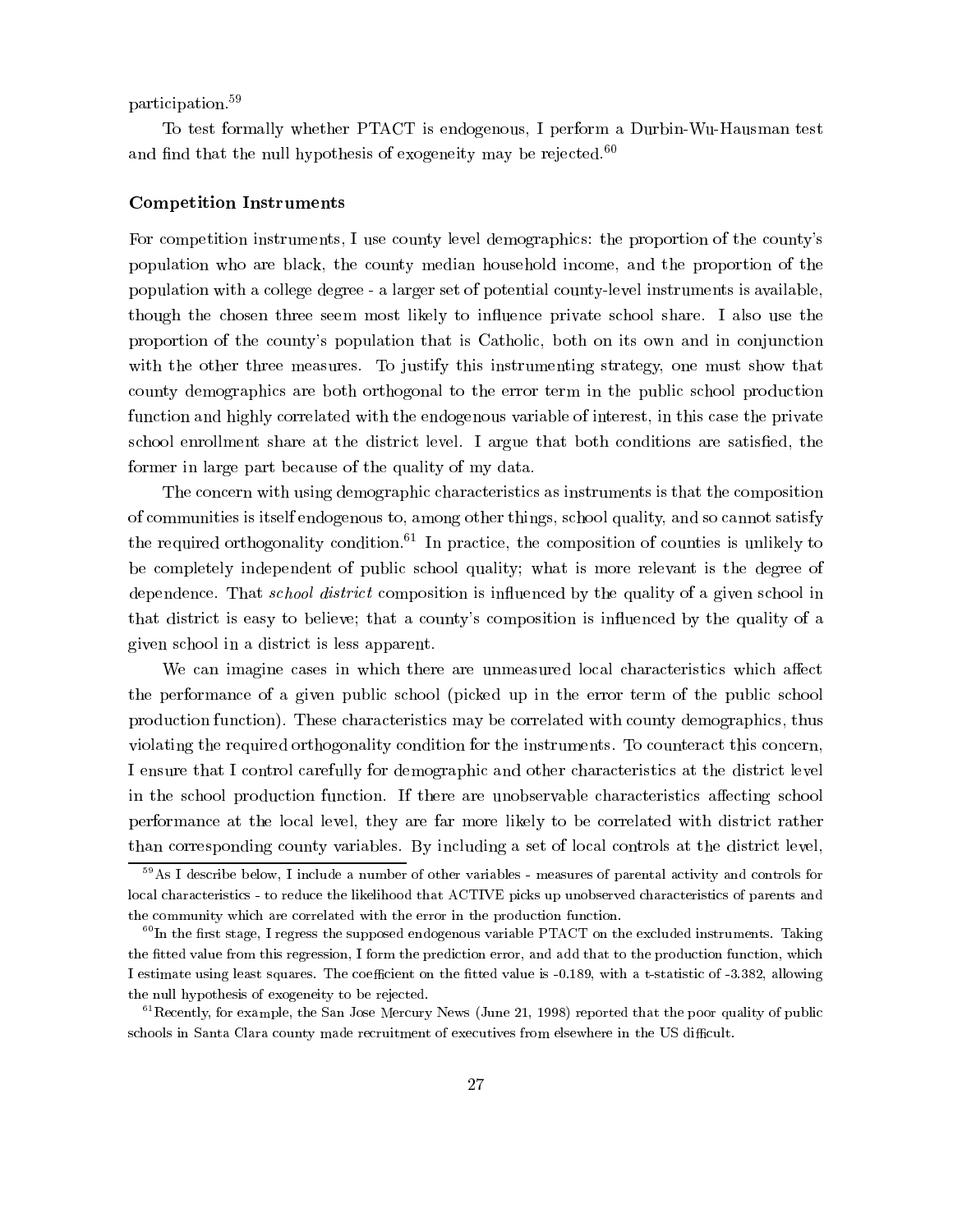I remove as much of the remaining variation in the public school's error term which could be correlated with community characteristics as possible. $62$ 

The other property - that the county demographic instruments should be correlated with the district private school share - is also satisfied. While public schools typically draw students from a single district (due to residency requirements), the same does not hold for private schools, who often draw from a much wider geographic area. Thus, even controlling for district demographic characteristics, we would expect county demographic variables to have some explanatory power in predicting district private school enrollments. The 'first-stage' regressions in the instrumental variables procedure indicate that this in fact holds.<sup>63</sup> The identification of the endogenous competition measure rests on the differences between county and district demographics in this 'first stage' regression.

To summarize, in my model the justification for using county-level characteristics as instruments is that they satisfy the two required properties: as I already control carefully for district characteristics in the production function, there is unlikely to be much variance in the production function error term which is still correlated with these county variables; further, because of the fact that private schools tend to enroll from a wider geographic region than a district, county demographics help to explain a district's private school share. Thus I instrument for a district's private school share using economic and demographic characteristics from the county in which the school is located: the percentage of the population who are black (CPCBLACK), county median household income (CMHHINC), and the percentage of county residents who have a college degree (CPCEDDEG). Using these instruments, the model is overidentied, permitting a partial test of the exclusion restrictions. Such tests support the chosen instrument strategy, as discussed below.

I also use the proportion of Catholics in each county (PCCATH in Table 2), following Hoxby's (1994a) approach, both alone and in conjunction with the other three measures. The results from doing so are discussed below.

 $62$  Hoxby (1994a) uses denominational measures (including the proportion of Catholics in the population) at the county level as instruments for private school share. A similar instrumenting strategy to my own - using characteristics from a much wider geographic area - is employed by Evans *et al.* (1992); they treat demographics at the metropolitan level as exogenous to peer composition within schools. In support of this approach, they note that more mobility in the US is within metropolitan statistical areas (MSAs) than between MSAs - of those families living in MSAs in 1980 who moved between 1975 and 1980, two-thirds moved within the same MSA. When they treat county-level variables as exogenous to school peer composition, they find results similar to those using MSA data.

 $63$ Testing the exclusion of the county demographic instruments from the first stage regression produces an F-statistic of over 15, allowing the restricted specication to be rejected at the 99.9999 percent level.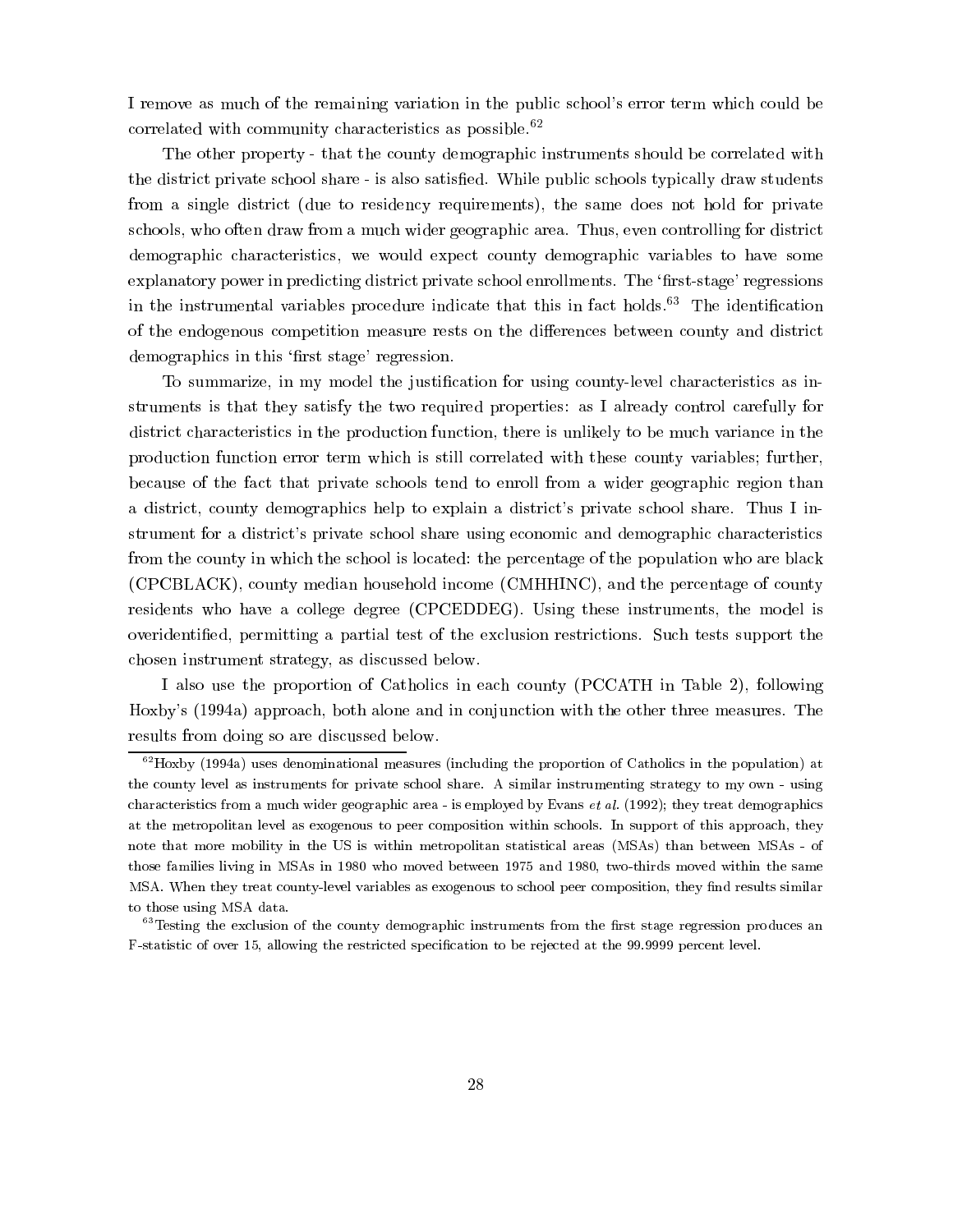#### Instrumental Variable Estimates

In column (2) of Table 3, I report production function estimates using the same regressors, but now treating PTACT and PCPRIV as endogenous, and instrumenting with the variables ACTIVE, CMHHINC, CPCEDDEG, and CPCBLACK described above. Note that the race, school input, and family background coefficients are very similar to the weighted least squares estimates, with the exception of the coefficient on Asian/Pacific Islander, which is now close to zero. However, the negative effect of private school presence on public schools becomes more negative on instrumenting, falling from -0.075 to -0.216. This is at odds with the downward bias story rehearsed earlier (in which poor public schools increase private school share, so that reverse causation contaminates the least squares estimates). The new point estimates imply that changes in county demographics sufficient to raise private school share in a district by 10 percentage points would lower public school test scores by around two percent. However, it should be noted that the P-value for the coefficient on the competition measure is only  $0.186<sup>64</sup>$ 

At the same time, I find that collective action on the part of parents (measured by the share of parents who are active in the school PTA) has a signicant positive impact on public school performance, over and above the effects of parental demographics and community controls.<sup>65</sup> The coefficient rises from around zero to  $0.152$ , with a P-value of 0.037. This is consistent with the downward bias story rehearsed above: without correcting for endogeneity, parental pressure will seem to have less impact than it really has because it tends to increase when public schools under-perform. (I present more evidence in support of this interpretation below.)

In terms of the quantitative significance of the structural coefficient on the parental pressure variable, from the reduced form of the production function, an exogenous increase of 0.25 in ACTIVE (its mean is 0.19) would increase public school test scores by around 1.5 percent. From the structural estimates, a large portion of this increase comes about through an increase in the level of parental pressure.

The model in column (2) is overidentied, as there are four (excluded) instruments for the two endogenous variables. I compute test statistics for these overidentifying restrictions, asymptotically distributed as  $chi$ -squared $(2)$ . The test statistic of 3.619 for the specification in column (2) falls well-within the 5 percent critical value of 5.991 (its P-value is around 0.18), meaning that the joint null hypothesis that the model is correctly specied (the instruments should not be included as regressors) and that the instruments are valid cannot be rejected.

Column (3) presents a variant of the same production function, this time using the share  $64$ In a variety of alternative specifications (not shown), instrumenting *does* raise the structural coefficient on

the competition measure, consistent with the downward bias story, but the resulting 'competition' coefficients are still insignificantly different from zero.

 $65$ Previous efforts to gauge the importance of parental involvement more generally (see Epstein (1991), for instance) have paid insufficient attention to potential biases due to reverse causation, from school performance to the level of parental involvement.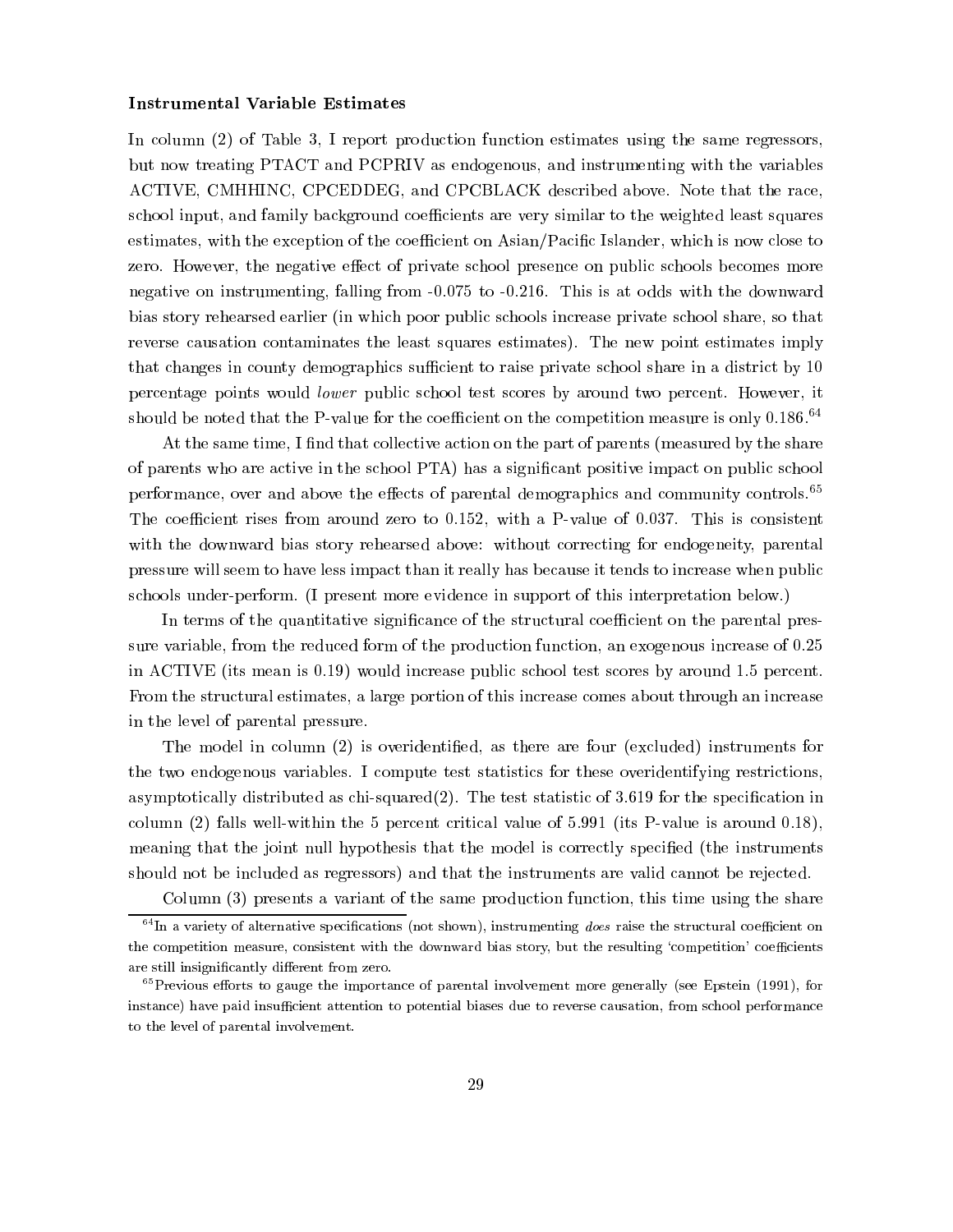of Catholics in the county population as the sole instrument for district private school share. Again, the coefficients on the school inputs and average parental and student characteristics are similar to the weighted least squares estimates in column (1). The impact of parental pressure now declines slightly, from 0.152 to 0.143, though the P-value rises to 0.03. Consistent with the downward bias story associated with the competition measure, the coefficient on private school share moves closer toward zero but is still slightly negative. Only in the weighted least squares version is private school share statistically significant at the 5 percent level, and it is significantly negative.<sup>66</sup>

#### Additional Controls

It is important to stress that all the specifications for the public school production function reported in this paper include a number of additional controls, in an effort to remove as much of the variation in the public school error term as possible. As additional family background controls, I include the proportion of parents who are adherents of various religious denominations. I also control for the proportion of parents who discuss schooling with their children, the proportion who help their children with homework, and the proportion who impose rules about doing homework and watching television, with further controls for the average number of siblings, and the proportion of two-parent families. The data contain measures of the proportion of parents who volunteer to help at the school, and when I include this as a control in the production function, the measured effect of parental pressure on public school quality increases markedly.<sup>67</sup> To capture unobserved local characteristics, I include controls for district wealth (using MEDHHINC), the distribution of educational attainment in the district (measured using the proportion with a degree), and measures of district racial composition.

The inclusion of these measures helps to ease the concern that the chosen instruments are correlated with unobserved characteristics of parents or the local community which affect student achievement. Parents who are active in other organizations tend to be more active in the school PTA, as evidenced by the first-stage regressions. They might also be more inclined to be active in their children's lives, monitoring their behavior more intensely perhaps. Such monitoring might have a positive effect on student achievement, leading to the false inference that PTA activism was responsible for the gain. However, I am already controlling carefully for parental monitoring of their children, and for parental involvement in the home more generally, so this line of objection is weakened. The concern that county demographics capture

<sup>66</sup>When I combine all four potential county level instruments - MEDHHINC, PCBLACK, PCEDDEG, and PCCATH - the estimates on all the variables are very similar to column (2), except for the coefficient on private school share, which is around  $-0.08$ .

 $67$ Because volunteering is likely to be subject to the same kind of endogeneity problem as my measure of parental activism in the PTA, and because additional instruments do not readily suggest themselves, I choose to omit it from the specifications reported here.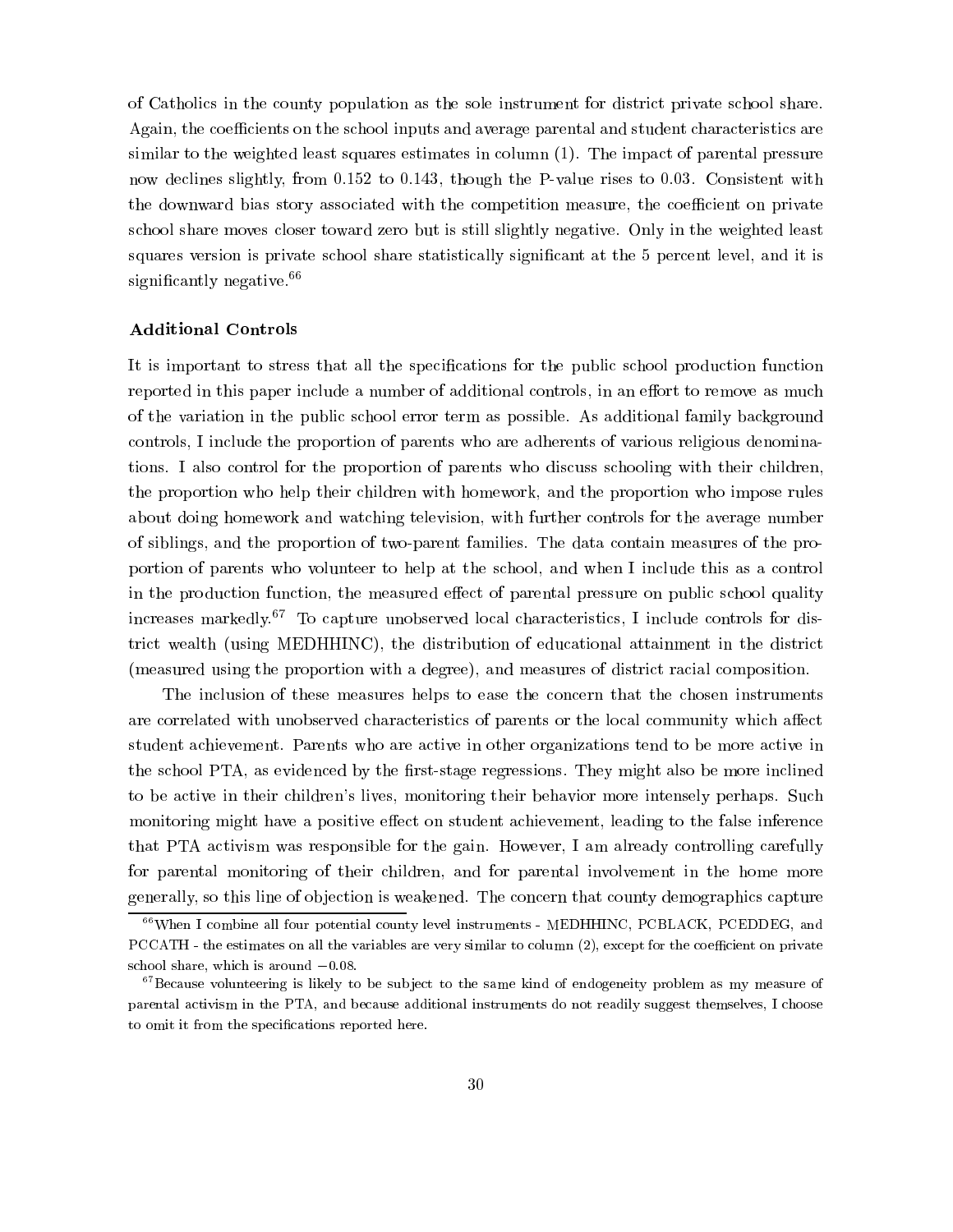unobserved local characteristics is similarly diffused by the inclusion of the district variables.

To give some indication of the robustness of the production function specification, if I add state dummies to the production function in Table 3, the coefficients on the competition and parental pressure measures remain essentially unchanged. For instance, if I use the county instruments as in column (2), the coefficient on PCPRIV is  $-0.087$  (standard error 0.14), and the coefficient on PTACT is  $0.161$  (standard error  $0.06$ ). The test of overidentifying restrictions here is as before. Then if I include Herfindahl indices for the district and county racial composition (the sum of the squared proportions of the five racial groups) as additional controls, again there is little change to the competition and parental involvement coefficients. These Herfindahl indices convey information about the degree of racial homogeneity at the community level. Using the county instruments, the coefficient on PCPRIV is -0.19 (standard error 0.16), while the coefficient on PTACT is  $0.12$  (standard error 0.05). Here, the test of overidentifying restrictions is 1.925, with a P-value of around 0.38. So the null hypothesis again cannot be rejected, at even the 35 percent level. If I include both state dummies and the Herfindahl indices as controls, similar coefficients arise: PCPRIV has a coefficient of -0.08 (s.e. of 0.16), and PTACT has a coefficient of 0.18 (s.e. of 0.06). The test of overidentifying restrictions is 0.693, even closer to zero than before.

If I use mathematics scores, instead of reading scores, as the dependent variable in the education production function, the same general pattern of findings as discussed above.<sup>68</sup>

In sum, the evidence in Table 3 indicates that weighted least squares leads to a significant downward bias in the coefficient on the parental pressure variable. Once instrumented for appropriately, collective parental action has a positive and significant effect on school quality. In terms of the competition measure, instrumenting gives mix results. In some cases, the coefficient on the competition measure increases when instrumented for, as might be expected. But such an outcome does not occur uniformly, and in any event, the resulting structural coefficient remains insignificantly different from zero.<sup>69</sup> In the next sub-section, I present system estimates.

 $68$ As a different possible output measure, I have also used the *dispersion* of the reading score (its standard deviation among eighth graders in a school) as a public school output measure, and I find some evidence that the dispersion increases in more competitive environments, other things being equal.

 $\lq\lq$  If I estimate the education production function, as in Table 3, but include only the competition measure (district private school enrollment share or PCPRIV), thus dropping my "parental pressure" variable, the coefficient on private school enrollment share is still negative. For example, with the county competition instruments, the PCPRIV coefficient is -0.124 with a standard error of 0.143 and P-value 0.385. Thus the impact of private school share (when instrumented for) remains similar, regardless of whether measures of parental involvement are included.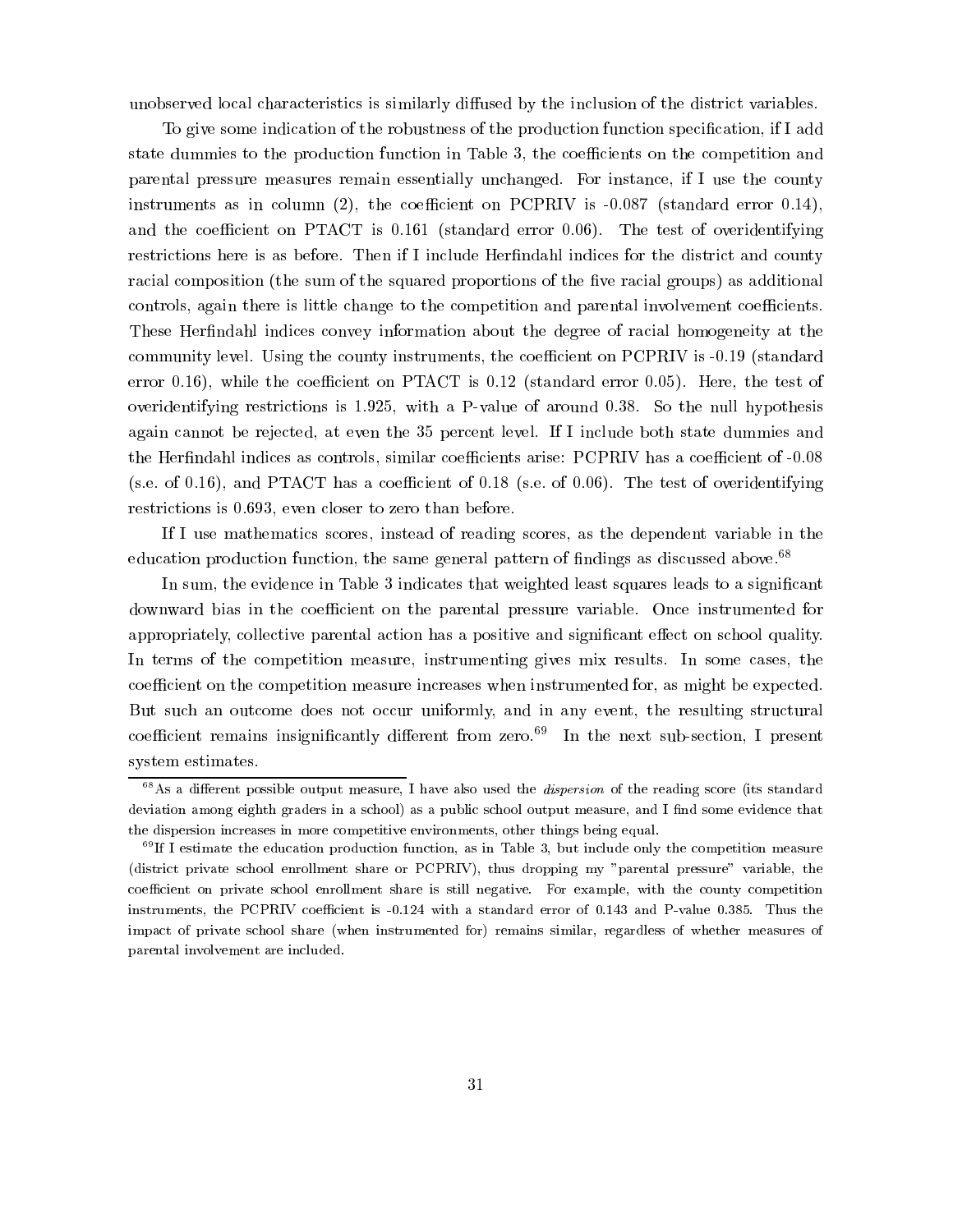#### 5.4 System Estimates

To examine the inter-relations among public school quality, parental pressure, and private school share, I estimate the three-equation system described in Section 4. The first equation in the system, equation (9), describes quality setting by the public school, school quality depending on school inputs, a measure of the degree of local competition, and the level of parental pressure, in addition to parental and community controls (the same specication as in Table 3). The second equation, (12) above, measures the level of parental pressure, a function of parental characteristics and taste for collective action, as well as public school quality and the degree of local competition. The third, (13), measures district private school share, depending on local demographics and the quality of the public school (determined within the system). The system is estimated using three-stage least squares, weighting by the number of students per school in my sample.70

The estimates of the three equations are given in Table 4, with panel (a) giving the production function, panel (b) parental pressure, and panel (c) the private school share. Instruments vary across columns. The first column reports a specification in which the instruments for private school share are given by CMHHINC, CPCEDDEG, and CPCBLACK, as in column (2) of Table 3; the second column reports a specication which uses the proportion of Catholics in the county, as in column (3) of Table 3. In Table  $4(a)$ , I present estimates of the public school production function, the first equation in the system. Note that the coefficient on private school share is very similar to that in Table 2, column (2) - negative though not signicant at the five percent level. The parental pressure coefficient is highly positive and significant, and the other estimates are very much as before.

Turning to Table 4(b) column (1), the proportion of parents who take part in PTA activities rises with the income and education levels of parents. Based on the coefficients of the reduced-form of the parental pressure equation reported in Table 5, column (2), a 10 percent increase in parental income implies that the percentage of parents active in the school PTA will rise by over half a percentage point. It is also highly correlated with ACTIVE: a 10 percentage point increase in the proportion of parents active in other organizations is predicted to raise the proportion of parents active in the school PTA by around 3 percentage points (based on the reduced-form coefficient estimates derived from the system in Table 5). Consistent with the bias story rehearsed above, in the structural equation parental activism declines as public school test scores rise. Parental pressure also declines as schools get larger, in support of the view that free-riding increases with school size; the reduced-form estimates imply that a 10 percent increase in total school enrollment lowers the proportion of parents active in the school

 $^{70}$ In addition to providing information about the determinants of parental pressure at the school level and district private school share, three-stage least squares yields more efficient estimates of the production function parameters than those reported in Table 3.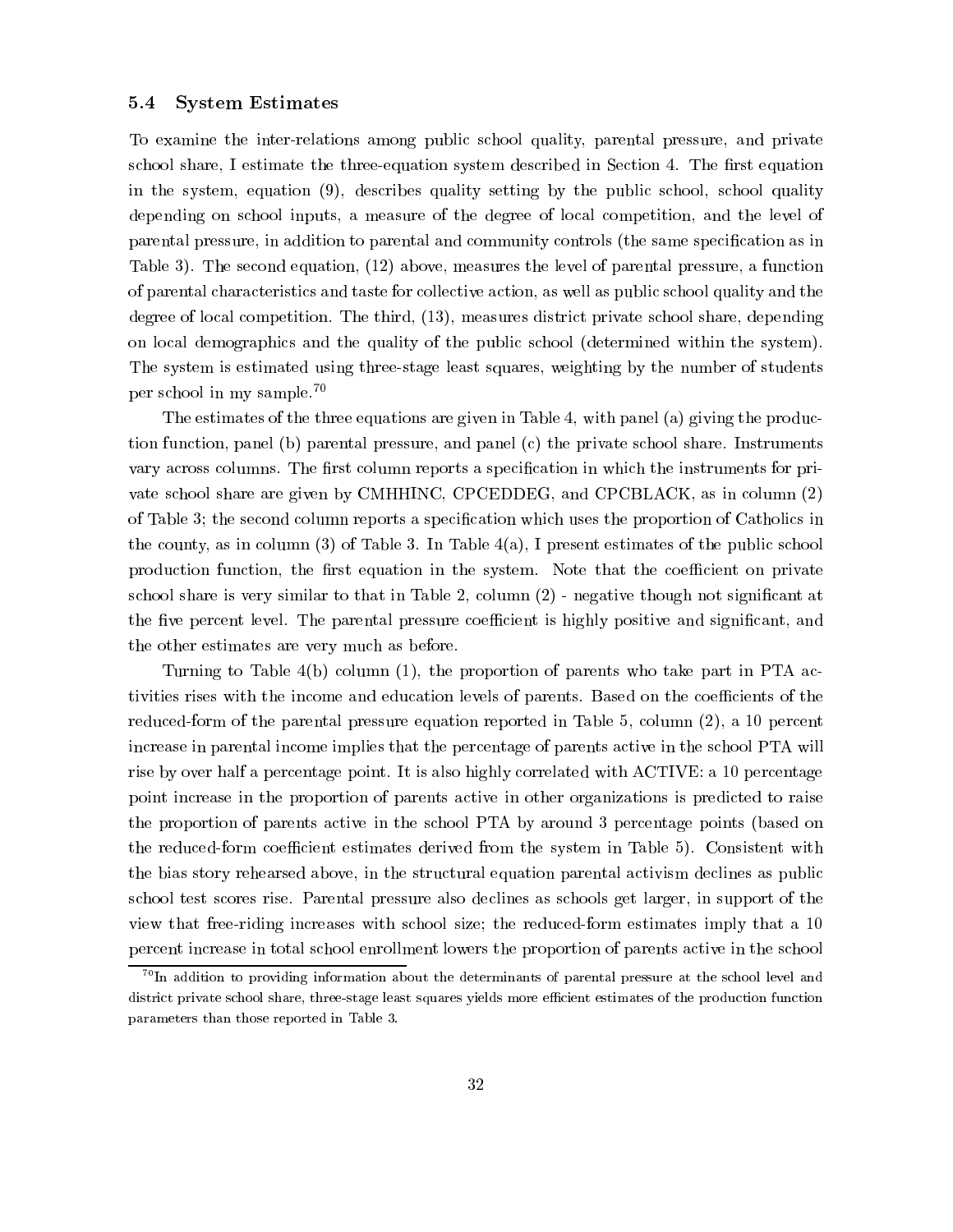PTA by just under half a percentage point. Having more siblings reduces parental activism, perhaps because time becomes more scarce. The district private school enrollment share has a positive effect on parental activism in the structural equation, but the coefficient is imprecisely estimated. Thus the claim that the volume of parental pressure increases in more competitive markets receives only limited support.

Table 4(c) presents estimates of the determinants of private school share at the district level. A higher percentage of blacks at the county level significantly raises private school share, perhaps because of 'white flight.'<sup>71</sup> High county income levels also raise private school share: based on the reduced-form estimates, a 10 percent increase in county median household income is predicted to raise private school share by around a third of a percentage point. If the public school in my sample has a collective bargaining agreement (making it more likely that the district is unionized), private school share also rises. This may be because unionized schools are perceived as being less responsive to parental needs, though the collective bargaining indicator is associated with higher test scores in the public school production function (see panel (a), column (1)). There is evidence that higher test scores in the public school reduce private school share, but this effect is weak and offers minimal support for the downward bias story rehearsed above. Parental activism in the public school has no discernible effect on private school share

Column (2) of Table 4 reports the estimates obtained when using just the Catholic county proportion as an instrument for private school share. Three differences from the column  $(1)$ estimates are worth pointing out. First, the structural coefficient on parental pressure is now even more strongly positive, with a P-value of 0:009. Second, the competition measure in the production function now has a positive coefficient, though it is insignificantly different from zero.<sup>72</sup> Third, turning to panel (c), the log of the average reading score in the public school now has a significant negative effect on private school share, consistent with the downward bias story.

Overall, the three-stage least squares estimates with respect to the production function offer a similar picture to those reviewed in the previous subsection. The impact of parental pressure on school performance is signicantly positive when instrumented for, while the estimates of the impact of competition are, to a limited extent, sensitive to the choice of instrument. However, regardless of instrument choice, the estimates indicate that competition has an effect on public school performance that is statistically indistinguishable from zero.

The estimates of the second and third equations in the system provide limited support for

<sup>&</sup>lt;sup>71</sup>The reduced-form coefficients of the private school share equation given in Column (3) of Table 5 imply that a 10 percentage point increase in proportion of black in a county raises the district private school enrollment share by around 1:4 percentage points.

 $72$ When I use all four county level demographic variables to instrument for private school share (not reported in the table), the private school coefficient is slightly negative.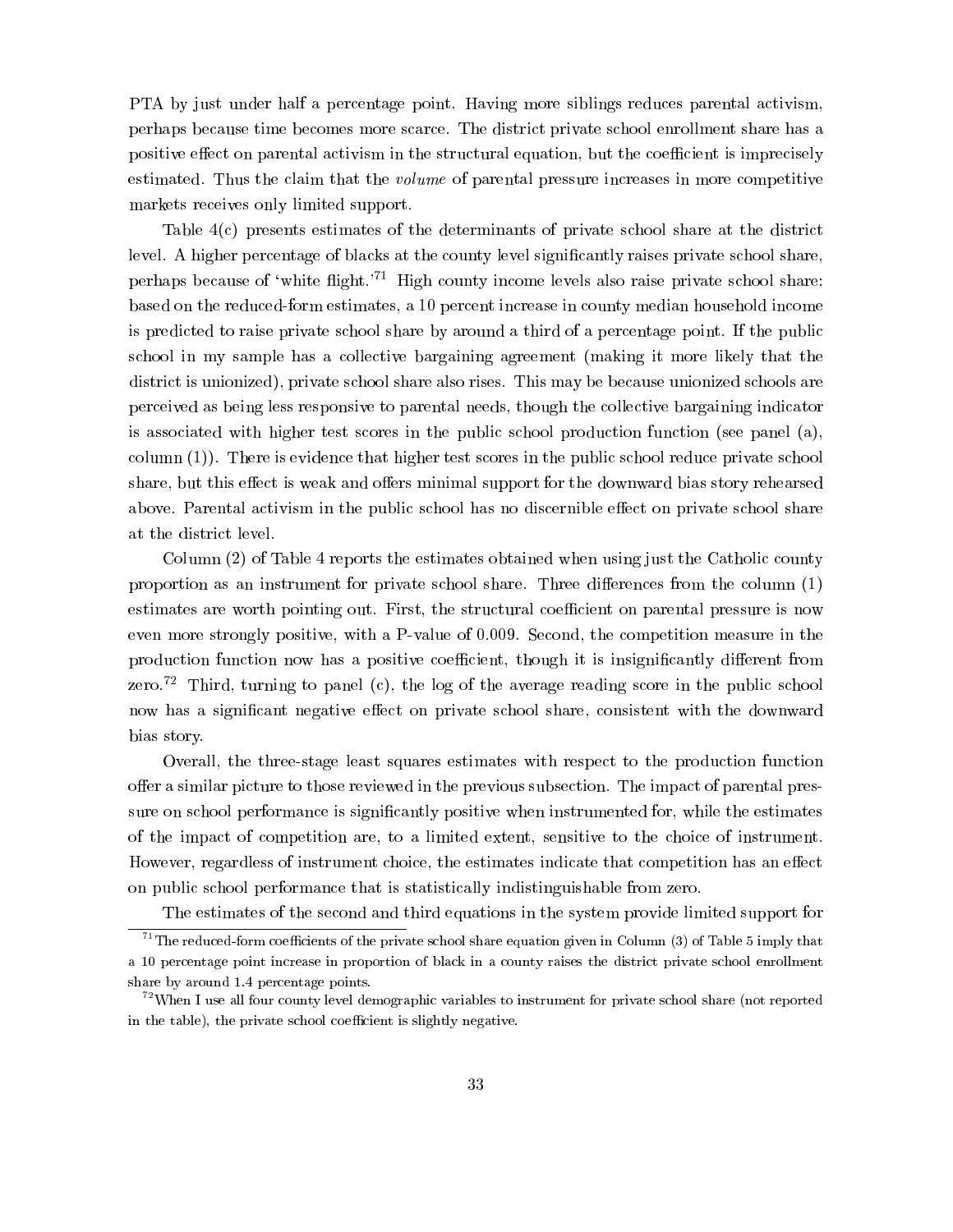the view that there are strong 'quantity' effects working from either competition to the amount of parental pressure, or from parental pressure to district private school share. It is worth noting that the production function specification reported in Tables 3 and 4 is restrictive in that it does not permit interactions between competition and parental pressure in the production function. In the next subsection, I present estimates of a system which includes such interactions. Before that, I consider alternative measures of parental involvement.

#### Other Parental Pressure Measures

The prior discussion has emphasized parental pressure as a determinant of school conduct, and the analysis has focused on the variable PTACT as parental pressure measure. Yet parents do far more than just engage in collective action, and my data include alternative parental involvement measures.

Table 6 presents alternative estimates of the system, replacing PTACT with variables VOLUNT and PTA in columns (1) and (2) respectively. VOLUNT measures the proportion of eighth grade parents interviewed who volunteer at the school, while PTA measures the proportion of parents who are members of (rather than being active in) the school PTA. Parents who volunteer supply the school with additional labor; they are also in a better position to monitor school personnel. The PTA variable is closer to PTACT. Both capture different aspects of parental involvement in school affairs. Comparing with column  $(1)$  of Table 4 shows similar results to those obtained using PTACT, the proportion of parents active in the school PTA. In each case, the parental involvement measures have a strong positive effect on school performance and are positively related to the ACTIVE variable. (It is noteworthy that the competition measure has a far stronger negative effect on public school performance when the PTA measure is used instead of PTACT or VOLUNT, though the reason for this is not entirely clear. In addition, low test scores have a stronger stimulating effect on PTA membership than on either PTA activism or the level of volunteering.)

These findings indicate that a variety of forms of parental involvement (albeit highly correlated) serve the same end: to help the school focus on raising academic achievement.<sup>73</sup> Further, controlling for other things, poor public school performance induces more parental involvement of various forms in the school.

#### Interactions

In Table 7, I re-estimate the public school production performance equation with the following change: I now allow for the impact of parental pressure to vary with the degree of competition. First consider panel (a), column (1) (which corresponds to the same panel in Table 4 but

 $73$ Whether the school spends less time producing other worthwhile social 'goods' or simply wastes fewer resources remains untested in my work, even though it is an important issue.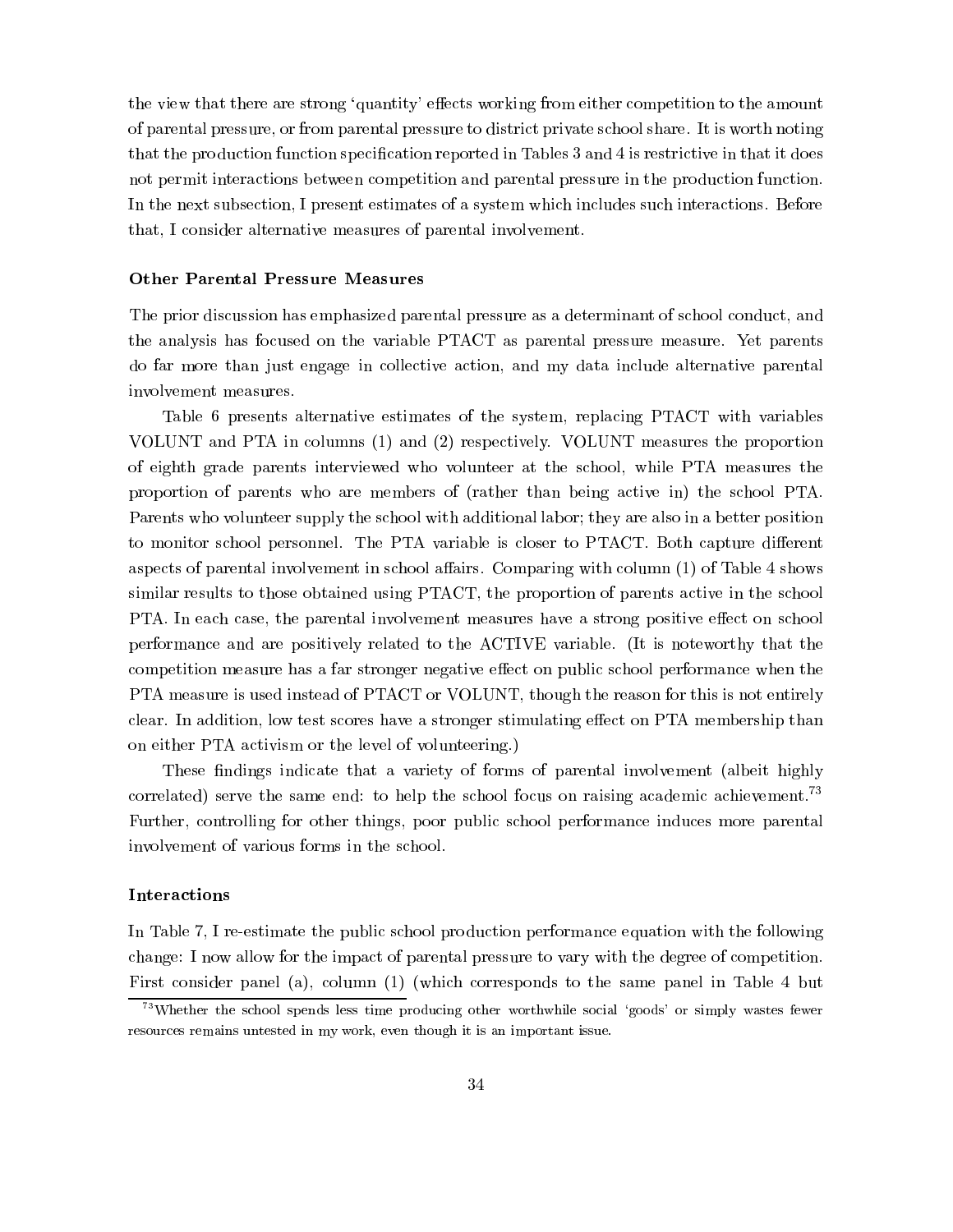without the interaction). When the interaction term is added, the direct effect of parental pressure on public school performance remains strongly positive and signicant. Private school competition now has a direct positive effect on public school quality, though the standard error is large. At the same time, the coecient on the interaction term PTACT-PCPRIV is negative and significant, implying that impact of parental pressure *falls* when competition is greater. This lends support to the notion that parental pressure and competition are substitutes in the education production process.

Again, the use of PCCATH as an instrument for private school share leads to stronger inferences about the impact of competition in the production process, as in panel (a) column (2) of Table 7, although the interaction term is still negative and highly signicant.

While the structural estimates are informative as to channels of influence, we are also interested in seeing how changes in exogenous variables, and especially instruments, work through the system to influence the three endogenous variables. Because of the non-linearity in the production function (due to the interaction between parental pressure-competition), computing the effects of changes in exogenous variables.<sup>74</sup> The procedure I adopt is as follows: first, I solve the system with the interaction in Mathematica, using the parameter estimates from column (1) in Table 7.If multiple solutions arise, I check to see whether the implied values of the endogenous variables evaluated at the means of the exogenous variables are close to their observed means. This usually allows me to rule out one of the pair of solutions which arise. I substitute in the mean values of all exogenous variables except one, and I compute the effect of a given change in that exogenous variable on the three endogenous variables in turn.

In terms of changes in the ACTIVE variable, these have very slightly positive effects on school performance: a one standard deviation increase gives rise to around a 0.1 percent increase in test scores once the negative interaction is taken account of. The effects on parental participation are stronger, PTACT rising by over a percent, while the effects on private school share are positive but slight. Changes in county level median household income (which served as an instrument for private school share) have slight negative effects on public school performance: a one standard deviation increase in county median income lowers average test scores by .06 of a percent. But it should be noted that this takes at face value the positive coefficient on private school share in Table 7, column  $(1)$ , even though the estimate is insignificantly different from zero.

#### Interpretation

The estimates from the system help to answer the questions raised in Section 1. In terms of the determinants of parental pressure at the school level, the results in panel (b) of Table 4 indicate

 $74$ Indeed, the system typically has two solutions, though one can be ruled out as it implies a negative value for parental pressure, evaluated at the means.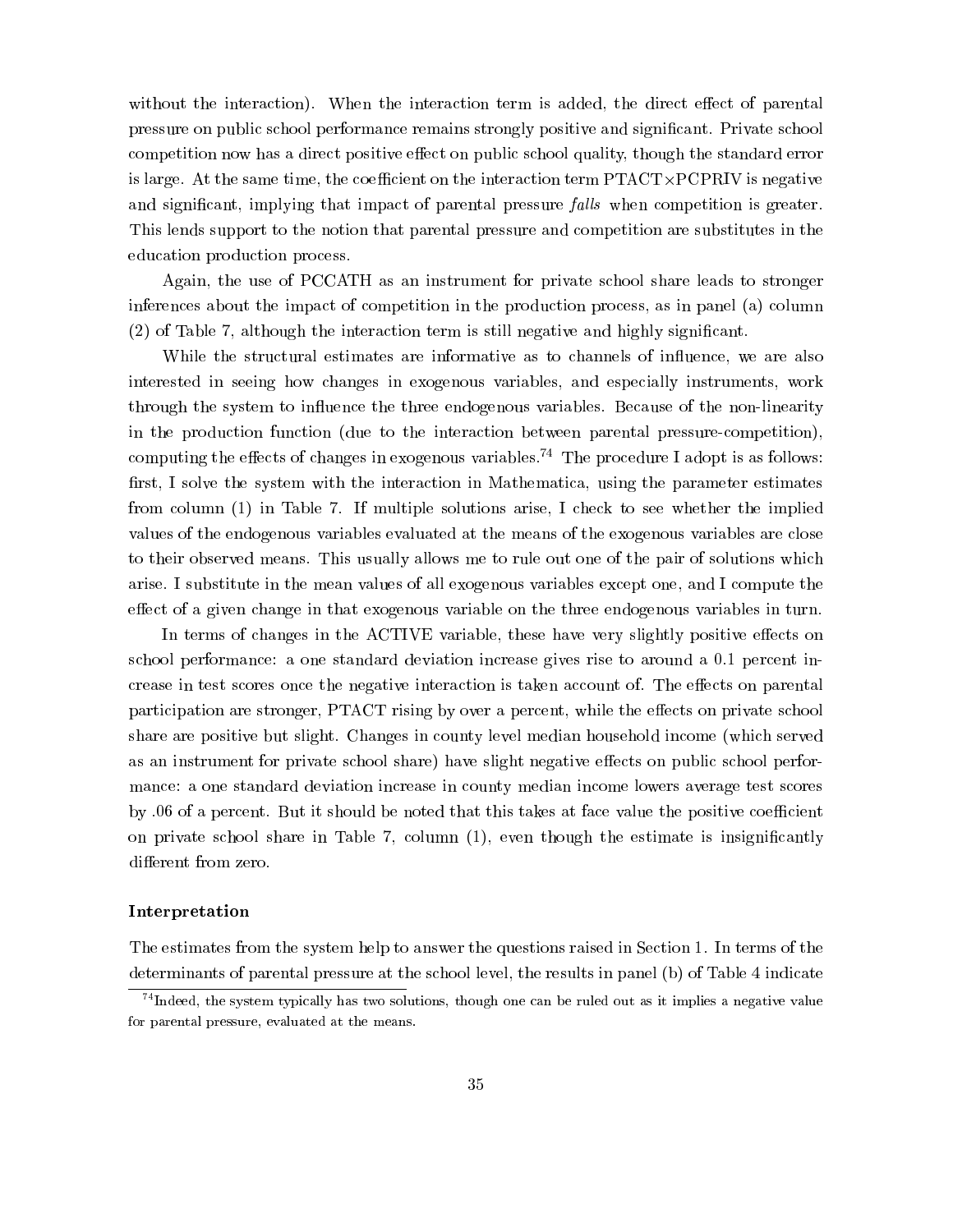that characteristics of parents themselves - their income and education levels - have a great deal of predictive power in explaining active PTA participation. The same is true for parental tastes for participation in general; these are associated with more parental involvement in schools. Interestingly, in neither specification does the existence of private school alternatives have a significant impact on the *volume* of parental participation at the school level. In turn, parental involvement in public school appears to have very little effect on private school share.<sup>75</sup>

In terms of the impact of parental pressure on public school performance, the results provide support for the view that parental pressure has a positive impact on school performance over and above the effects of parental income and education levels. Allowing for the potential endogeneity of parental pressure is critical here. Without doing so, the coefficient on parental pressure is likely to be biased downward, as parents have more of an incentive to attempt to in
uence school conduct when the school under-performs. In contrast, the results imply that competition from private schools has a negative or insignificant effect on school performance, even when allowing for reverse causation from poor public schools to high private school enrollment.

The analysis does not decompose the overall private school effect into its component parts; this issue is taken up in the next section, which discusses extensions. The usual decomposition separates sorting and productivity effects of competition. Sorting effects are likely to have a negative influence on public school quality, for two distinct reasons. In the first case, private schools select on the basis of ability, and this leaves the lower tail of the ability distribution in the public schooling system, accounting for lower public school test scores. This type of effect works independently of any peer effects. In the second case, private schools select and there are strong positive peer effects working from high- to low-ability students. Now the removal of high ability students from the public schooling system has an additional negative effect on public school performance as positive peer effects disappear.

Positive productivity effects of competition are certainly consistent with the overall impact of private school competition on public school performance implied by the estimates in Tables 4 and 7. However, if they are positive, they are at the very least offset by other negative effects. To the extent that the public schooling system is itself highly stratied, sorting between public and private sectors will be less important, making it less likely that that strong negative sorting

 $^{75}$ In a related theory paper (McMillan (1997)), I explore the effects of the actions of other parents on an individual's participation decision. Table 8 in the current paper provides preliminary evidence on this using individual data, indicating that there are spillover benets from collective action: the impact of the collective action variable comes not from the actions of a student's own parents, but rather from the aggregate level of parental pressure in the school as a whole (see Table 8(a) for least-squares estimates of the production function, and Table 8(b) for instrumental variables estimates). Results also indicate that average parental education levels and socio-economic status are strong predictors of both student and school performance, while measured school inputs have a weaker impact - these conform to earlier findings in the literature.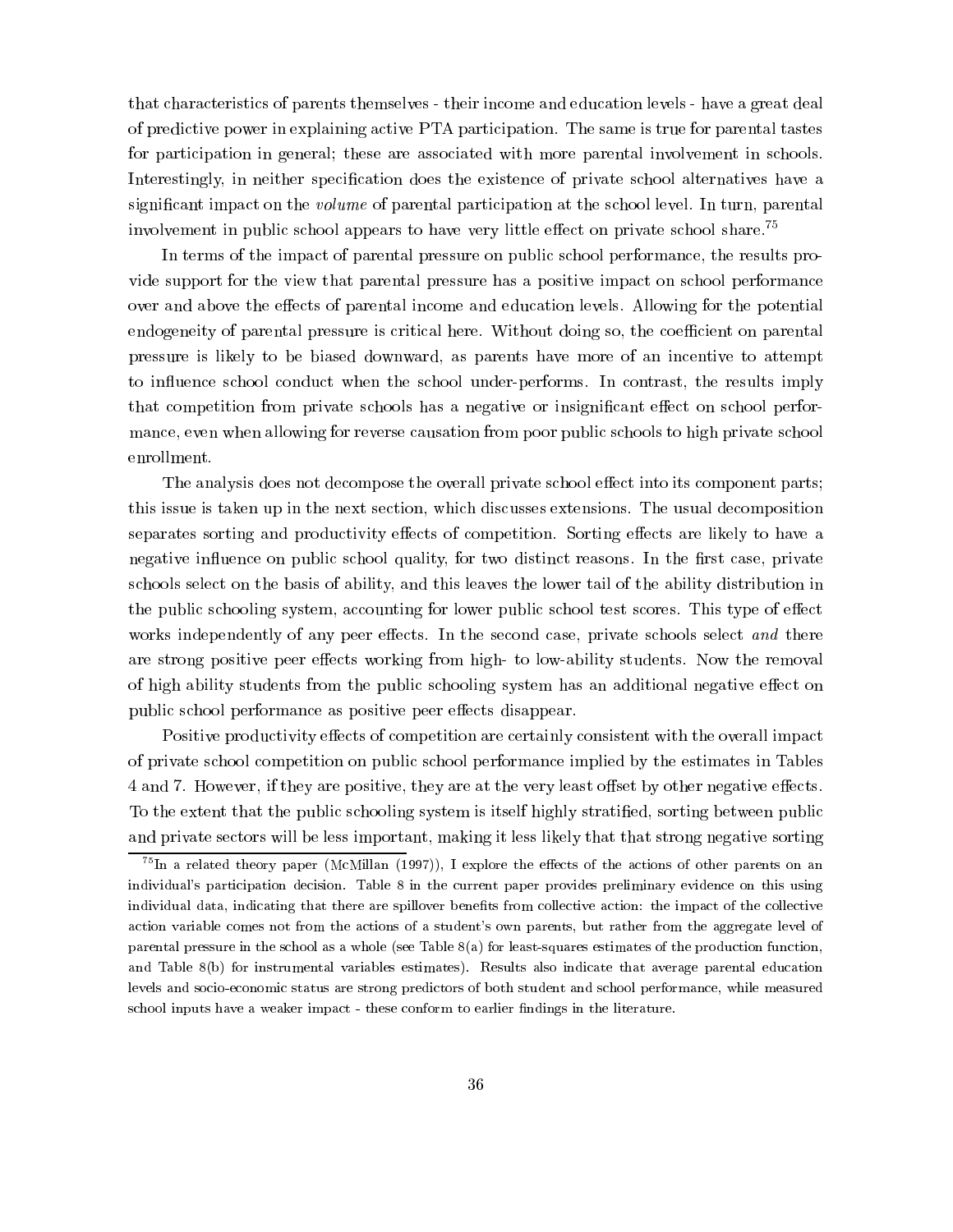effects are present.<sup>76</sup> As made clear in Section 1, the productivity impact of competition need not be positive anyway - again, this is consistent with the findings reported here.<sup>77</sup> In the Extensions section, I discuss ways of shedding more light on the impact of competition from private schools. Understanding this better has very important implications for policy.

The theory highlighted the importance of interactions between voice and exit. While the evidence of strong effects on the levels of each is muted, I do find some evidence that the marginal impact of voice declines as competition increases. As is clear from the interaction term in Table 7(a), the marginal impact of parental pressure on school performance declines signicantly when we move to markets with greater ease of access to private school. Thus, rather than being reinforced by competition, this result implies that parental pressure has less impact when competition becomes more intense. Consistent with this finding would be a story in which increased private school availability leads to greater sorting across parental socioeconomic groups. As the more effective mobilizers among parents switch to private school, so the impact of a given unit of collective pressure on the part of parents declines. Even if the volume of collective pressure is unchanged, its overall impact is lower.

#### 6 Next Steps

I discuss briefly five tasks that remain in the empirical work.

### 6.1 Community Sorting

The estimates in the previous sections were obtained without allowing for either selection into communities or selection on the part of private schools. In this sub-section, I consider an approach to correct for any bias due to selection into communities (known as `Tiebout bias'). The estimates obtained when allowing for community selection serve as a specification check on the earlier findings where no correction was made.

#### Correcting for Bias

An illuminating discussion of the Tiebout-bias problem appears in Rubinfeld *et al.* (1987). The essence of the problem is that individuals have unobserved characteristics, including tastes, and they choose their community partly depending on these tastes for observable characteristics of the community (such as school quality, the focus of the current analysis). Community sorting

 $^{76}$ The analysis already conditions on the basis of observables. It would be interesting to explore the extent to which private school competition induces greater sorting on the basis of unobservables. In Section 5 below, I provide a very brief discussion of a way to do this.

 $^{77}$ Furthermore, the previous discussion called into question the sorting versus productivity effect distinction, as sorting itself is likely to have productivity consequences.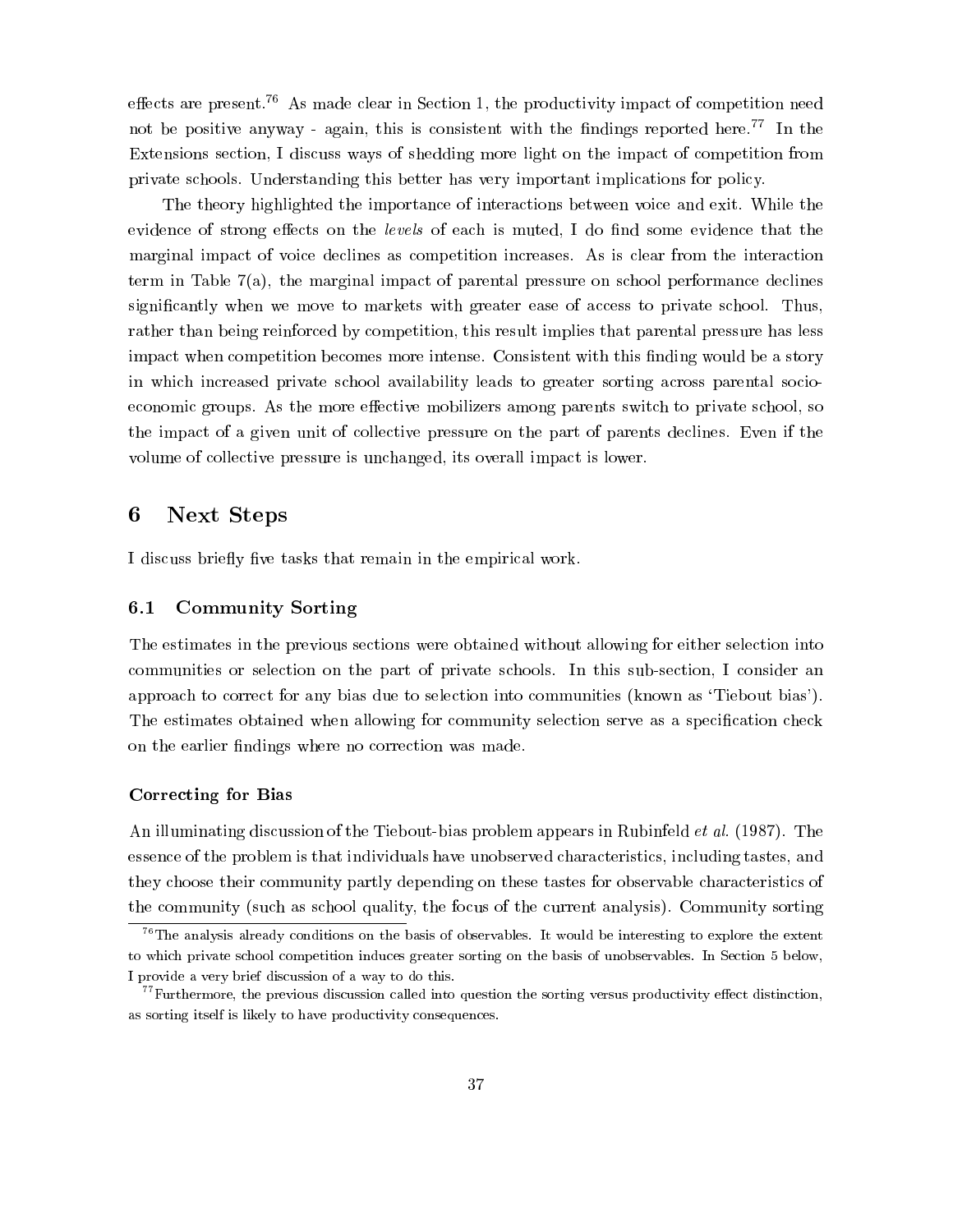is unlikely to be perfect in practice, so individuals with different observable and unobservable characteristics end up in the same community. To the extent that the observable characteristics of the community (as well as individual characteristics) are correlated with unobservable individual tastes, it becomes difficult to apportion school achievement between unobserved and observed individual characteristics.78

A sophisticated approach to correct for the Tiebout-bias problem is described and implemented by Bayer (1999).<sup>79</sup> This involves modeling community choice on the part of households explicitly, using a discrete choice framework. The parameters of the household utility function, in which utility depends on community characteristics, school quality, and consumption, are estimated using a simulated method-of-moments technique, matching predicted and actual community characteristics. This approach makes demanding data requirements, relating in particular to information about each of the communities in the individual's choice set. Rather than assembling the requisite data, the solution proposed by Rubinfeld et al. can be used to correct for non-random community selection without having to model the individual discrete choice process explicitly, even though it adds a signicant amount of complexity to the estimation.

The focus of the Rubinfeld *et al.* analysis is to recover parameters describing individual demands for local public goods (such as expenditures on schooling), while correcting for Tiebout bias. Individual desired expenditures are revealed in their data from a survey question.<sup>80</sup> A demand equation which makes use of this information is estimated jointly with a separate equation capturing the degree of mismatch between an individual household's desired level of spending and the actual level in the community they choose. In the individual household's chosen community, this mismatch will be the lowest among the alternatives. It is likely to be lower if there is a wider range of communities to choose from, if the individual households have made their community selection more recently, and if the community is more homogeneous (little variation in tastes within a community means that strong correlations between tastes and school quality will be of minor importance).

This type of solution can be implemented using the individual household data in the estimation, and it does involve adding a demand side to the system already being estimated. For each household, the NELS parent questionnaire asks several questions relating to parental satisfaction with the quality of education being provided.<sup>81</sup> These survey responses can be

 $78$ There may also be characteristics of the *community* which are unobservable to the econometrician but observable to households who choose to live there. If these unobservables are correlated with the error term in the school's behavioral equation, and household characteristics are used as regressors in this equation, then similar bias arises - sorting on the basis of community unobservables means that household characteristics are not exogenous.

<sup>79</sup>See also Epple and Sieg (1998) for a related approach.

<sup>&</sup>lt;sup>80</sup>The question asked whether homeowners would like more, the same, or less spending on public education.

 $81$ Question 75, for example, asks : "How satisfied are you with the education your eighth grader has received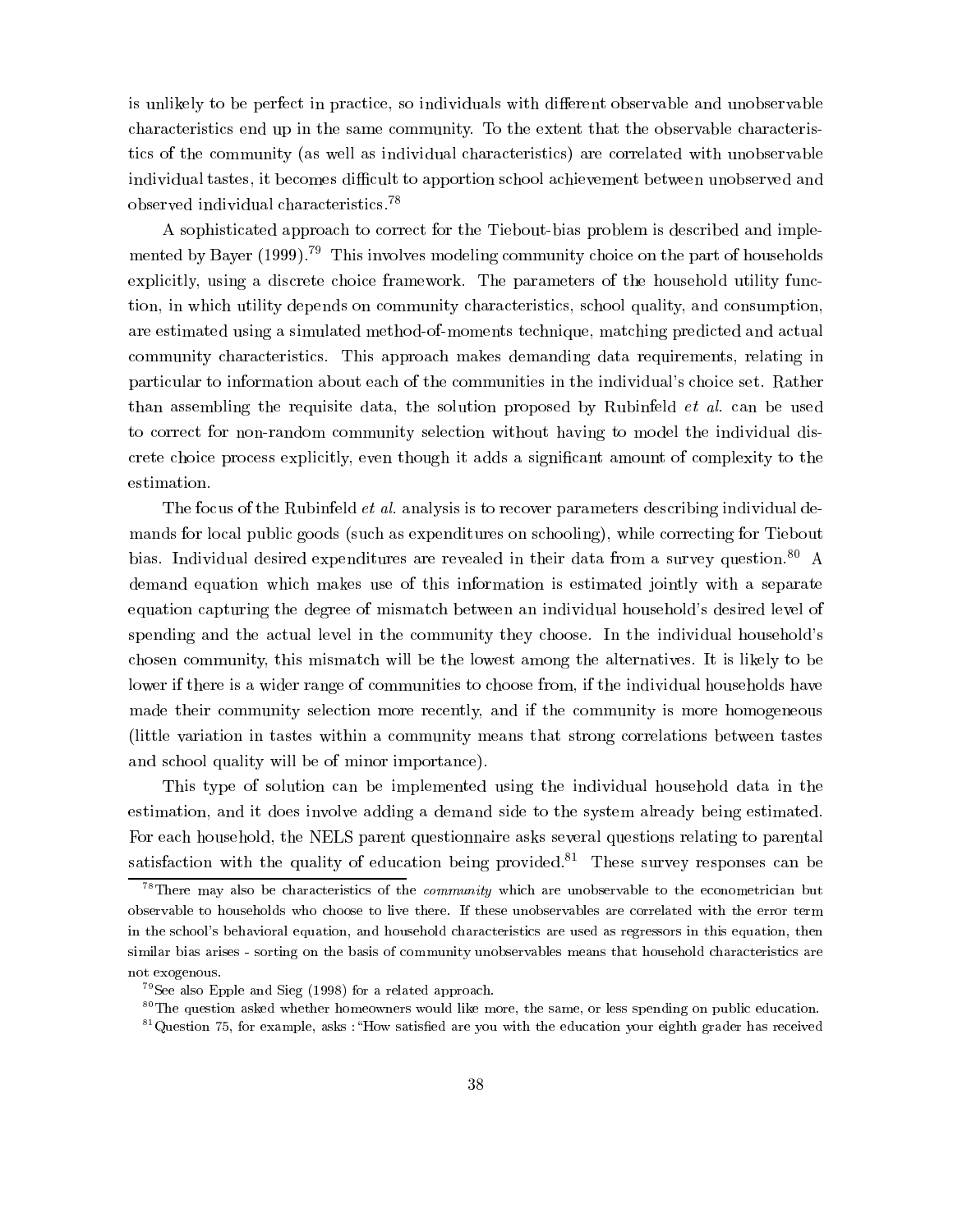used to infer whether desired quality is greater or less than observed quality (measured by a test score); they can also be used to estimate demand parameters in the same fashion as Rubinfeld et al. In terms of a sorting equation, I have information on the degree of (observable) heterogeneity in each district, and I also have measures of the range of community choices available. Critically, characteristics explaining the degree of mismatch must not appear in the school production function equation or the `desired school quality' equation if the parameters of interest are to be identifiable. As the degree of community choice is difficult to exclude from the production function on the basis of the evidence I have already presented, my focus will be on community heterogeneity (making an inference about the underlying dispersion of tastes on the basis of this).

#### $6.2$ **Other Tasks**

For the second task, the children I observe in the sample have already had public school chosen for them, and the estimates should condition on this fact, allowing for selection into public school. Data limitations present an important obstacle to correcting for school selection: though I know a great deal about the characteristics of the public school which parents chose, I know almost nothing about the private schools in each household's choice set. This makes it very difficult to estimate the parameters of the school choice equation precisely. Despite the difficulties involved, I am experimenting with the addition of a selection equation to the system, capturing choice of school sector, using measures of private school availability and population density, both in
uencing the availability of other schooling options. More work remains to be done here.

Third, I will supplement my competition measure with information relating to community heterogeneity. The theory discussion in Section 1 drew attention to the shape of the distribution of household types as a determinant of the toughness of competition faced by public schools. To the extent that a district or a county is more heterogeneous in terms of income, education, or religious adherence, so the public school enrollment elasticity with respect to school quality is likely to be lower, providing public schools with more insulation from competitive forces. Whether this is the case should be apparent once I refine the measure of competitiveness used.

The fourth task will be to examine peer effects more closely. If peer effects are strong, private school selection may have adverse consequences on public school performance through sorting. Different forms of peer effect can be distinguished, including collective action peer effects which work through the actions of parents (evidence above suggests these are strong), and direct effects of a student's classmates. The relative sizes of these effects remain to be determined.

In a related paper (McMillan (1998b), in progress), I apply the framework developed here up to now?" (Very satisfied/ Somewhat satisfied/ Not satisfied at all)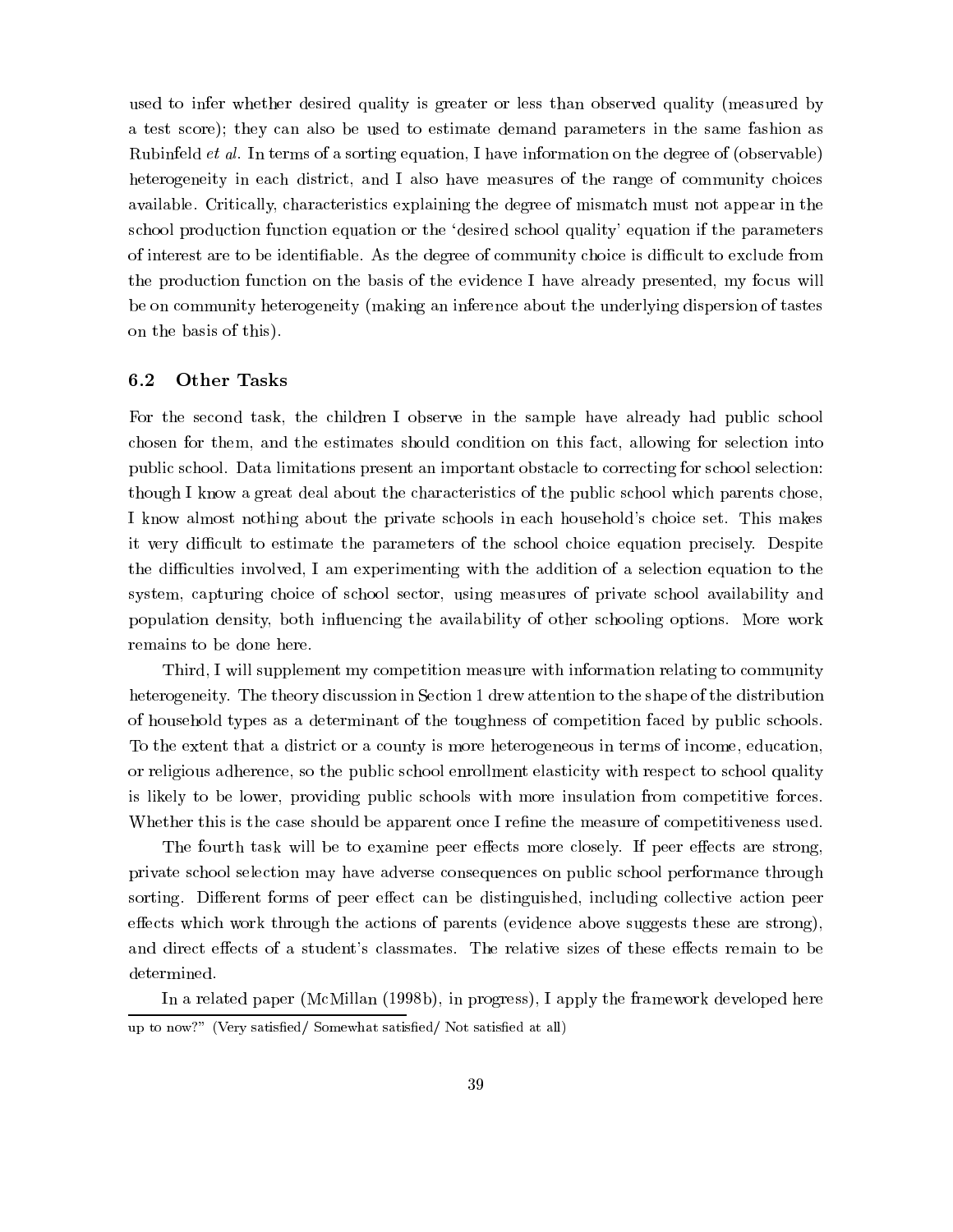to explore the channels through which school finance variables affect public school performance. In particular, I examine how moves to state financing influence the performance effects of parental pressure and competition. Though results are preliminary, they indicate that state financing leads to a reduction in the impact of parental pressure and to a weakening of the effects of competition on school quality. This weakening of discipline helps to explain why state financing is associated with poorer public school performance.

Fifth, the analysis has focused on *average* effects of private school competition. Yet it is quite likely that the impact of competition will vary depending on the underlying distribution of households - for instance, the degree of racial or income heterogeneity at the district or county level. In future work, I will allow the potential effects of competition to vary, by stratifying the sample based on whether counties are relatively homogeneous or heterogeneous in terms of race or income.82

#### $\overline{7}$ **Conclusion**

This paper makes two related contributions. First, it provides a new conceptual framework for understanding public school quality determination, paying attention to the role of incentives, and particularly incentives due to parental pressure. In the framework, public school quality setting is allowed to depend on the strength of incentives due to both parental pressure and competition from private schools. In turn, the amount of pressure applied on public schools by parents is endogenized, being influenced by the strength of local competition and also by the level of public school quality; and private school enrollment will depend on, among other things, public school quality and possibly the level of parental pressure. The system of equations making up the empirical model provides a natural way of capturing interactions among public and private schools and parents; and estimating the system allows questions not addressed in the prior literature to be examined.

The paper's second contribution is empirical, and comes from measuring both the importance of incentives in the determination of public school quality and the strength of the interactions between parental pressure and competition in the education production process. The estimates indicate that collective parental pressure has a strong positive impact on school performance, once the potential endogeneity of parental involvement is allowed for. In contrast, private school competition has a negative or insignificant effect on public school quality, a finding which holds across a variety of specifications. This result undermines the view that competition will have a positive productivity effect that overwhelms any adverse sorting effects on public school quality (though additional research is needed on the potential sorting effects of increased competition). Furthermore, there is some evidence that parental pressure and

 $82$ It is worth adding that I have paid scant attention to competition among public schools. Such competition deserves to be analyzed more fully elsewhere.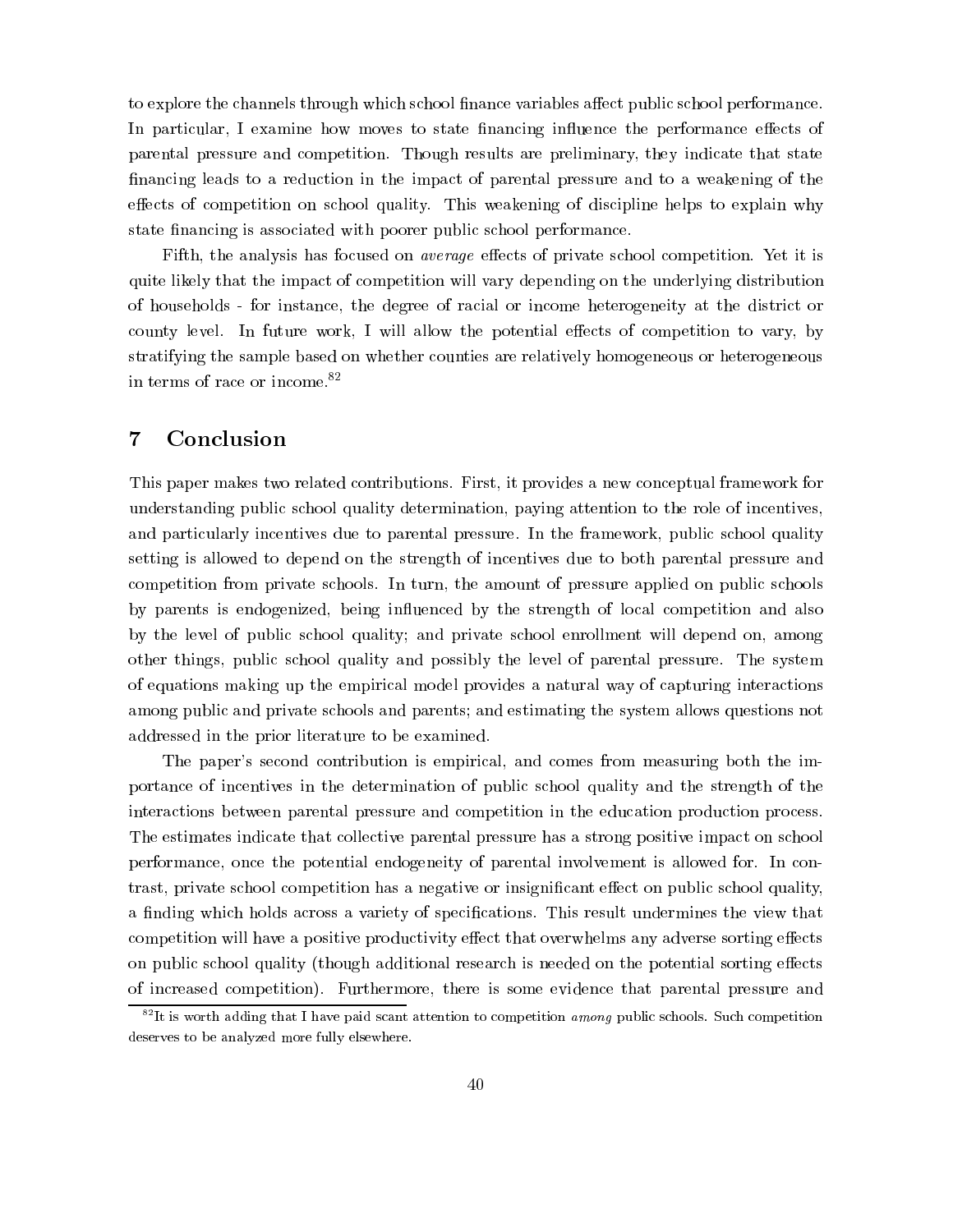competition are substitutes in the education production process - more intense competition from private schools appears to weaken the positive impact of parental pressure on public school performance rather than strengthen it. One natural explanation for this result is that greater competition leads to the exit of the most vocal parents, and the parents left behind in the public school are less effective at applying pressure.

Results from this work have relevance for policy. Given widespread interest in improving public school performance by strengthening incentives, economists have been inclined to emphasize greater competition as the most effective way to improve public schools. Yet this paper provides some grounds for being cautious about using competition from private schools as a means of raising public school performance; the evidence does not support the view that competition will have overwhelmingly positive productivity effects on public schools. Caution is still due, however, when extrapolating from the workings of the existing system to the likely effects of private school vouchers. Under a large-scale voucher program, substantial private school entry is likely, giving rise to changes in competitiveness going well beyond the changes apparent in cross-sectional data. The effects of a voucher on public school quality and sorting between public and private sectors remain highly uncertain.

The evidence in the paper indicates that parental pressure can have strong effects on public school quality. Yet it is not clear what policy lever is available that might induce greater parental involvement; the experience with charter schools, which give parents more say in school affairs, should prove useful here. Even if a lever is available, raising parental involvement will not come for free, not least as it entails a sacrifice of parental time.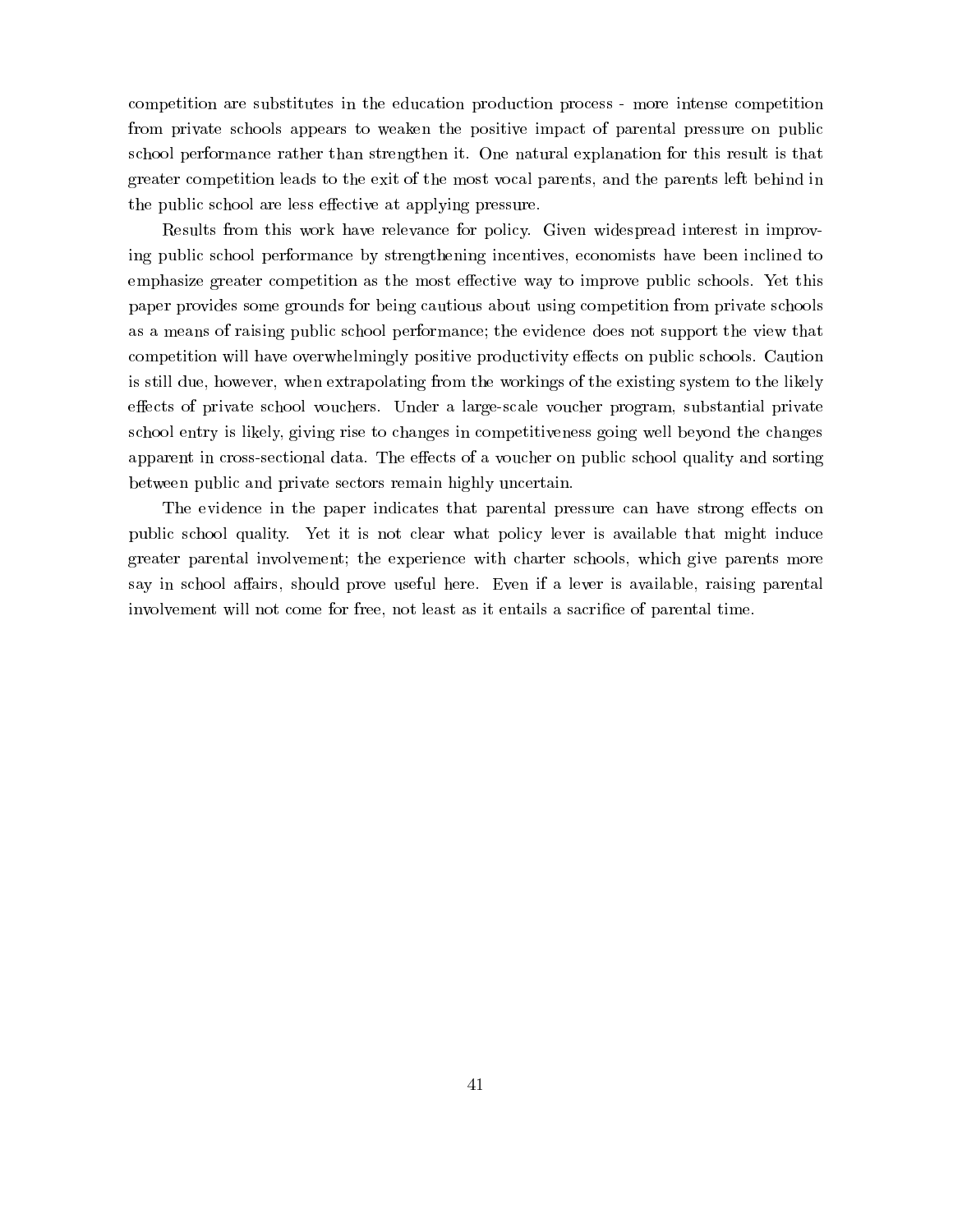|                                                            | Public      | Private   |
|------------------------------------------------------------|-------------|-----------|
| Variable definition                                        | $(n = 738)$ | $(n=192)$ |
| eighth grade reading score                                 | 49.6        | 55.2      |
| eighth grade mathematics score                             | 49.8        | 55.0      |
| total school enrollment                                    | 727.2       | 392.9     |
| number of teachers in school                               | 41.5        | 25.4      |
| pupil-teacher ratio                                        | 17.7        | 21.6      |
| teacher salary (dollars)                                   | 18,156.6    | 13,849.0  |
| proportion of schools with collective bargaining agreement | 68.7        | 5.2       |
| annual parental income (dollars)                           | 34,892.7    | 65,501.9  |
| parental education (years)                                 | 13.9        | 15.4      |
| percent black                                              | 11.1        | 7.1       |
| percent Hispanic                                           | 8.6         | 4.9       |
| percent Catholic                                           | 28.4        | 47.1      |
| percent Jewish                                             | 13          | 6.3       |
| percent parents taking part in PTA activities              | 21.0        | 53.4      |
| percent parents active in other organizations              | 19.1        | 32.1      |

## Table 1: Comparing Public and Private Schools Average Characteristics of Each Type of School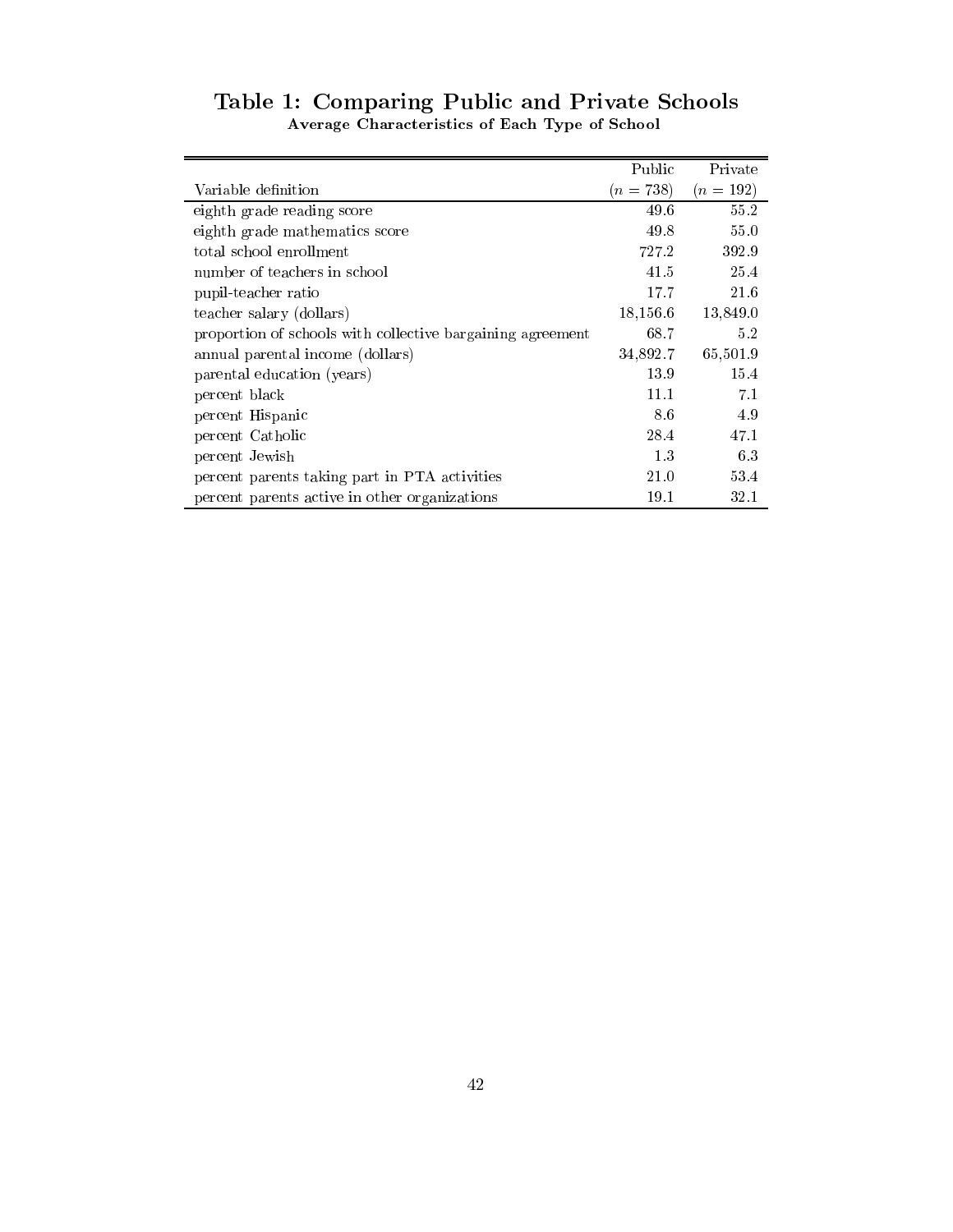# Table 2: Definition of Variables from the Public School Sample  $(n = 738)$

| Variable        | Definition                                      | Mean    | Std.Dev. | Min.    | Max.     |
|-----------------|-------------------------------------------------|---------|----------|---------|----------|
| MREADBY         | average eighth grade reading score              | 49.593  | 4.352    | 36.000  | 63.737   |
| <b>LMREADBY</b> | log(average eighth grade reading score)         | 3.900   | 0.089    | 3.584   | 4.155    |
| TENROL          | total school enrollment                         | 727.225 | 405.264  | 15.000  | 3940.000 |
| LTENROL         | $log(total$ school enrollment)                  | 6.440   | 0.589    | 2.708   | 8.279    |
| <b>DAYS</b>     | total number of days in school year             | 178.921 | 2.194    | 174.000 | 181.000  |
| <b>LDAYS</b>    | $log(total number of days in school year)$      | 5.187   | 0.012    | 5.159   | 5.198    |
| <b>TEACHERS</b> | number of teachers in public school             | 41.542  | 18.690   | 5.500   | 80.000   |
| <b>LTEACH</b>   | log(number of teachers in public school)        | 3.603   | 0.541    | 1.705   | 4.382    |
| <b>COLLBARG</b> | collective bargaining indicator for school      | 0.687   | 0.465    | 0.000   | 1.000    |
| SCSAMPL         | number of eighth graders drawn from each school | 20.694  | 5.236    | 1.000   | 48.000   |

# (a) School Characteristics

(b) Average Parent and Student Characteristics in Eighth Grade Sample

| Variable        | Definition                                         | Mean   | Std.Dev. | Min.   | Max.    |
|-----------------|----------------------------------------------------|--------|----------|--------|---------|
| <b>API</b>      | proportion Asian/Pacific Islander                  | 0.037  | 0.073    | 0.000  | 0.667   |
| <b>BLACK</b>    | proportion black                                   | 0.110  | 0.192    | 0.000  | 0.955   |
| HISP            | proportion Hispanic                                | 0.086  | 0.160    | 0.000  | 0.900   |
| <b>NATAM</b>    | proportion Native American                         | 0.009  | 0.038    | 0.000  | 0.692   |
| <b>INCOME</b>   | average parental income (thousands of dollars)     | 34.893 | 15.815   | 6.824  | 140.105 |
| <b>LINCOME</b>  | $log(average parental income in dollars)$          | 10.370 | 0.427    | 8.828  | 11.850  |
| PARED           | average parental education (years)                 | 13.857 | 0.970    | 11.312 | 17.273  |
| LPARED          | log(average parental education in years)           | 2.626  | 0.069    | 2.426  | 2.849   |
| TRADFAM         | proportion parents in two-parent families          | 0.619  | 0.165    | 0.030  | 1.000   |
| <b>CHILDREN</b> | average number of children per family              | 2.346  | 0.524    | 1.000  | 4.636   |
| <b>RULEHW</b>   | proportion households with rules about homework    | 0.764  | 0.118    | 0.087  | 1.000   |
| <b>HELPHW</b>   | proportion parents who help with homework          | 0.315  | 0.130    | 0.000  | 1.000   |
| CATHOLIC        | proportion Catholics in eighth grade sample        | 0.283  | 0.230    | 0.000  | 1.000   |
| JEWISH          | proportion Jewish                                  | 0.013  | 0.051    | 0.000  | 0.522   |
| <b>MOSLEM</b>   | proportion Moslem                                  | 0.002  | 0.012    | 0.000  | 0.111   |
| <b>OTHCHRIS</b> | proportion in other Christian denominations        | 0.081  | 0.089    | 0.000  | 0.818   |
| PROTSTNT        | proportion Protestant                              | 0.534  | 0.245    | 0.000  | 1.000   |
| <b>PTACT</b>    | proportion parents who take part in PTA activities | 0.210  | 0.137    | 0.000  | 1.000   |
| <b>ACTIVE</b>   | proportion parents active in other organizations   | 0.192  | 0.126    | 0.000  | 1.000   |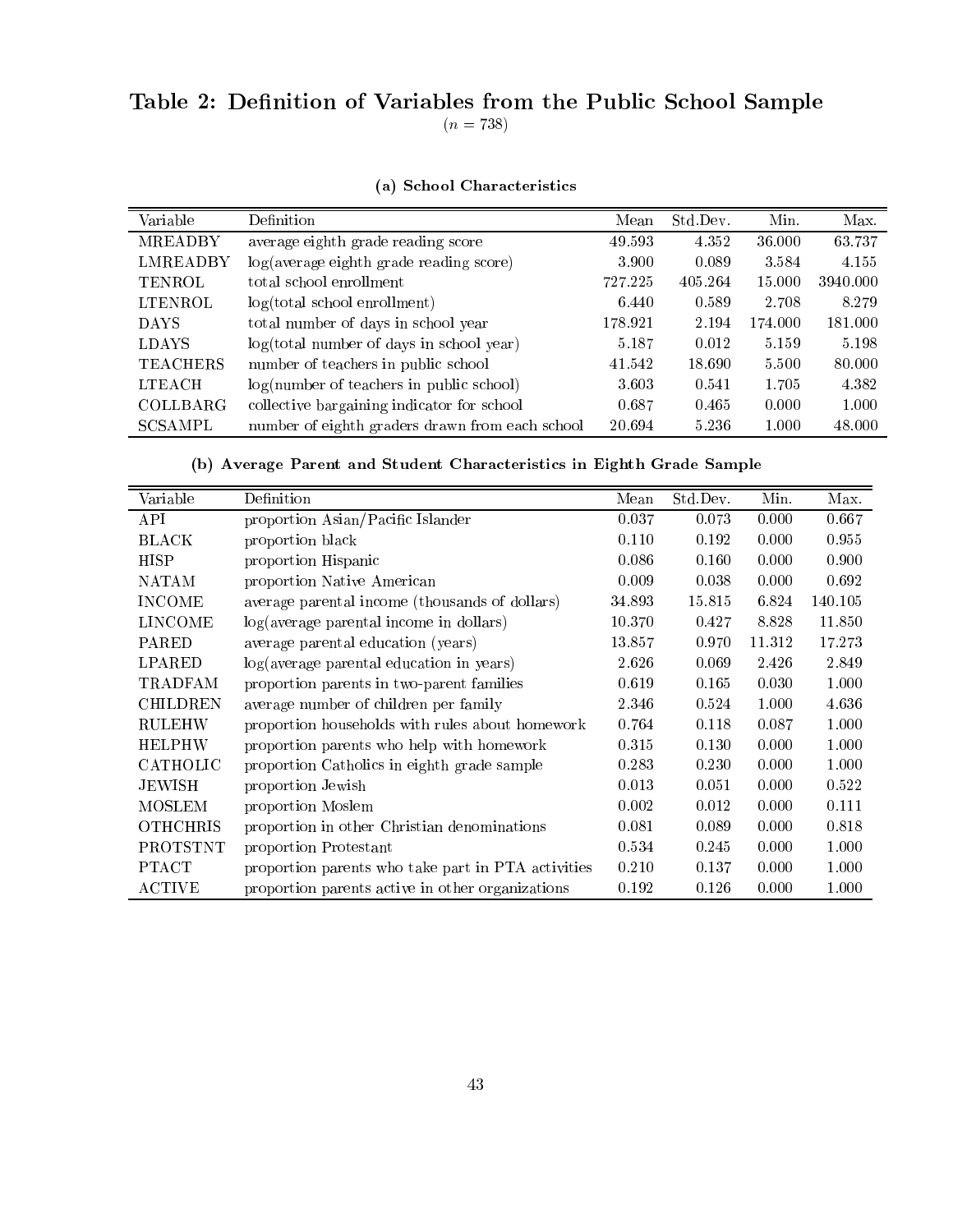| Variable        | Definition                                            | Mean   | Std Dev. |
|-----------------|-------------------------------------------------------|--------|----------|
| <b>PCPRIV</b>   | proportion enrolled in private school in the district | 0.118  | 0.072    |
| <b>MEDHHINC</b> | district median household income (\$ thousands)       | 30.124 | 10.287   |
| <b>PCAPI</b>    | proportion Asian/Pacific Islander in the district     | 0.024  | 0.060    |
| PCBLACK         | proportion black in the district                      | 0.107  | 0.151    |
| <b>PCHISP</b>   | proportion Hispanic in the district                   | 0.090  | 0.160    |
| PCEDDEG         | proportion with a college degree in the district      | 0.175  | 0.096    |
| <b>PCUNEMP</b>  | proportion unemployed in the district                 | 0.067  | 0.033    |
| <b>CMHHINC</b>  | county median household income (\$ thousands)         | 29.609 | 7.973    |
| <b>CPCAPI</b>   | proportion Asian/Pacific Islander in the county       | 0.023  | 0.047    |
| CPCBLACK        | proportion black in the county                        | 0.111  | 0.124    |
| <b>CPCHISP</b>  | proportion Hispanic in the county                     | 0.088  | 0.150    |
| <b>CPCEDDEG</b> | proportion with a college degree in the county        | 0.178  | 0.071    |
| <b>CPCUNEMP</b> | proportion unemployed in the county                   | 0.067  | 0.025    |
| <b>CPCPRIV</b>  | proportion enrolled in private school in the county   | 0.119  | 0.062    |
| <b>PCCATH</b>   | proportion Catholic in the county                     | 0.196  | 0.167    |
| SCHNO           | number of private schools in the county (in 1980)     | 94.700 | 194.600  |

(c) District and County Characteristics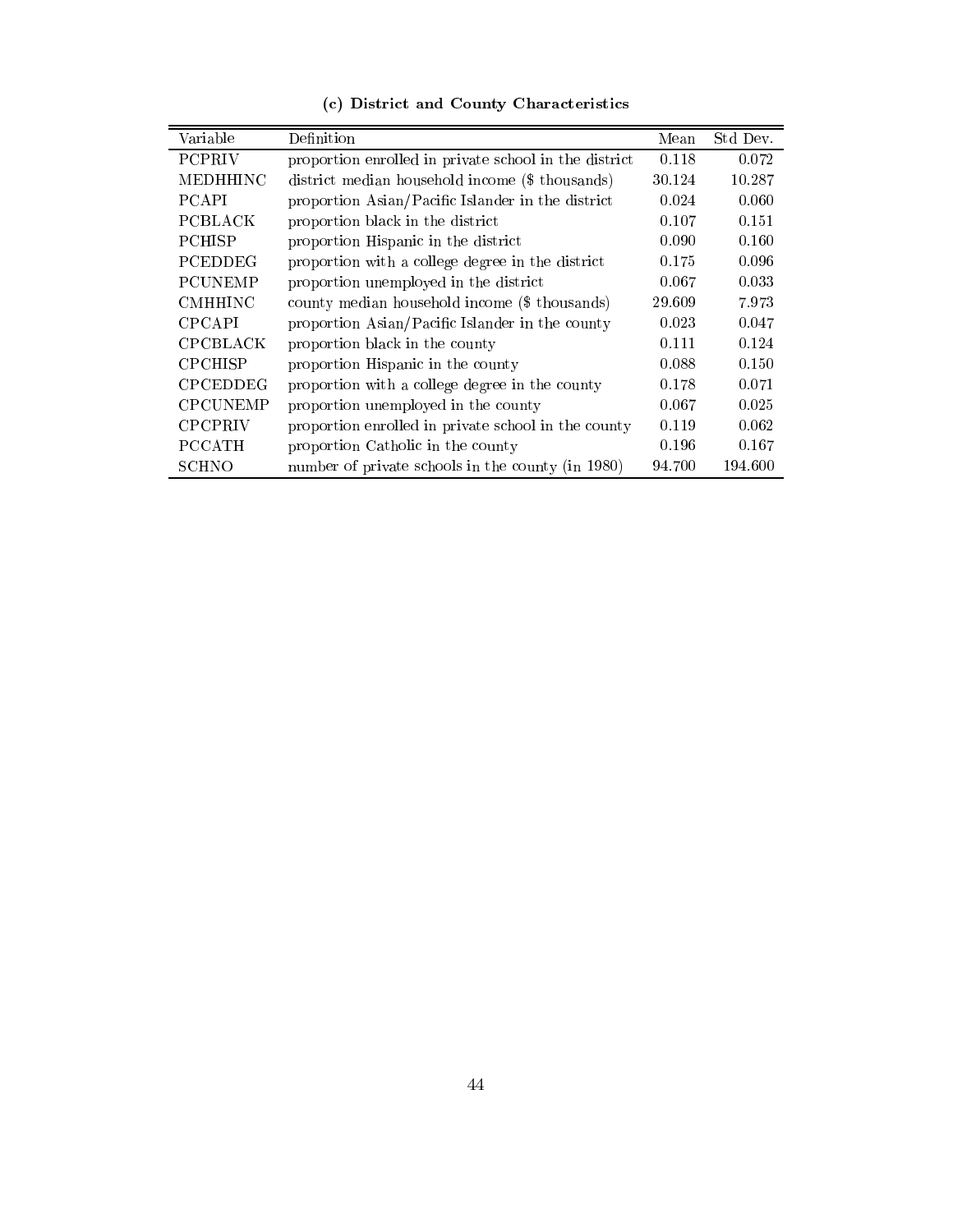|                                              | (1)        | (2)             | (3)        |
|----------------------------------------------|------------|-----------------|------------|
| Variable                                     | <b>WLS</b> | $\mathrm{IV}^b$ | $IV^c$     |
| Constant                                     | $2.112**$  | 2.249**         | $2.169**$  |
|                                              | (0.122)    | (0.151)         | (0.134)    |
| % Asian/Pacific Islander                     | $-0.033$   | $-0.012$        | $-0.029$   |
|                                              | (0.030)    | (0.037)         | (0.034)    |
| % black                                      | $-0.097**$ | $-0.099**$      | $-0.101**$ |
|                                              | (0.022)    | (0.024)         | (0.023)    |
| % Hispanic                                   | $-0.038*$  | $-0.044*$       | $-0.053**$ |
|                                              | (0.017)    | (0.020)         | (0.015)    |
| % native American                            | $-0.133**$ | $-0.129*$       | $-0.118*$  |
|                                              | (0.047)    | (0.050)         | (0.050)    |
| log(average parental income)                 | $0.045**$  | $0.033**$       | $0.036**$  |
|                                              | (0.010)    | (0.012)         | (0.012)    |
| log(average parental education)              | $0.547**$  | $0.517**$       | $0.533**$  |
|                                              | (0.011)    | (0.064)         | (0.061)    |
| proportion of parents who help with homework | 0.017      | 0.012           | 0.016      |
|                                              | (0.016)    | (0.017)         | (0.017)    |
| $log(school$ enrollment)                     | $-0.029**$ | $-0.021*$       | $-0.020*$  |
|                                              | (0.008)    | (0.009)         | (0.009)    |
| log(number of teachers)                      | $0.031**$  | $0.031**$       | $0.030**$  |
|                                              | (0.008)    | (0.008)         | (0.008)    |
| collective bargaining indicator              | $-0.005$   | 0.012           | 0.005      |
|                                              | (0.005)    | (0.007)         | (0.006)    |
| proportion of parents active in school PTA   | 0.003      | $0.152*$        | $0.143*$   |
|                                              | (0.016)    | (0.072)         | (0.066)    |
| district private school enrollment share     | $-0.075*$  | $-0.216$        | $-0.061$   |
|                                              | (0.036)    | (0.163)         | (0.097)    |
| R-squared                                    | 0.658      |                 |            |

# Table 3: Public School Production Function<sup>a</sup>

 $(n = 738)$ 

<sup>a</sup> Dependent variable: log(public school average reading score).

<sup>b</sup> Excluded instruments: ACTIVE, CPCEDDEG, CMHHINC, CPCBLACK (see Table 2).

<sup>c</sup> Excluded instruments: ACTIVE, PCCATH (see Table 2).

In all three specications, additional household controls not shown: proportion of households with rules about doing homework, proportion of parents who discuss schooling with their children, and controls for religious affiliation, and family structure. Additional district controls not shown: PCEDDEG, MED-HHINC, and racial composition measures (described in Table 2).

Estimated standard errors in parentheses.

\*\* denotes signicance at 1 percent level.

\* denotes signicance at 5 percent level.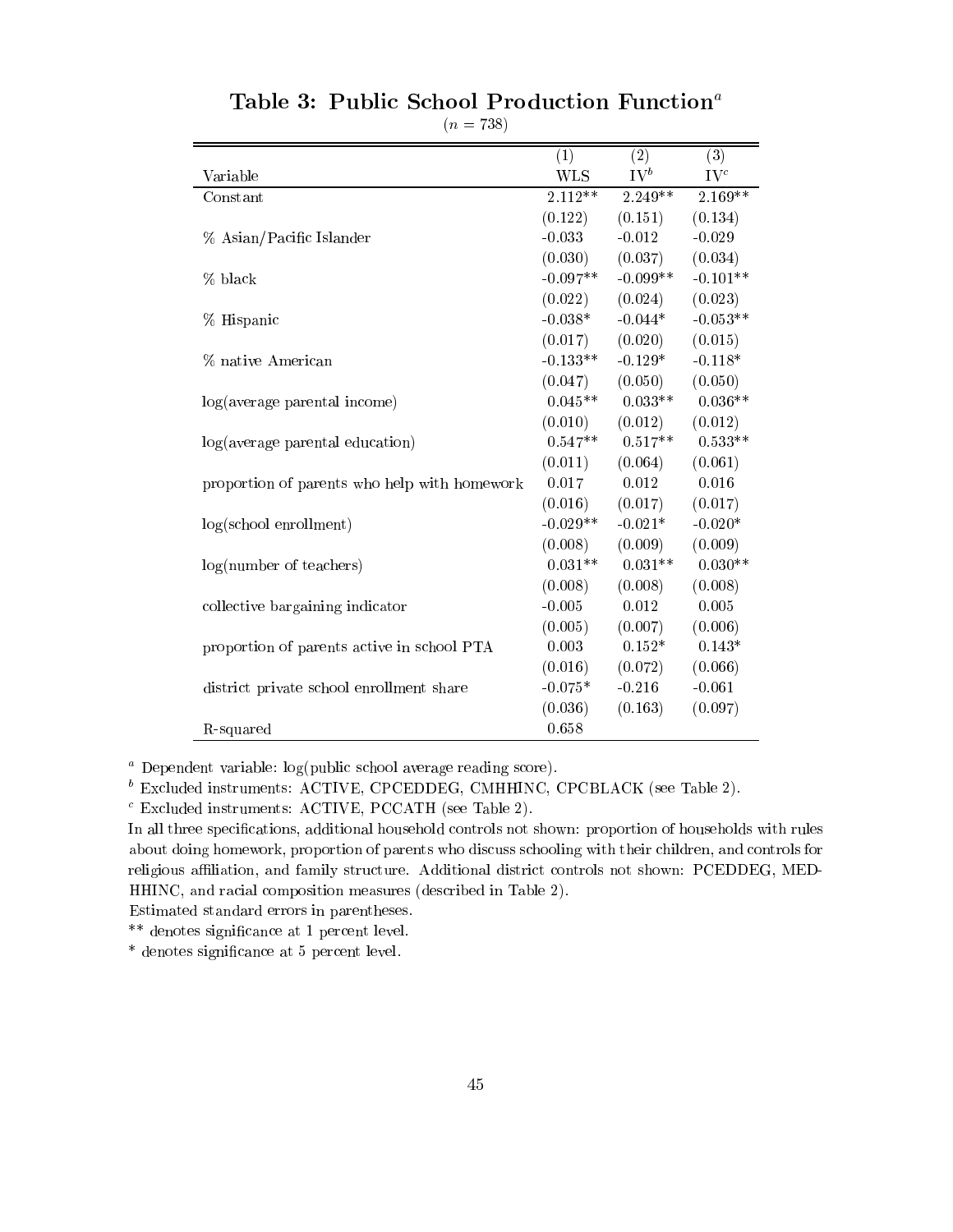# Table 4: System Estimates using Three-Stage Least Squares  $(n = 738)$

| Variable                                     | (1)        | (2)        |
|----------------------------------------------|------------|------------|
| Constant                                     | 2.239**    | $2.164**$  |
|                                              | (0.151)    | (0.152)    |
| % Asian/Pacific Islander                     | $-0.020$   | $-0.049$   |
|                                              | (0.035)    | (0.037)    |
| % black                                      | $-0.102**$ | $-0.115**$ |
|                                              | (0.024)    | (0.025)    |
| % Hispanic                                   | $-0.034$   | $-0.024$   |
|                                              | (0.019)    | (0.020)    |
| % native American                            | $-0.108*$  | $-0.118*$  |
|                                              | (0.047)    | (0.051)    |
| log(average parental income)                 | $0.031*$   | $0.033**$  |
|                                              | (0.012)    | (0.013)    |
| log(parental education)                      | $0.524**$  | $0.538**$  |
|                                              | (0.063)    | (0.066)    |
| proportion of parents who help with homework | 0.009      | 0.010      |
|                                              | (0.016)    | (0.018)    |
| log(total school en rollment)                | $-0.016$   | $-0.016$   |
|                                              | (0.009)    | (0.010)    |
| log(number of teachers)                      | $0.028**$  | $0.030**$  |
|                                              | (0.008)    | (0.001)    |
| collective bargaining indicator              | $0.016*$   | 0.007      |
|                                              | (0.007)    | (0.006)    |
| % parents active in school PTA               | $0.157*$   | $0.202**$  |
|                                              | (0.067)    | (0.078)    |
| district private school enrollment share     | $-0.244$   | 0.042      |
|                                              | (0.161)    | (0.140)    |

Table  $4(a)$ : Public School Production Function<sup>a</sup>

<sup>a</sup> Dependent variable is log(average school reading score).

The production function includes the same additional controls described beneath Table 3. All three equations in the system include controls for religious affiliation (not shown).

Estimated standard errors in parentheses.

\*\* denotes signicance at 1 percent level.

\* denotes signicance at 5 percent level.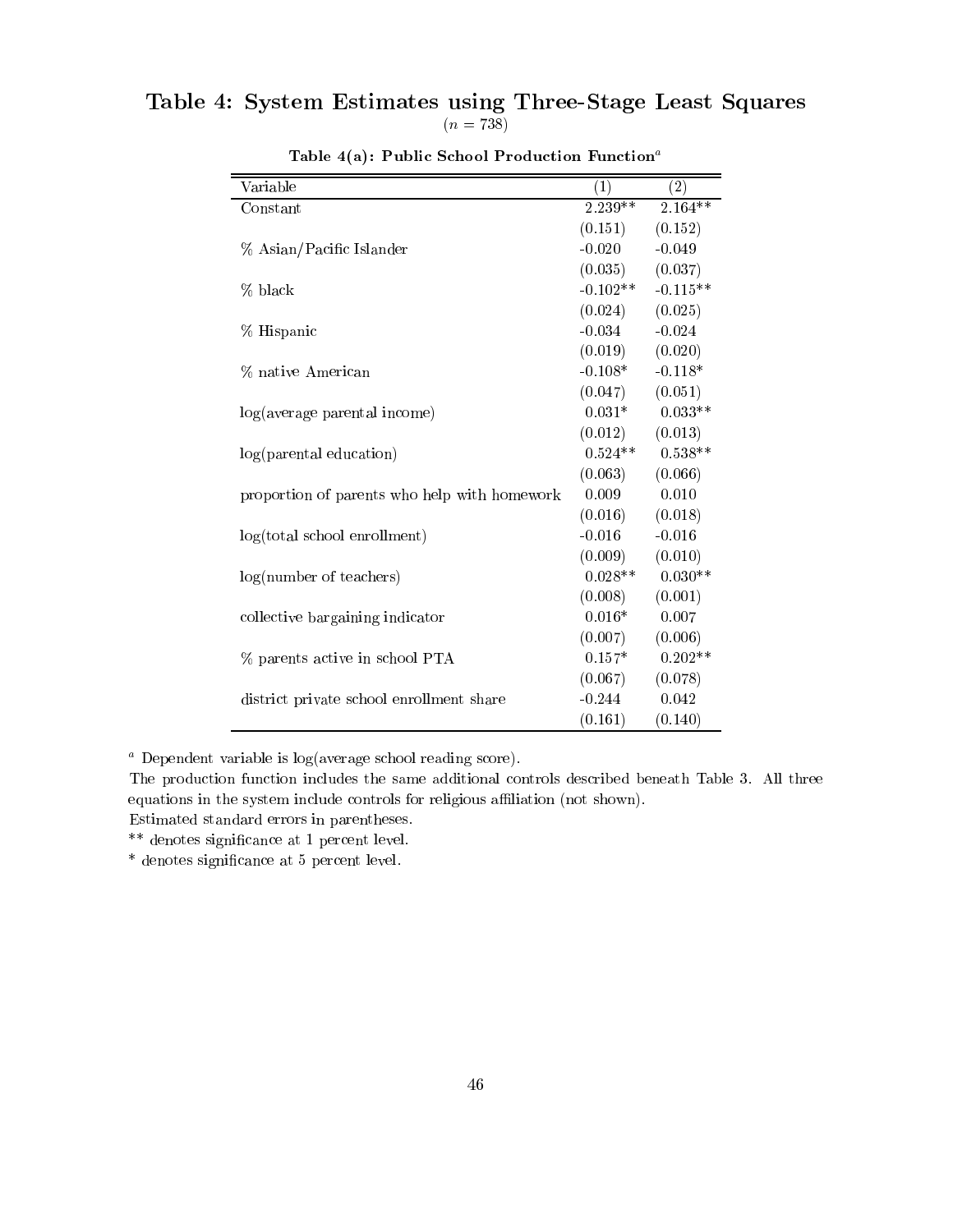| Variable                                | $\left( 1\right)$ | (2)        |
|-----------------------------------------|-------------------|------------|
| Constant                                | $2.465**$         | $2.362**$  |
|                                         | (0.659)           | (0.637)    |
| % parents active in other organizations | $0.383**$         | $0.389**$  |
|                                         | (0.056)           | (0.056)    |
| log(average parental income)            | $0.121**$         | $0.120**$  |
|                                         | (0.028)           | (0.028)    |
| log(average parental education)         | $0.565**$         | $0.557**$  |
|                                         | (0.194)           | (0.186)    |
| average number of siblings              | $-0.029*$         | $-0.026**$ |
|                                         | (0.013)           | (0.013)    |
| $log(total \text{ enrollment})$         | $-0.060**$        | $-0.059**$ |
|                                         | (0.010)           | (0.010)    |
| log(average reading score)              | $-1.202**$        | $-1.167**$ |
|                                         | (0.290)           | (0.276)    |
| % private school enrollment share       | 0.225             | 0.202      |
|                                         | (0.159)           | (0.147)    |

Table 4(b): Parental Pressure<sup>b</sup>

<sup>b</sup> Dependent variable is the proportion of parents active in the school PTA.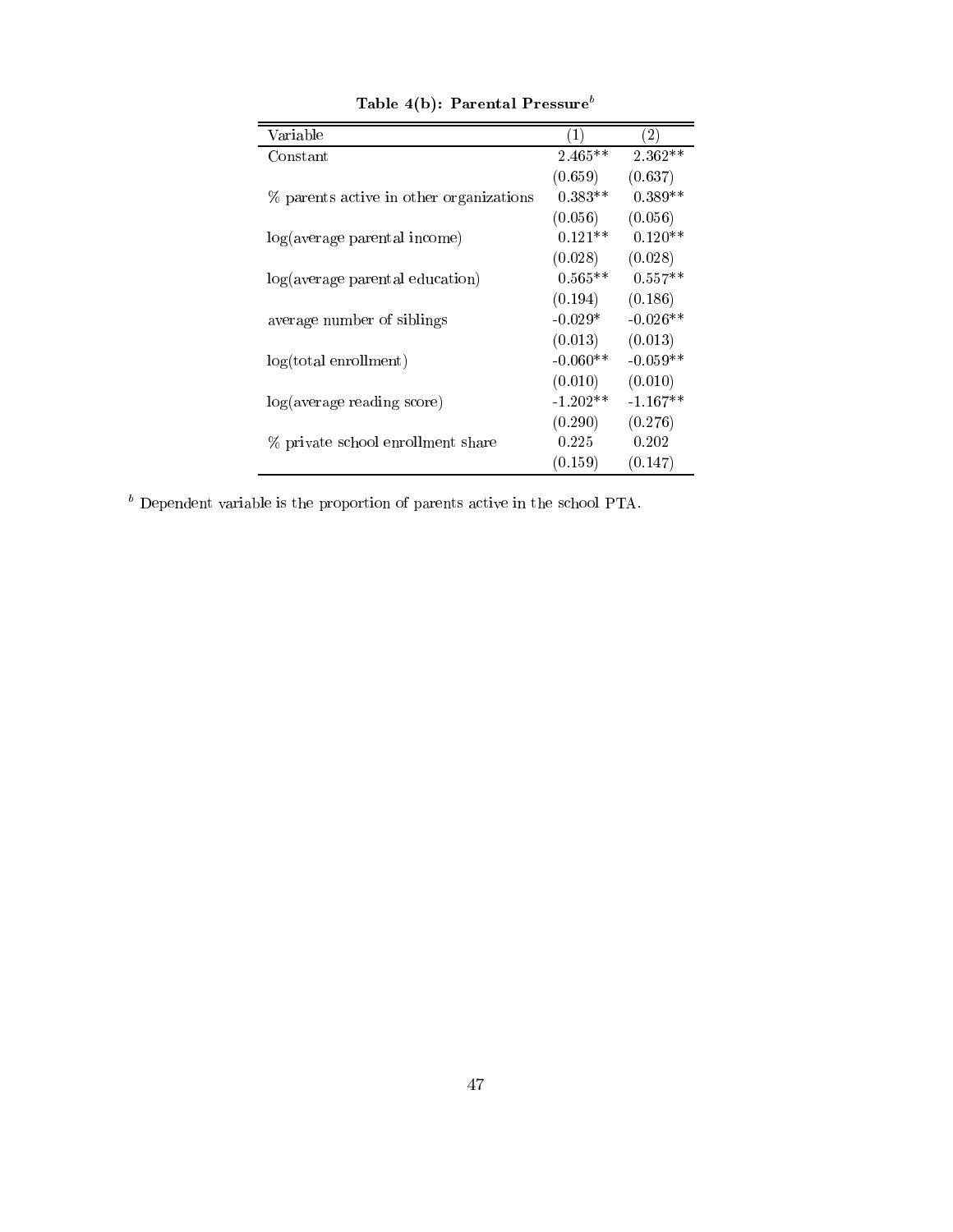| Variable                          | (1)       | (2)       |
|-----------------------------------|-----------|-----------|
| $_{\rm Constant}$                 | 0.338     | $0.765**$ |
|                                   | (0.276)   | (0.273)   |
| log(average parental income)      | $-0.023$  | 0.011     |
|                                   | (0.013)   | (0.013)   |
| log(average parental education)   | 0.091     | 0.096     |
|                                   | (0.086)   | (0.087)   |
| % black in county                 | $0.178**$ | .         |
|                                   | (0.030)   | .         |
| median household income in county | $0.035**$ |           |
|                                   | (0.006)   |           |
| % with college degree in county   | $-0.028$  | .         |
|                                   | (0.052)   | .         |
| % Catholic in county              | .         | $0.128**$ |
|                                   | .         | (0.017)   |
| collective bargaining indicator   | $0.032**$ | $0.029**$ |
|                                   | (0.005)   | (0.005)   |
| % parents active in school PTA    | $-0.001$  | $-0.022$  |
|                                   | (0.044)   | (0.047)   |
| log(average reading score)        | $-0.097$  | $-0.289*$ |
|                                   | (0.130)   | (0.130)   |

Table 4(c): Private School Share<sup>c</sup>

<sup>c</sup> Dependent variable is the district private school share.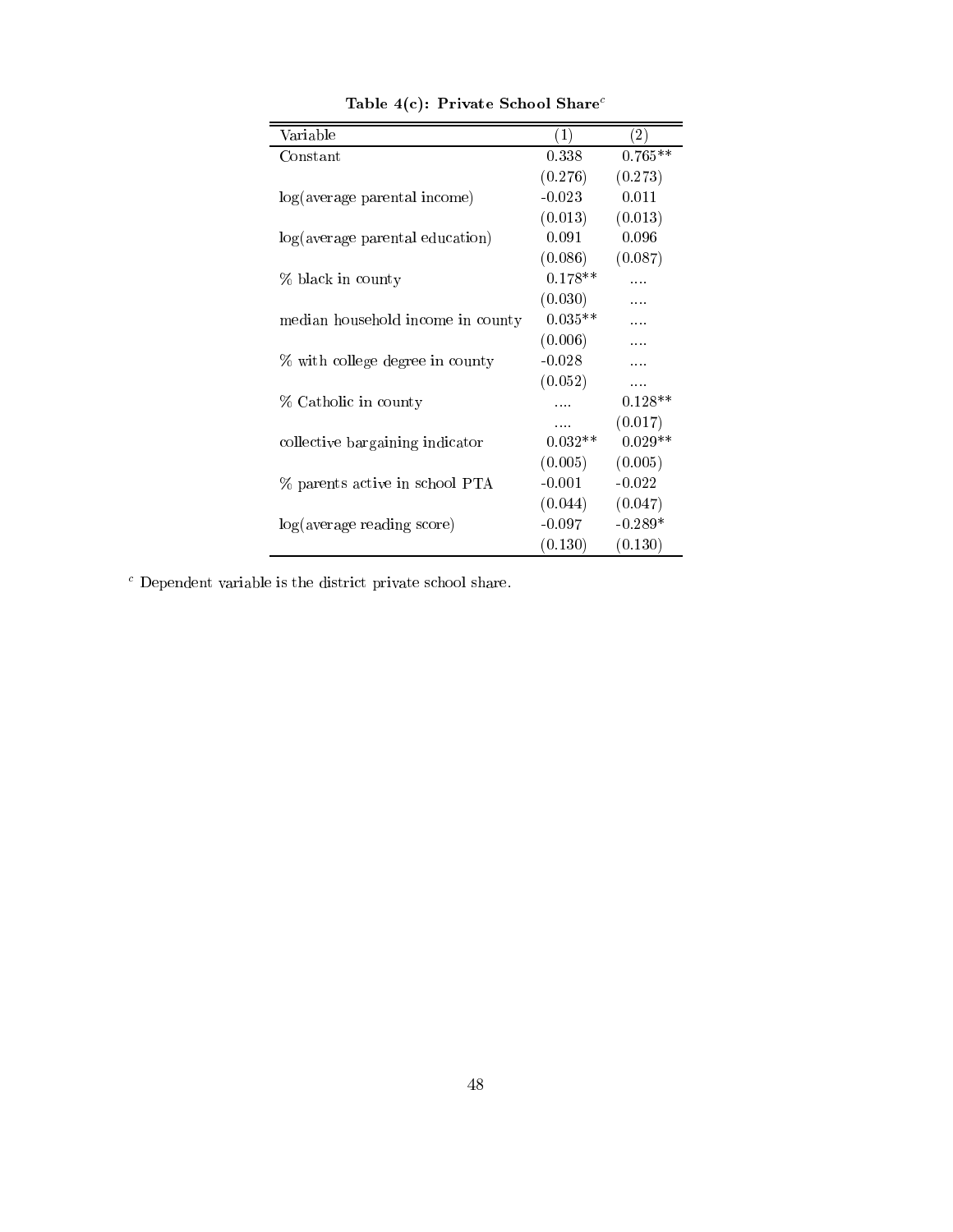|                                              | (1)             | (2)          | (3)           |
|----------------------------------------------|-----------------|--------------|---------------|
| Variable                                     | <b>LMREADBY</b> | <b>PTACT</b> | <b>PCPRIV</b> |
| Constant                                     | $2.167**$       | $-0.266$     | $0.269*$      |
|                                              | (0.125)         | (0.287)      | (0.126)       |
| % Asian/Pacific Islander                     | $-0.022$        | $-0.012$     | 0.067         |
|                                              | (0.031)         | (0.070)      | (0.030)       |
| % black                                      | $-0.089**$      | $-0.068$     | $-0.041*$     |
|                                              | (0.021)         | (0.049)      | (0.022)       |
| % Hispanic                                   | $-0.027*$       | $-0.031*$    | $-0.047**$    |
|                                              | (0.018)         | (0.040)      | (0.018)       |
| log(average parental income)                 | $0.050**$       | $0.060**$    | $0.025**$     |
|                                              | (0.010)         | (0.024)      | (0.010)       |
| log(average parental education)              | $0.503**$       | 0.031        | $-0.020**$    |
|                                              | (0.059)         | (0.136)      | (0.061)       |
| proportion of 2-parent families              | 0.027           | $-0.021$     | $-0.021$      |
|                                              | (0.016)         | (0.038)      | (0.017)       |
| average number of children per household     | $-0.010$        | $-0.017$     | $-0.007$      |
|                                              | (0.005)         | (0.011)      | (0.005)       |
| proportion of parents who help with homework | $0.016\,$       | 0.025        | $-0.004$      |
|                                              | (0.016)         | (0.036)      | (0.016)       |
| log(school enrollment)                       | $-0.027**$      | $-0.059**$   | $-0.004$      |
|                                              | (0.008)         | (0.018)      | (0.008)       |
| log(number of teachers)                      | $0.031**$       | $-0.001$     | 0.030         |
|                                              | (0.008)         | (0.008)      | (0.080)       |
| collective bargaining indicator              | $-0.003$        | $-0.018$     | 0.027         |
|                                              | (0.005)         | (0.010)      | (0.005)       |
| Catholic                                     | $-0.028*$       | 0.000        | $0.067**$     |
|                                              | (0.012)         | (0.029)      | (0.013)       |
| <b>ACTIVE</b>                                | $0.058**$       | $0.300**$    | $-0.033*$     |
|                                              | (0.021)         | (0.048)      | (0.021)       |
| CPCBLACK                                     | $-0.050$        | $-0.203**$   | $0.141**$     |
|                                              | (0.033)         | (0.076)      | (0.033)       |
| <b>CPCEDDEG</b>                              | $0.031\,$       | $-0.153$     | 0.000         |
|                                              | (0.053)         | $(0.123)$ ** | (0.054)       |
| <b>CMHHINC</b>                               | $-0.002*$       | $-0.039$     | 0.028         |
|                                              | (0.006)         | (0.015)      | (0.006)       |
| R-squared                                    | 0.657           | 0.256        | 0.516         |

# Table 5. Reduced-Form Estimates using WLS

 $\sqrt{2}$   $\sqrt{3}$ 

<sup>a</sup> Estimates are based on the system appearing in Table 4.

Number of children sampled from each school used as weights. Omitted regressors include religious and district level controls.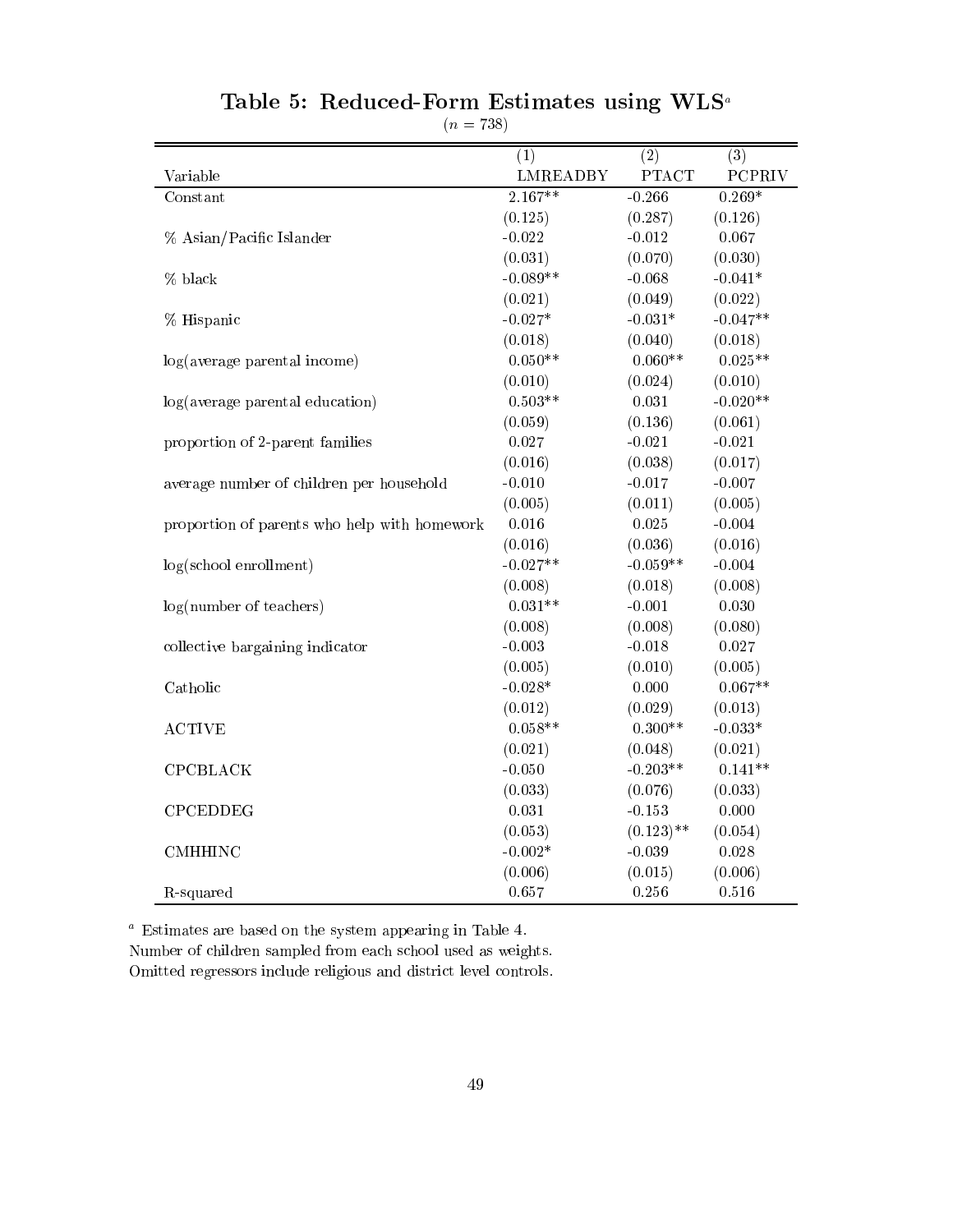# Table 6: System Estimates using Three-Stage Least Squares

- different measures of parental involvement

 $(n = 738)$ 

| Variable                                     | $\overline{(1)^b}$ | $\overline{(2)^c}$ |
|----------------------------------------------|--------------------|--------------------|
| Constant                                     | $1.917**$          | 2.532**            |
|                                              | (0.129)            | (0.236)            |
| % Asian/Pacific Islander                     | $-0.025$           | $-0.028$           |
|                                              | (0.031)            | (0.022)            |
| % black                                      | $-0.079**$         | $-0.041**$         |
|                                              | (0.020)            | (0.016)            |
| % Hispanic                                   | $-0.044**$         | $-0.024*$          |
|                                              | (0.014)            | (0.010)            |
| % native American                            | $-0.111*$          | $-0.067*$          |
|                                              | (0.043)            | (0.031)            |
| log(average parental income)                 | $0.047**$          | $0.021**$          |
|                                              | (0.010)            | (0.013)            |
| log(parental education)                      | $0.569**$          | $0.458**$          |
|                                              | (0.060)            | (0.074)            |
| proportion of 2-parent families              | 0.021              | 0.020              |
|                                              | (0.015)            | (0.011)            |
| average number of children per household     | $-0.008*$          | $-0.010*$          |
|                                              | (0.005)            | (0.004)            |
| proportion of parents who help with homework | 0.017              | $0.023*$           |
|                                              | (0.015)            | (0.011)            |
| log(total school en rollment)                | $-0.007$           | $-0.016*$          |
|                                              | (0.009)            | (0.006)            |
| log(number of teachers)                      | $0.020**$          | $0.015*$           |
|                                              | (0.008)            | (0.006)            |
| collective bargaining indicator              | $0.008*$           | $0.059**$          |
|                                              | (0.007)            | (0.010)            |
| parental involvement                         | $0.190*$           | $0.208**$          |
|                                              | (0.077)            | (0.052)            |
| district private school enrollment share     | $-0.194$           | $-0.828**$         |
|                                              | (0.127)            | (0.052)            |

Table  $6(a)$ : Public School Production Function<sup>a</sup>

<sup>a</sup> Dependent variable is log(average school reading score).

<sup>b</sup> This column uses VOLUNT as the parental involvement measure.

<sup>c</sup> This column uses PTA as the parental involvement measure. Compare with the system estimates in Table 4 column, (1).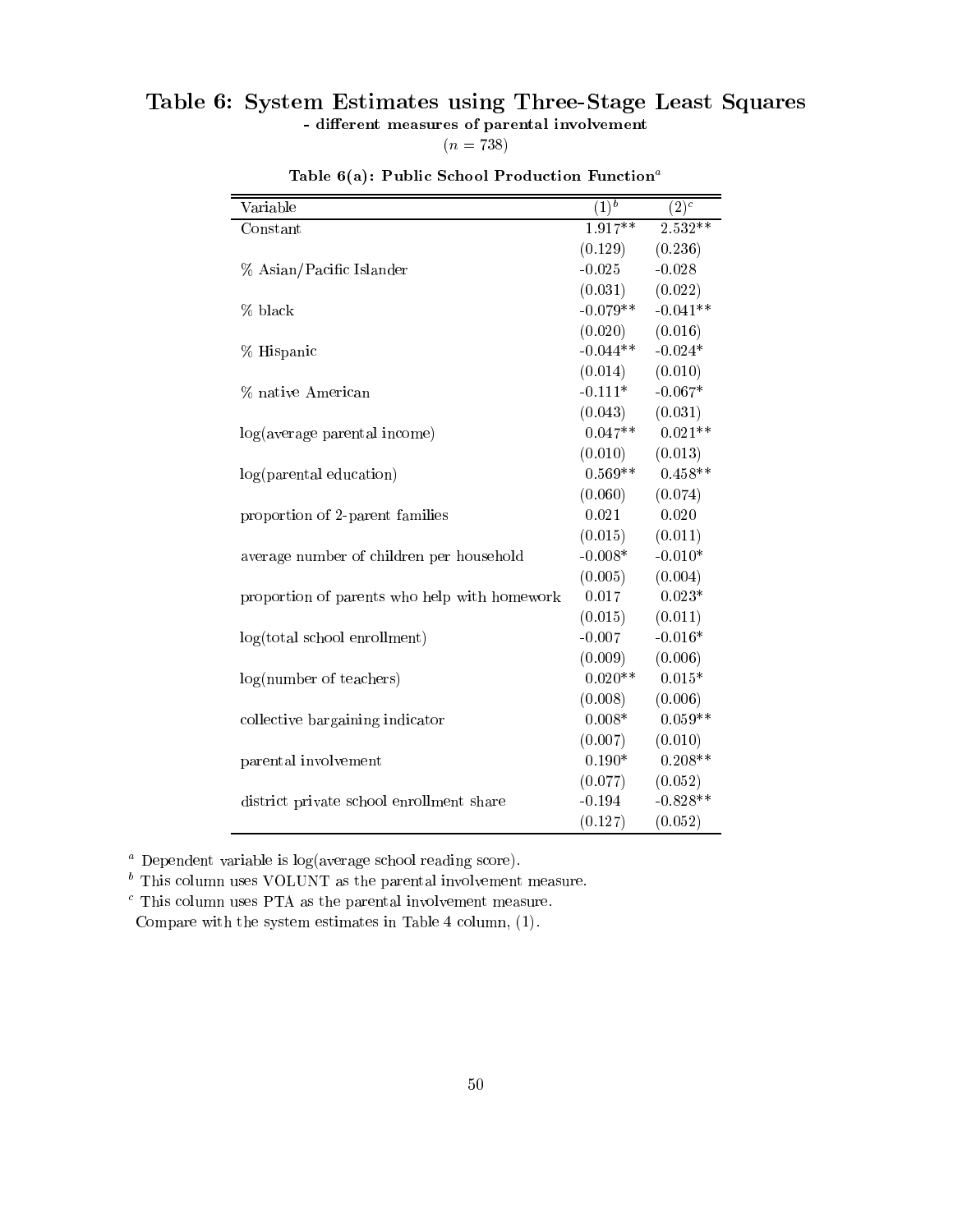| Variable                                | (1)        | (2)        |
|-----------------------------------------|------------|------------|
| $\rm Constant$                          | 0.276      | $2.215**$  |
|                                         | (0.451)    | (0.976)    |
| % parents active in other organizations | $0.280**$  | $0.389**$  |
|                                         | (0.039)    | (0.084)    |
| log(average parental income)            | 0.025      | $0.258**$  |
|                                         | (0.020)    | (0.043)    |
| log(average parental education)         | $0.137**$  | $1.727**$  |
|                                         | (0.133)    | (0.290)    |
| average number of siblings              | $-0.005*$  | $-0.062**$ |
|                                         | (0.009)    | (0.019)    |
| $log(total \text{ enrollment})$         | $-0.064**$ | 0.003      |
|                                         | (0.007)    | (0.014)    |
| log(average reading score)              | $-0.111$   | $-2.347**$ |
|                                         | (0.200)    | (0.434)    |
| % private school enrollment share       | $0.219*$   | 0.432      |
|                                         | (0.097)    | (0.210)    |

Table 6(b): Parental Involvement <sup>d</sup>

<sup>d</sup> Dependent variable is the proportion of parents active in the school PTA.

| Variable                          | (1)       | $(2)^{\overline{d}}$ |
|-----------------------------------|-----------|----------------------|
| $\rm Constant$                    | 0.396     | $1.051**$            |
|                                   | (0.264)   | (0.363)              |
| log(average parental income)      | 0.005     | $-0.010$             |
|                                   | (0.014)   | (0.016)              |
| log(average parental education)   | 0.380     | 0.190                |
|                                   | (0.078)   | (0.106)              |
| % black in county                 | $0.127**$ | 0.077                |
|                                   | (0.024)   | (0.039)              |
| median household income in county | $0.035**$ | $0.012*$             |
|                                   | (0.006)   | (0.005)              |
| % with college degree in county   | 0.172     | $0.078*$             |
|                                   | (0.045)   | (0.039)              |
| collective bargaining indicator   | $0.037**$ | $0.051**$            |
|                                   | (0.005)   | (0.008)              |
| parental involvement              | 0.000     | $0.199**$            |
|                                   | (0.048)   | (0.068)              |
| log(average reading score)        | $-0.373$  | $-0.377**$           |
|                                   | (0.125)   | (0.125)              |

Table  $6(c)$ : Private School Share<sup>e</sup>

<sup>e</sup> Dependent variable is the district private school share.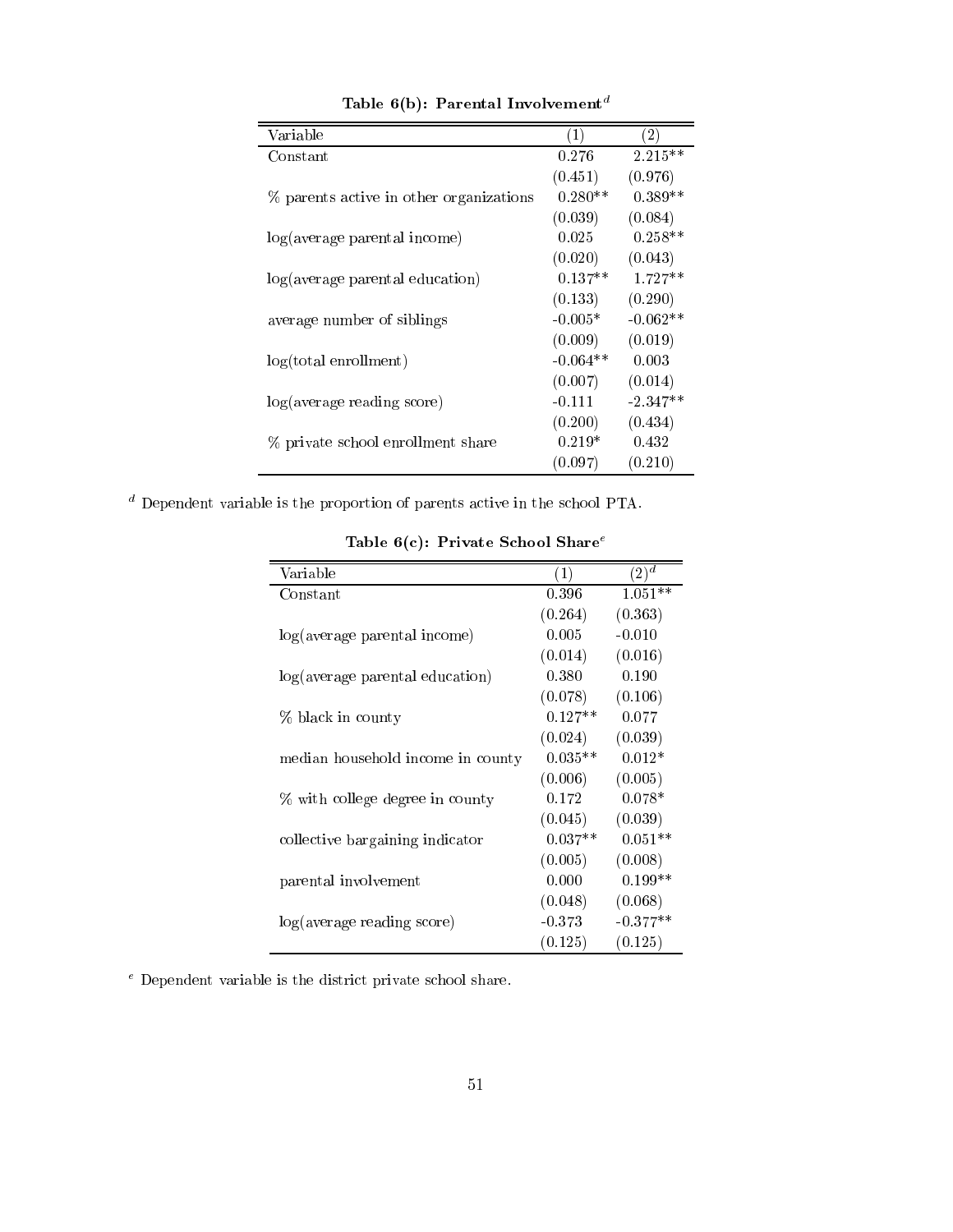# Table 7: System Estimates using Three-Stage Least Squares Adding Interaction  $(n = 738)$

| Variable                                     | (1)        | (2)        |
|----------------------------------------------|------------|------------|
| Constant                                     | $1.909**$  | $1.923**$  |
|                                              | (0.237)    | (0.190)    |
| % Asian/Pacific Islander                     | $-0.063$   | $-0.073$   |
|                                              | (0.051)    | (0.043)    |
| % black                                      | $-0.078*$  | $-0.085**$ |
|                                              | (0.032)    | (0.028)    |
| % Hispanic                                   | $-0.000$   | $-0.012$   |
|                                              | (0.029)    | (0.033)    |
| % native American                            | $-0.075*$  | $-0.104*$  |
|                                              | (0.063)    | (0.056)    |
| log(average parental income)                 | $0.027*$   | $0.036**$  |
|                                              | (0.017)    | (0.014)    |
| log(parental education)                      | $0.638**$  | $0.613**$  |
|                                              | (0.096)    | (0.079)    |
| proportion of parents who help with homework | 0.016      | 0.016      |
|                                              | (0.021)    | (0.019)    |
| log(total school en rollment)                | $-0.023$   | $-0.025*$  |
|                                              | (0.012)    | (0.011)    |
| log(number of teachers)                      | $0.038**$  | $0.038**$  |
|                                              | (0.012)    | (0.001)    |
| collective bargaining indicator              | $0.022*$   | 0.008      |
|                                              | (0.009)    | (0.007)    |
| $\%$ parents active in school PTA            | $0.772**$  | $0.514*$   |
|                                              | (0.270)    | (0.215)    |
| district private school enrollment share     | 0.688      | 0.662      |
|                                              | (0.456)    | (0.362)    |
| interaction term                             | $-5.259**$ | $-3.425*$  |
|                                              | (2.035)    | (1.592)    |

Table 7(a): Public School Production Function<sup>a</sup>

<sup>a</sup> Dependent variable is log(average school reading score).

The production function includes the controls described beneath Table 3, and additional district race variables.

Estimated standard errors in parentheses.

\*\* denotes signicance at 1 percent level.

\* denotes signicance at 5 percent level.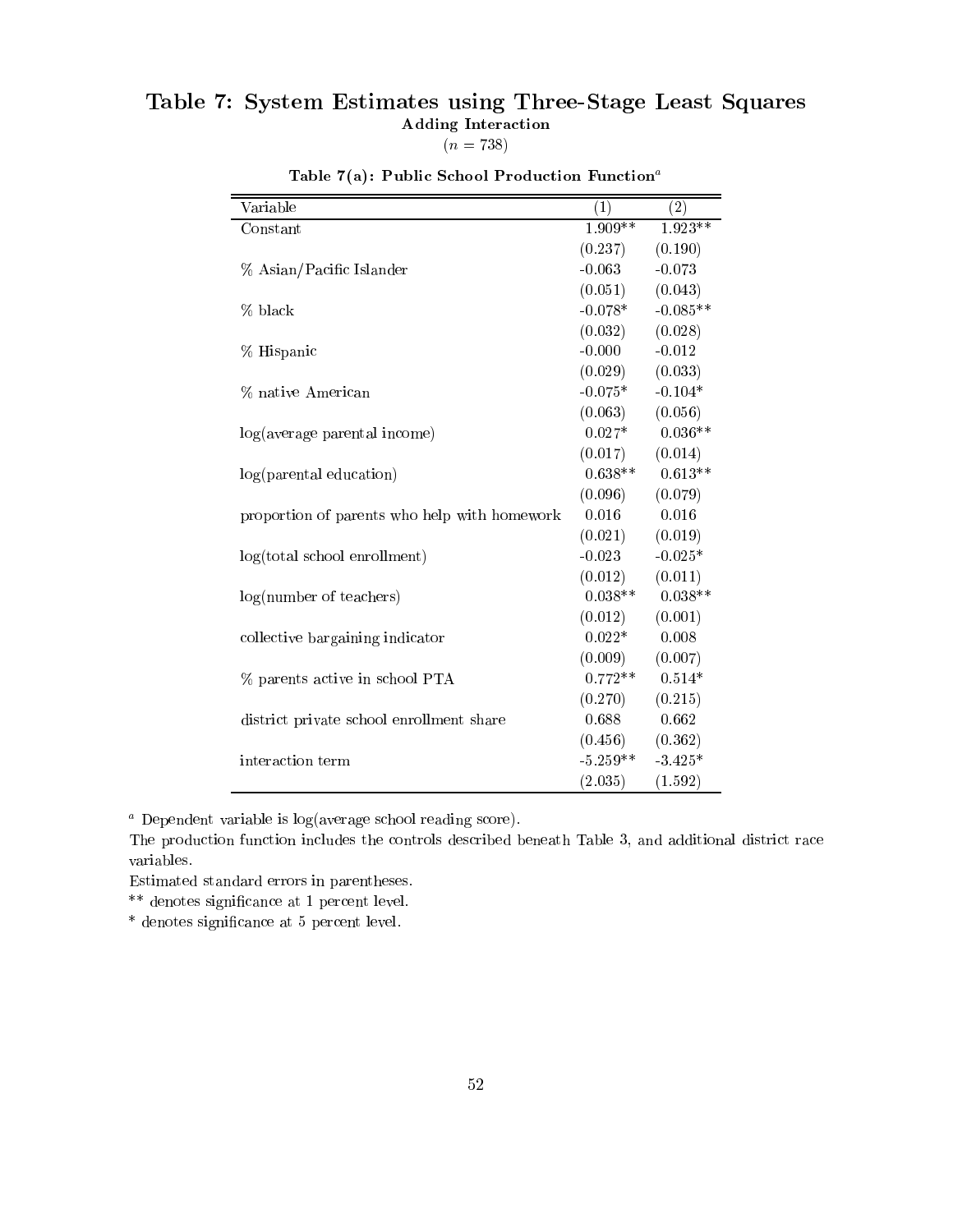| Variable                                | $\left( 1\right)$ | $\left( 2\right)$ |
|-----------------------------------------|-------------------|-------------------|
| Constant                                | $2.429**$         | 2.278**           |
|                                         | (0.621)           | (0.583)           |
| % parents active in other organizations | $0.386**$         | $0.385**$         |
|                                         | (0.056)           | (0.055)           |
| log(average parental income)            | $0.120**$         | $0.118**$         |
|                                         | (0.027)           | (0.027)           |
| log(average parental education)         | $0.567**$         | $0.531**$         |
|                                         | (0.189)           | (0.175)           |
| average number of siblings              | $-0.028*$         | $-0.024**$        |
|                                         | (0.013)           | (0.013)           |
| $log(total \text{ enrollment})$         | $-0.060**$        | $-0.059**$        |
|                                         | (0.010)           | (0.010)           |
| log(average reading score)              | $-1.192**$        | $-1.126**$        |
|                                         | (0.271)           | (0.247)           |
| % private school enrollment share       | 0.204             | 0.248             |
|                                         | (0.157)           | (0.130)           |

Table 7(b): Parental Pressure<sup>b</sup>

<sup>b</sup> Dependent variable is the proportion of parents active in the school PTA.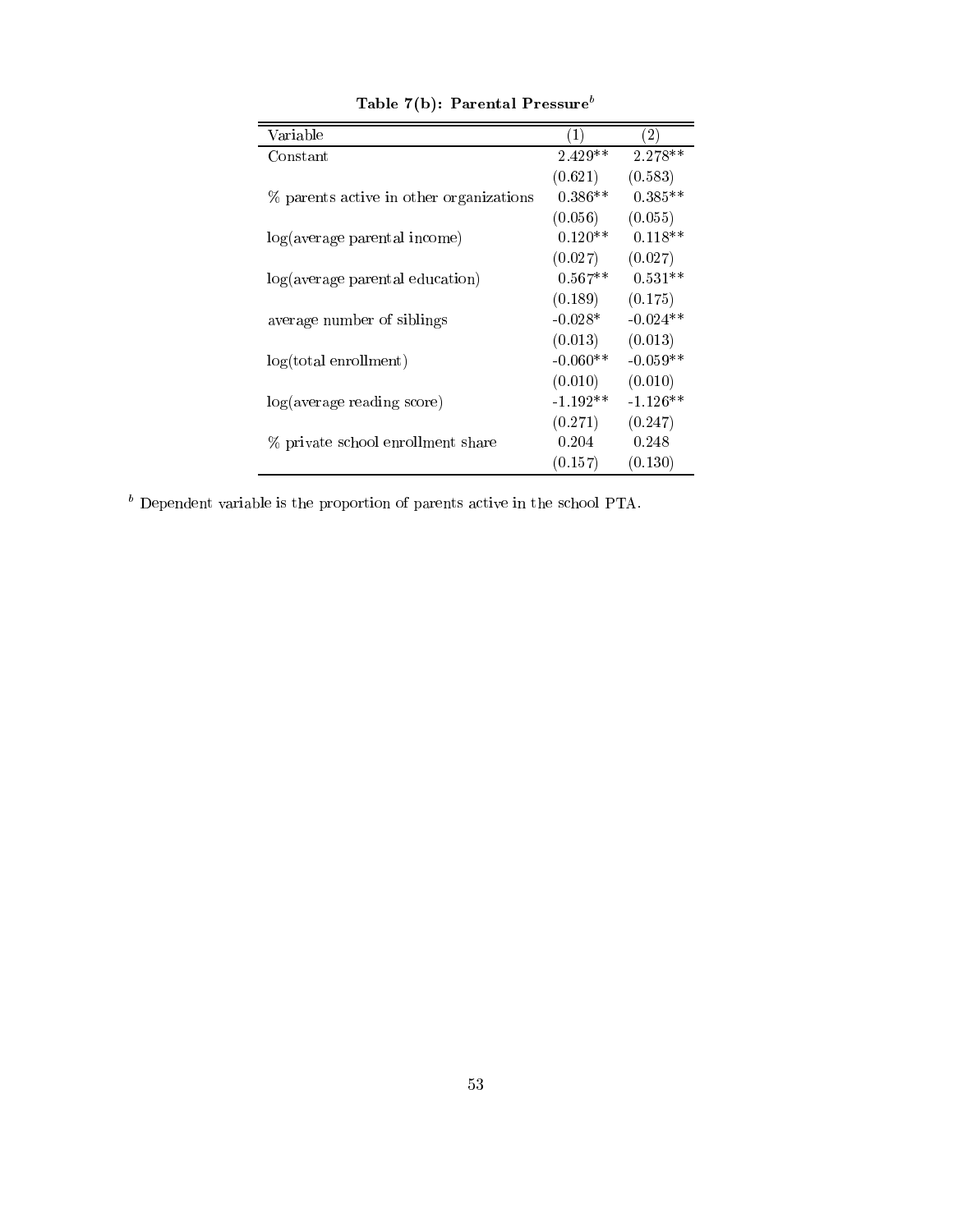| Variable                          | (1)       | $\left( 2\right)$ |
|-----------------------------------|-----------|-------------------|
| $\rm Constant$                    | $0.600*$  | $0.809**$         |
|                                   | (0.300)   | (0.287)           |
| log(average parental income)      | $-0.016$  | 0.004             |
|                                   | (0.014)   | (0.013)           |
| log(average parental education)   | 0.151     | $0.184*$          |
|                                   | (0.092)   | (0.088)           |
| % black in county                 | $0.156**$ | $1.199**$         |
|                                   | (0.034)   | (0.034)           |
| median household income in county | $0.026**$ | $0.029**$         |
|                                   | (0.006)   | (0.006)           |
| % with college degree in county   | $-0.022$  | $-0.031$          |
|                                   | (0.051)   | (0.052)           |
| % Catholic in county              |           | $0.166**$         |
|                                   | .         | (0.017)           |
| collective bargaining indicator   | $0.031**$ | $0.018**$         |
|                                   | (0.005)   | (0.005)           |
| % parents active in school PTA    | 0.008     | $-0.057$          |
|                                   | (0.0418)  | (0.041)           |
| log(average reading score)        | $-0.215$  | $-0.333*$         |
|                                   | (0.142)   | (0.135)           |

Table 7(c): Private School Share<sup>c</sup>

<sup>c</sup> Dependent variable is district private school share. Additional right-hand side variables not shown: CPCAPI, CPCHISP, and CPCUNEMP.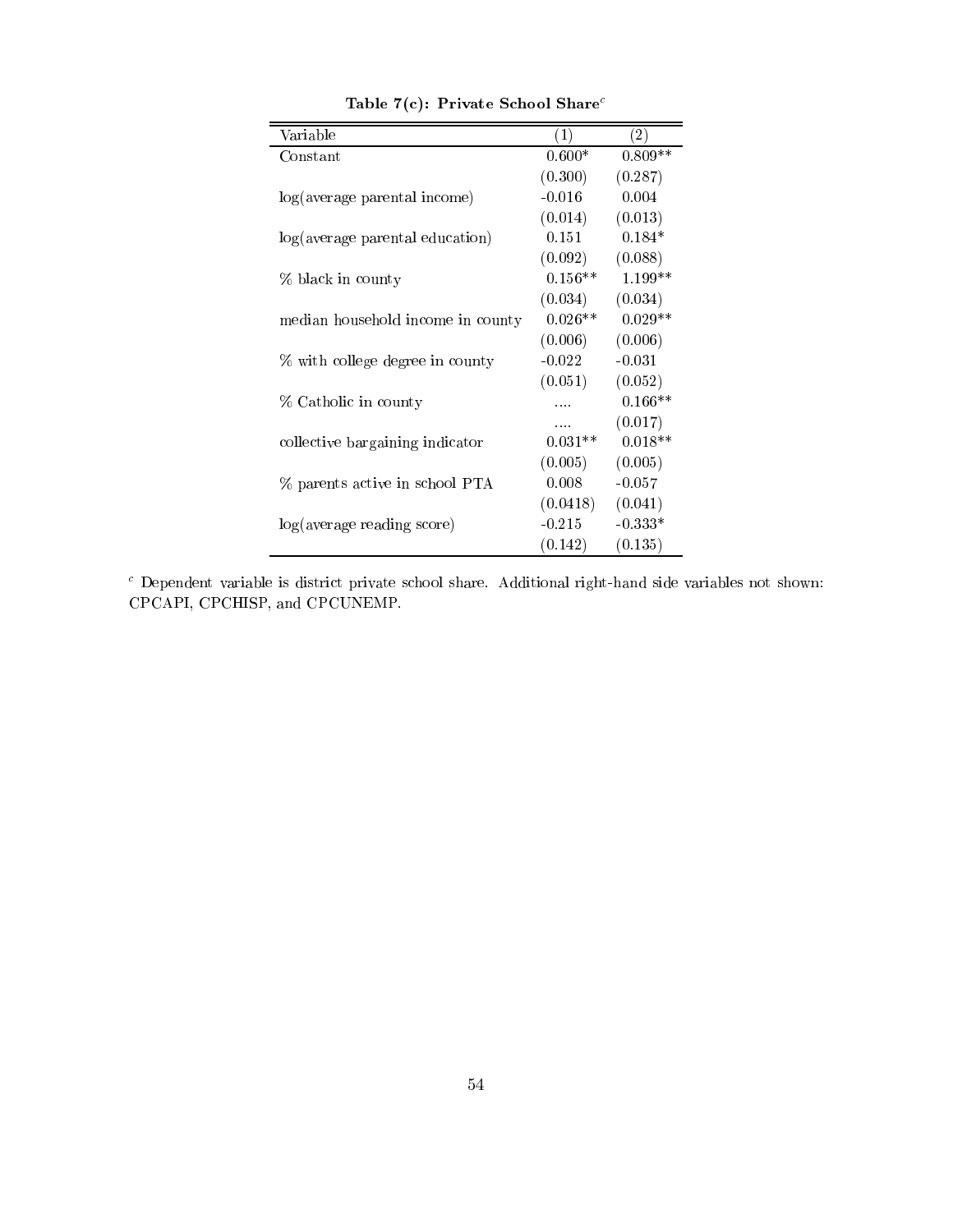| Table 8(a): Public School Production Function Estimates       |
|---------------------------------------------------------------|
| (Coefficient Estimates using Least Squares - Individual Data) |
| $n = 12140$                                                   |

| Variable                                  | Coefficient | Std. Error | P-valve | Sample Mean |
|-------------------------------------------|-------------|------------|---------|-------------|
| constant                                  | 4.717       | 0.729      | 0.000   | 1.000       |
| parents active in PTA                     | 0.016       | 0.004      | 0.000   | 0.210       |
| proportion of other parents active in PTA | $-0.021$    | 0.015      | 0.155   | 0.210       |
| $log(socio-economic status)$              | 0.050       | 0.005      | 0.000   | 0.870       |
| log(parental education)                   | 0.049       | 0.006      | 0.000   | 0.630       |
| 2-parent family                           | 0.010       | 0.003      | 0.003   | 0.640       |
| parents help with homework                | 0.031       | 0.003      | 0.000   | 0.310       |
| $log(total$ school enrollment)            | $-0.008$    | 0.008      | 0.351   | 3.540       |
| log(days in school year)                  | $-0.174$    | 0.139      | 0.213   | 5.180       |
| collective bargaining indicator           | $-0.003$    | 0.003      | 0.466   | 0.650       |

Dependent variable: log(individual reading score)  $R$ -squared  $= 0.20$ 

# Table 8(b): Public School Production Function Estimates (Coefficient Estimates using Instrumental Variables - Individual Data)  $n = 12140$

| Variable                                  | Coefficient | Std. Error | P-valve | Sample Mean |
|-------------------------------------------|-------------|------------|---------|-------------|
| constant                                  | 4.470       | 0.755      | 0.000   | 1.000       |
| parents active in PTA                     | 0.070       | 0.020      | 0.000   | 0.210       |
| proportion of other parents active in PTA | 0.258       | 0.083      | 0.002   | 0.210       |
| $log(socio-economic status)$              | 0.046       | 0.005      | 0.000   | 0.870       |
| log(parental education)                   | 0.045       | 0.006      | 0.000   | 0.630       |
| 2-parent family                           | 0.008       | 0.004      | 0.040   | 0.640       |
| parents help with homework                | 0.030       | 0.003      | 0.000   | 0.310       |
| log(total school envoliment)              | $-0.008$    | 0.008      | 0.291   | 3.540       |
| log(days in school year)                  | $-0.147$    | 0.144      | 0.307   | 5.180       |
| collective bargaining indicator           | 0.009       | 0.005      | 0.055   | 0.650       |

Dependent variable: log(individual reading score)  $\mathrm{R}\text{-}\mathrm{squared}\,=0.19$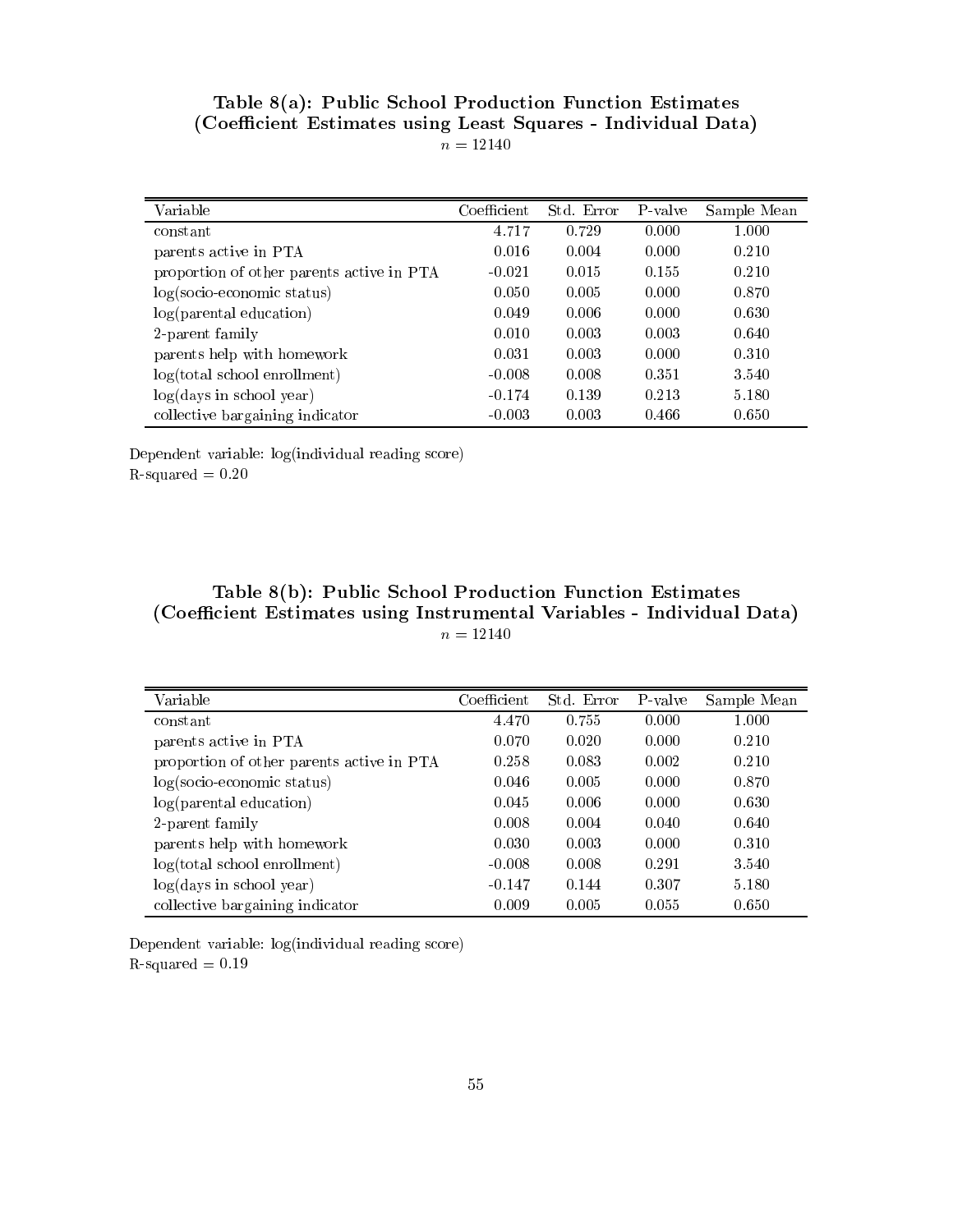# Appendix - Individual Involvement Model

In this appendix, I describe a way of modeling the individual household's 'pressure contribution' decision which can be incorporated into the three-equation system presented in Section  $4^{83}$  I also discuss briefly a procedure for estimating this `individual' model.

Consider the case in which parents play a Nash game among themselves in determining their level of parental participation in school affairs. Under the Nash assumption, household  $j$  in school  $i$  will choose  $m_{ij}$  to maximize utility, taking as given the level of participation of all other parents (denoted where the constant of the constant  $\mathcal{S}$  and  $\mathcal{S}$  and  $\mathcal{S}$  is utility is given by  $\mathcal{S}$  . Its utility is given by  $\mathcal{S}$ 

$$
U(m_{i1}) = (y_{i1} - k(m_{i1}))^{\alpha_1} (Q(\bar{m}_i(m_{i1})))^{\alpha_2}.
$$
 (14)

Thus the household considers only the incremental benefits of its own actions, given what everyone else does. The average level of parental participation can be decomposed as follows:

$$
\bar{m}_i = \frac{\sum_{j=1}^{J(i)} m_{ij}}{J(i)} = \frac{1}{J(i)} \Big( m_{i1} + (J(i) - 1) \frac{\sum_{j=2}^{J(i)} m_{ij}}{J(i) - 1} \Big) \equiv \frac{1}{J(i)} \Big( m_{i1} + (J(i) - 1) \bar{m}_{i(-1)} \Big), \tag{15}
$$

where  $J(i)$  is the number of households in school i.

Treating  $m_{ij} \geq 0$  as continuous, each household will choose its level of participation to maximize utility given in (14). The closed-form solution for the optimal participation level of household 1 in school i, conditioning on the actions of everyone else, is

$$
m_{i1}^{*} = \frac{y_{i1}}{w_{i1}} - \frac{\alpha_1}{\alpha_2 \beta_E \delta} + \frac{\bar{m}_{i(-1)}}{\alpha_2 \beta_E \delta}.
$$
 (16)

Under the Nash assumption, household 1's optimal choice at school  $i$  is declining in the average level of the remainder of the households. (Think of  $w_{i1}$  as data relating to individual family characteristics, including whether they are active in other organizations, whether single parent, and whether highly educated.)

#### A Two-Stage Procedure

I follow a two-stage procedure to make use of the individual data. In the first stage, each of the  $J(i)$ households in school i makes a participation decision, taking as given the choices of other households, as in the previous equation. The next stage is to solve the system of  $J(i)$  equations, expressing each household's participation choice in terms of exogenous variables, no longer conditioning on the choices of other households. Rather than being continuous, observed participation is a binary one-zero variable, so the first stage involves a multivariate probit (multivariate across households in each public school) using the full sample of public schools. From this probit, I can predict the average level of participation in each school, based on the individual participation decision. This fitted value for each school can then be used to obtain unbiased estimates from the full system of three equations.

# Data Appendix

This appendix describes the construction of a number of the variables drawn from the NELS data which are used in the Base Year analysis.

 $83$ This is developed more fully in McMillan (1999), in progress.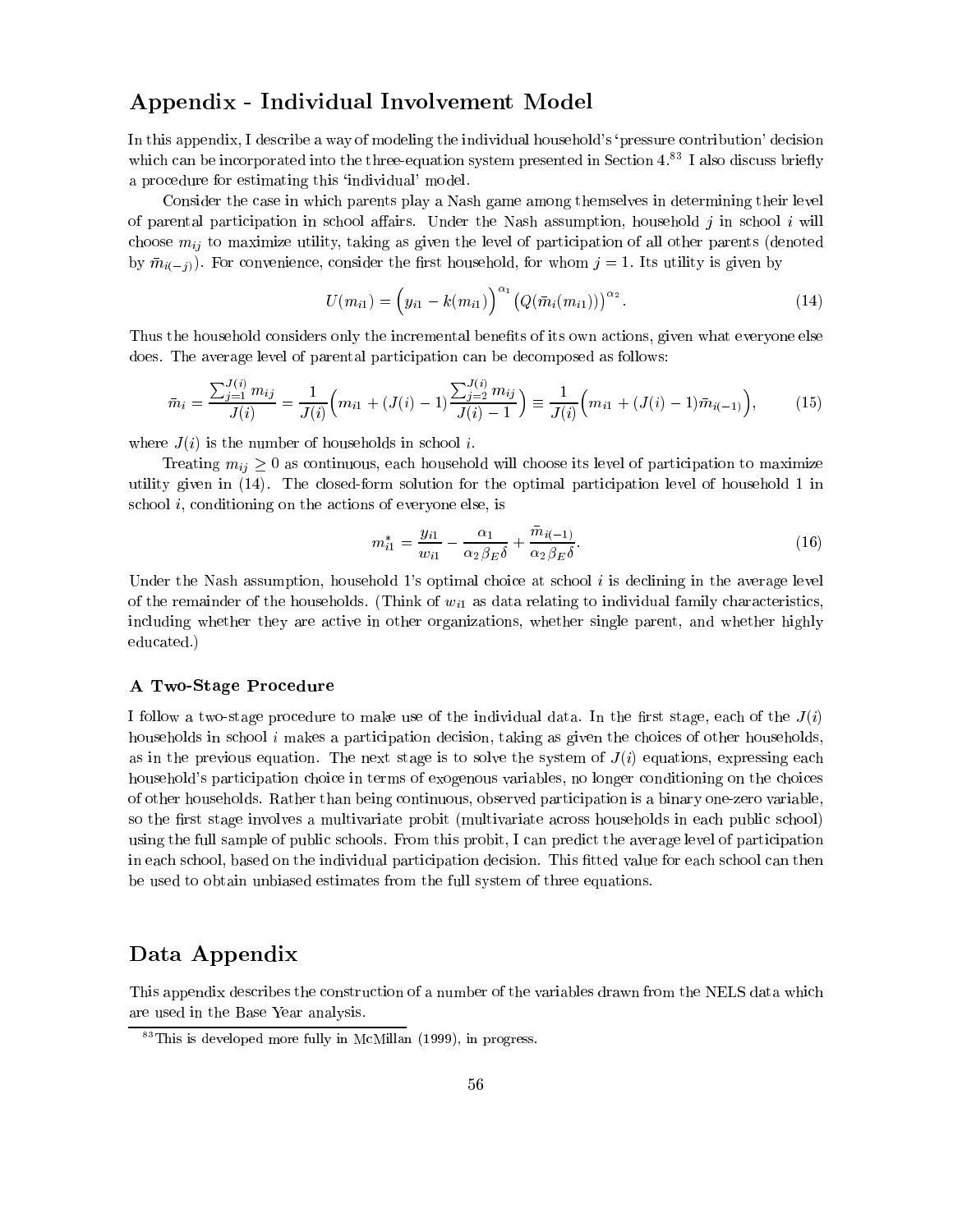### Test Scores

Each student in the NELS sample took four tests: reading, mathematics, science, and social science. The scores are graded on a curve, each with a mean of 50 and a standard deviation of 10. I average individual scores across all eighth graders sampled to create school-level averages.

#### Student Controls

There is clearly overlap between student and parent controls (race, for the most part, home resources etc.) but I make a loose distinction among the variables as follows.

The NELS base year does not provide a measure of prior achievement for any student. But relevant to ability, it does provide information as to whether the student has a handicap (as reported both by parent and teacher) and whether the child is classified as being of 'limited English proficiency' (BYLEP). I also construct dummies to gauge whether the child is in a class for gifted students (GIFTCLAS), and whether they are in 'enriched' classes for English and mathematics. (These measures also provide information about school policy: the provision of classes for gifted students may have implications for student achievement overall.)

There is a considerable amount of data reporting subjective student opinions about the school environment. I select the variables which one would expect to have most bearing on student achievement. Thus I include a measure of the extent to which the student feels safe in school (FEELSAFE), whether they assess drugs to be a problem (DRUGS), weapons (WEAPON), physical conflicts with teachers (PHYSCONT), whether ghting disrupts learning (DISRUPTL).

Each student falls within one of five exhaustive racial categories: Asian and Pacific Islander (API), black (BLACK), hispanic (HISP), native American (NATAM), and white (WHITE).

In terms of home resources, I use dummies to capture whether the house has an independent study room (STUDY), whether the household has a computer (COMP), and whether it has a reasonable selection of books (BOOKS=1 if the family has an atlas, a dictionary, an encyclopedia, and 50 books (inclusive)).

## Parent Controls

I make a distinction between parental data which relates to type (for the purposes of this analysis, things which are exogenous) and to actions. Central among the former is a composite index of parental socioeconomic status (SES). This reflects parental income, education level, and occupation. I also include an index of parental education (PARED), which measured the highest grade completed of either parent.

Question BYP29 provides information on religious background, with 16 possible categories including `none.' I construct dummies for Protestant, Catholic, Jewish, Moslem, and Other Christian, among others.

Whether parents are non-English speakers is captured using the dummy NOTESPKP. I include characteristics of their families: whether a mother and father are present (using dummy TRADFAM), the number of dependents (DEPENDS), the number of children in each family (CHILDREN), and the number of siblings still at home (HOMESIBS).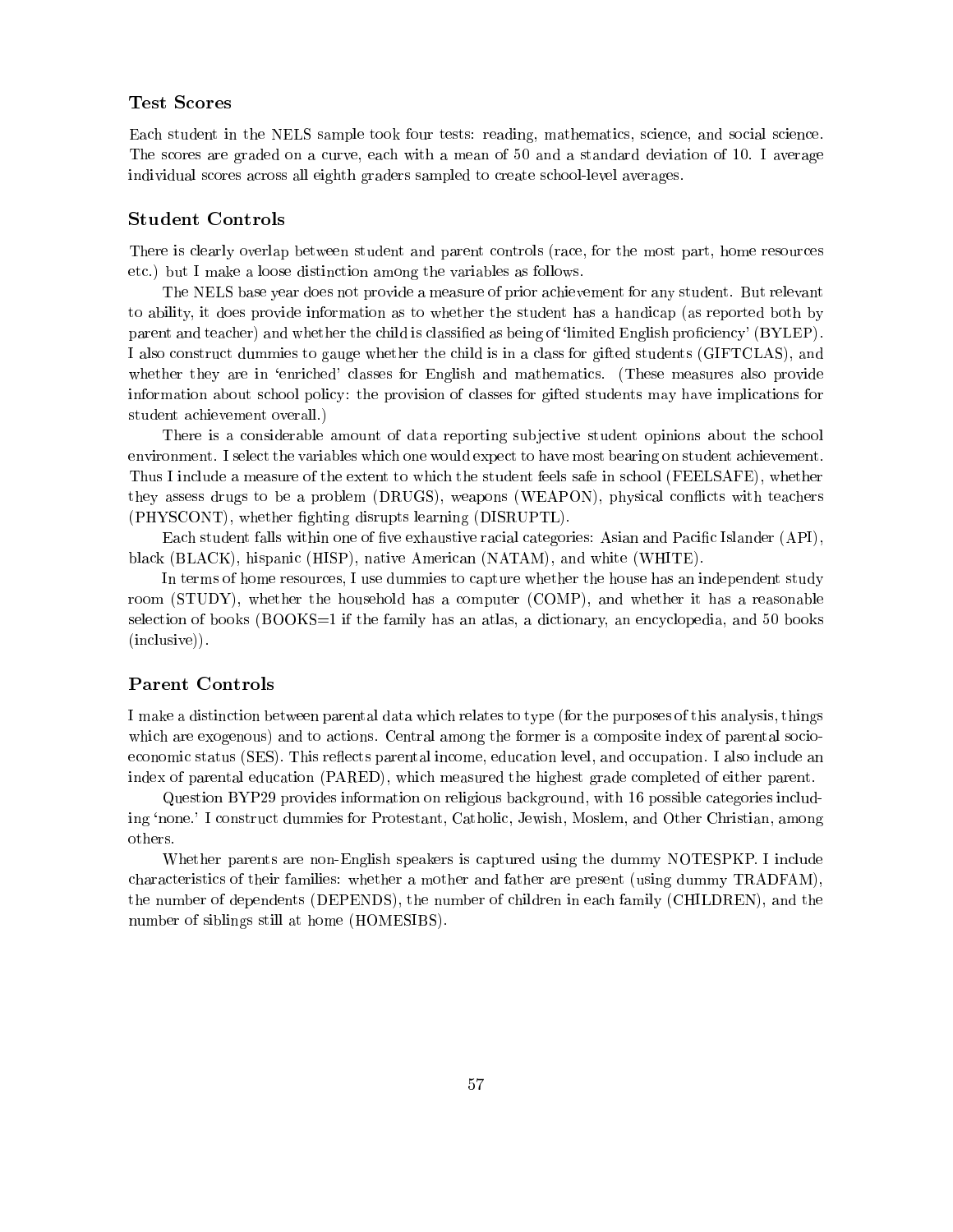#### Parental Actions

There are several useful parental 'action' questions. The first set, BYP58A-F, relates to contact between parents and school, but initiated by parents. $84$  I create five dummies:

- CONTAPE equals 1 if the parents contacted the school about academic performance;
- CONTAPR equals 1 if parents have contacted the school about an academic program;
- CONTB equals 1 if parents have contacted the school about behavior;
- CONTFR switches on if the parents have contacted the school about fund raising;
- and CONTV equals 1 if parents have contacted the school about volunteering.

Of particular interest are the responses to question BYP59. These capture parental activities at the school level.

- PTA, a dummy indicating membership of a parent-teacher organization;
- PTATTEND, a dummy switching on if parents attend PTA meetings;
- PTACT, a dummy switching on if parents take part in PTA activities;
- VOLUNT, one if parents act as a volunteer at the school;
- ACTIVE, one if parents are members of any organization other than the PTA which has parents of other children at the school as members. Two examples are given in the survey instrument: neighborhood organizations, and church organizations.

The last dummy can be taken as an indicator of active types, possibly those with more organizational ability.

Questions BYP74A-K record parents' opinions about the school, namely how true they think it is that:<br>
• 'The school places a high priority on learning' (dummy OPHPL switches on if the answer is in

- the affirmative);
- 'My child is challenged at school' (OPCHALL);
- The school is a safe place' (OPSAFE);
- 'Parents have an adequate say in school policy' (OPSAY);
- `Parents work together in supporting school policy' (OPCOOP);

## School Variables

Measures of school inputs and the characteristics of the student population are also used. In terms of the former,

- DAYS, the number of days in the school year (BYSC6);
- ATTRATE, the eighth grade attendance rate (BYS11);
- G8ENROLL, the percent of eighth graders enrolled at the end of the year (BYSC12);

<sup>84</sup>There is also information on school-initiated contact.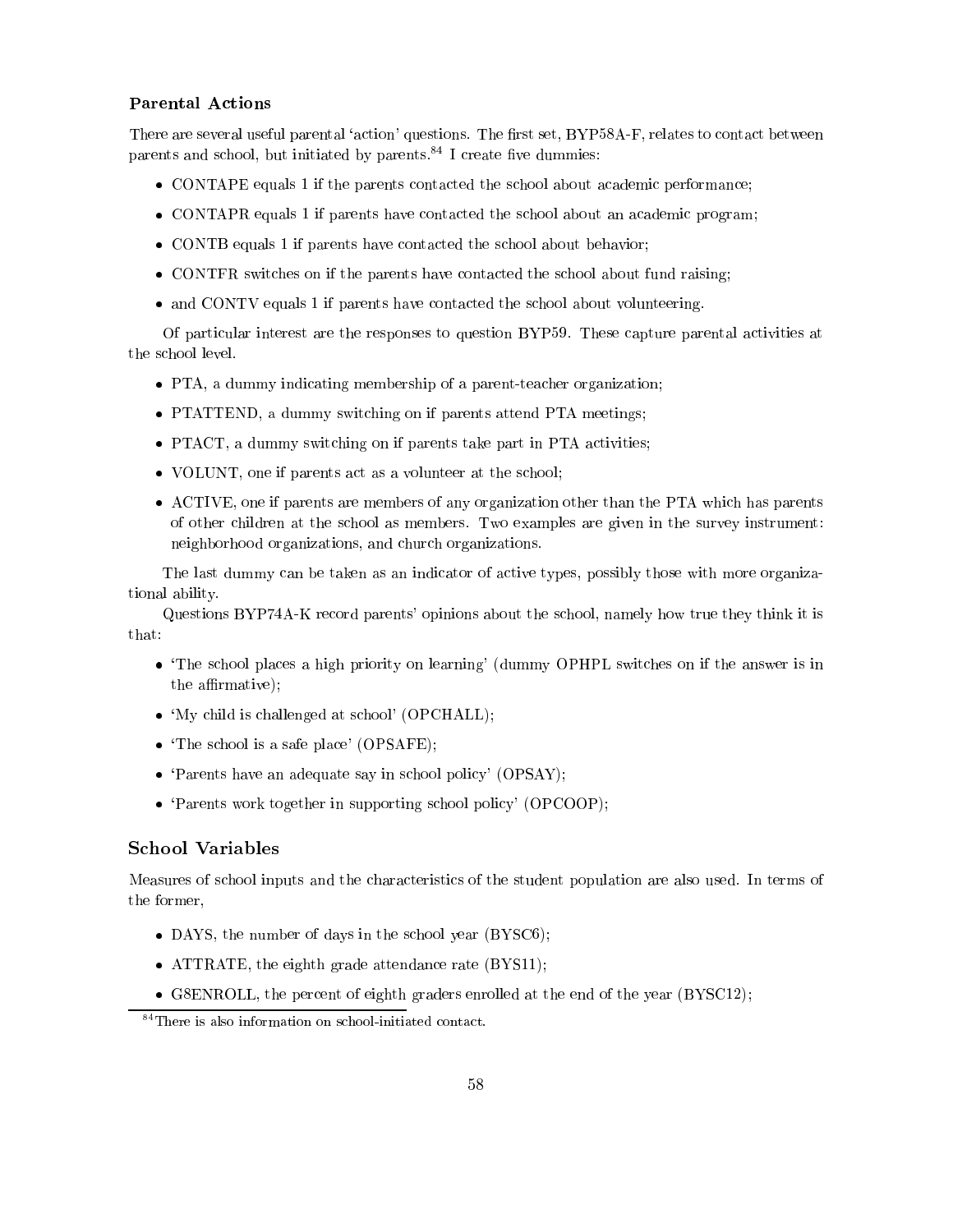- TEACHERS, the number of full time regular teachers (BYSC17);
- TEACHSAL, the base salary for beginning teachers with a BA (BYSC19);
- COLLBARG, a dummy indicating whether the school's regular teaching staff are covered by a collective bargaining agreement (BYSC23);
- PUBSCH is a dummy which switches on for a public school (BYSC30);
- GIFTED, a dummy indicating whether the school has a gifted and talented program (BYSC40);
- UNIFORM, a dummy equaling one if a school uniform is required.

Other school information is as follows:

- PCTNATAM, the percentage of eighth graders who are Native American (BYSC13A);
- PCTAPI, the percentage who are Asian Pacific islanders (BYSC13B);
- PCTHISP, the percentage of eighth graders who are hispanic (BYSC13C);
- PCTBLACK, the percentage of black eighth graders (BYSC13D);
- PCTWHITE, the percentage of white eighth graders (BYSC13E);
- MINOR, the percent minority in the school (G8MINOR);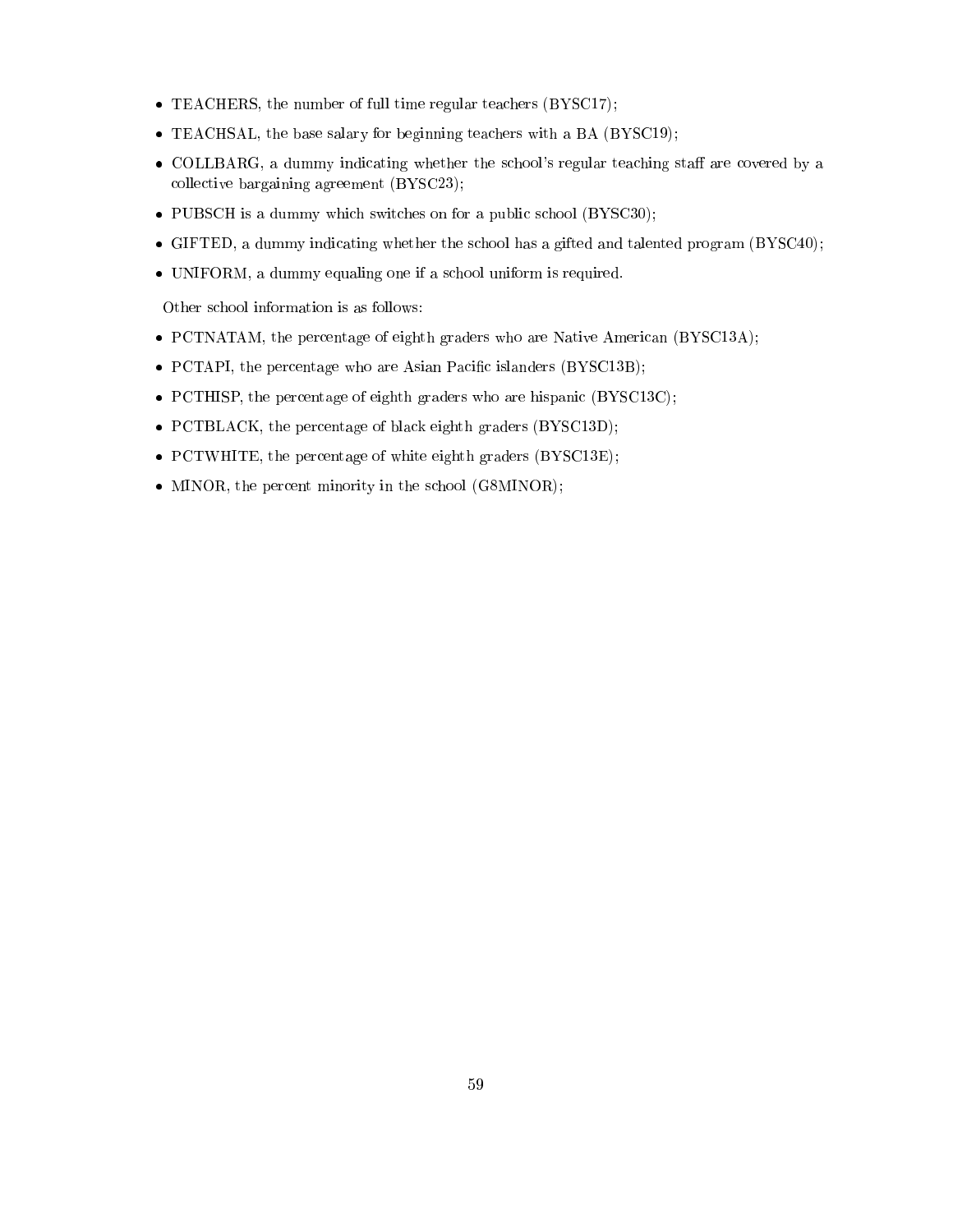# References

Bayer, Patrick J. (1999), "Why Do Some Families Choose Poor Quality Schools for Their Children? Essays Aimed at Clarifying the Underlying Basis for the Observed Differences in the Demand for School Quality," doctoral dissertation, Department of Economics, Stanford University.

Benabou, Rolando (1996), "Equity and Efficiency in Human Capital Investment: the Local Connection," Review of Economic Studies 63: 237-264.

Brunner, Eric and Jon Sonstelie (1996), "Coping With Serrano: Voluntary Contributions to California's Public Schools?" mimeo, University of California at Santa Barbara, October.

Coleman, James S., Sally Kilgore, and Thomas Hoffer (1981) Public and Private High Schools, Washington, DC: National Center for Education Statistics.

Chubb, John and Terry Moe (1990), \Choice is a Panacea," Brookings Review, Summer: 4-12.

Davidson, Russell and James G. MacKinnon (1993), Estimation and Inference in Econometrics, New York: Oxford University Press.

Downes, Thomas A. (1992), "Evaluating the Impact of School Finance Reform on the Provision of Public Education: the California Case," National Tax Journal 45(December): 405-419.

Downes, Thomas A. (1996), "An Examination of the Structure of Governance in California School Districts Before and After Proposition 13," Public Choice 86: 279-307.

Downes, Thomas A. and David N. Figlio (1997), "School Finance Reforms, Tax Limits, and Student Performance: Do Reforms Level-Up or Dumb Down?" mimeo.

Downes, Thomas A. and David Schoeman (1994), "School Financing Reform and Private School Enrollment: Evidence from California," mimeo, Tufts University, August.

Dynarski, Mark, Robert Schwab and Ernest Zampelli (1989), "Local Characteristics and Public Production: the Case of Education," Journal of Urban Economics 26: 250-263.

Epple, Dennis and Richard Romano (1998), "Competition Between Public and Private Schools, Vouchers, and Peer Group Effects," American Economic Review  $88(1)$ : 33-62.

Epple, Dennis and Holger Sieg (1998), "Estimating Equilibrium Models of Local Jurisdictions," mimeo.

Epstein, Joyce L. (1991), "Effects on Student Achievement of Teachers' Practices of Parental Involvement," in S. Silvern (ed.) Literacy through Family, Community, and School Interaction: Advances in Reading/Language Research Vol.5. Greenwich, CT: JAI Press.

Evans, William N., Wallace Oates, and Robert M. Schwab (1992), "Measuring Peer Effects: a Study of Teenage Behavior" Journal of Political Economy 100(5): 966-991.

Ferguson, Ronald, and Helen F. Ladd (1996), chapter in Helen F. Ladd (ed.), Holding Schools Accountable.

Figlio, David N. (1997), "Did the 'Tax Revolt' Reduce School Performance?" Journal of Public Economics 65: 245-269.

Fischel, William A. (1989), "Did Serrano cause Proposition 13?" National Tax Journal 42: 465-473.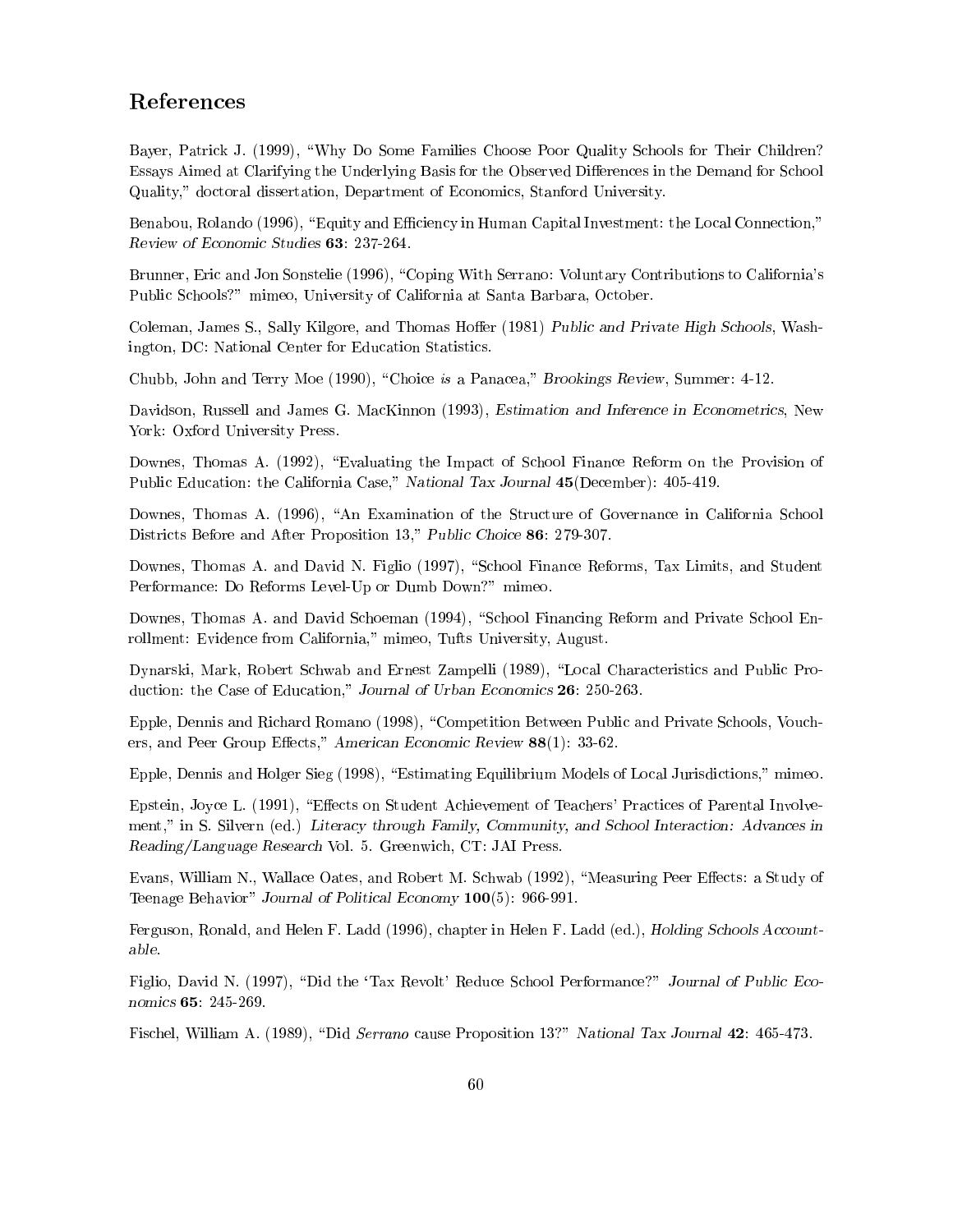Fischel, William A. (1998), "How Judges Are Making Public Schools Worse," City Journal, Summer:

Grosskopf, Shawna, Kathy Hayes, Lori L. Taylor and William L. Weber (1995), "On Competition and School Efficiency," mimeo, August.

Hanushek, Eric A. (1986), "The Economics of Schooling," Journal of Economic Literature 24: 1141-

Hanushek, Eric A., John F. Kain and Steven Rivkin (1998), "XXX fill in XXX"

Henderson, Vernon, Peter Mieszkowski and Yvon Sauvageau (1978), "Peer Group Effects and Educational Production Functions," Journal of Public Economics 10: 97-106.

Hirschman, Albert O. (1970), Exit, Voice and Loyalty. Responses to Decline in Firms, Organizations, and States, Cambridge: Harvard University Press.

Houtenville, Andrew (1996), "Parental Effort, Student Achievement and the Quality of Schooling," working paper, University of New Hampshire.

Hoxby, Caroline M. (1994a), "Do Private Schools Provide Competition for Public Schools?" NBER Working Paper No. 4978.

Hoxby, Caroline M. (1994b), "Does Competition Among Public Schools Benefit Students and Taxpayers?" NBER Working Paper No. 4979.

Hoxby, Caroline M. (1996), "Are Efficiency and Equity in School Finance Substitutes or Complements?" Journal of Economic Perspectives 10(4):51-72.

Jencks, Christopher and Susan Mayer (1990), "The Social Consequences of Growing Up in a Poor Neighborhood," in Laurence E. Lynn and Michael McGreary (eds.), Inner-City Poverty in the United States: National Academy Press.

Kirst, Michael A. (1984), Who Controls Our Schools? Stanford: Stanford Alumni Association.

Levin, Henry M. (1992), "Market Approaches to Education: Vouchers and School Choice," Economics of Education Review 11: 279-285.

Manski, Charles F. (1992), "Education Vouchers and Social Mobility," Economics of Education Review 11: 351-369.

McMillan, Robert (1997), "A Theory of Competition, Parental Pressure, and Public School Behavior," mimeo, Stanford University.

McMillan, Robert (1998a), "Heterogeneity, Competition, and Public Sector Productivity," mimeo, Stanford University.

McMillan, Robert (1998b), \Public School Finance and Incentives: an Empirical Analysis" - work in progress.

McMillan, Robert (1999), "Parental Involvement, Free-Riding, and School Quality: an Empirical Analysis" - work in progress.

Murnane, Richard J. and Frank Levy (1998), "Standards, Information, and the Demand for Student Achievement," Federal Reserve Bank of New York Economic Policy Review 4(1): 117-124.